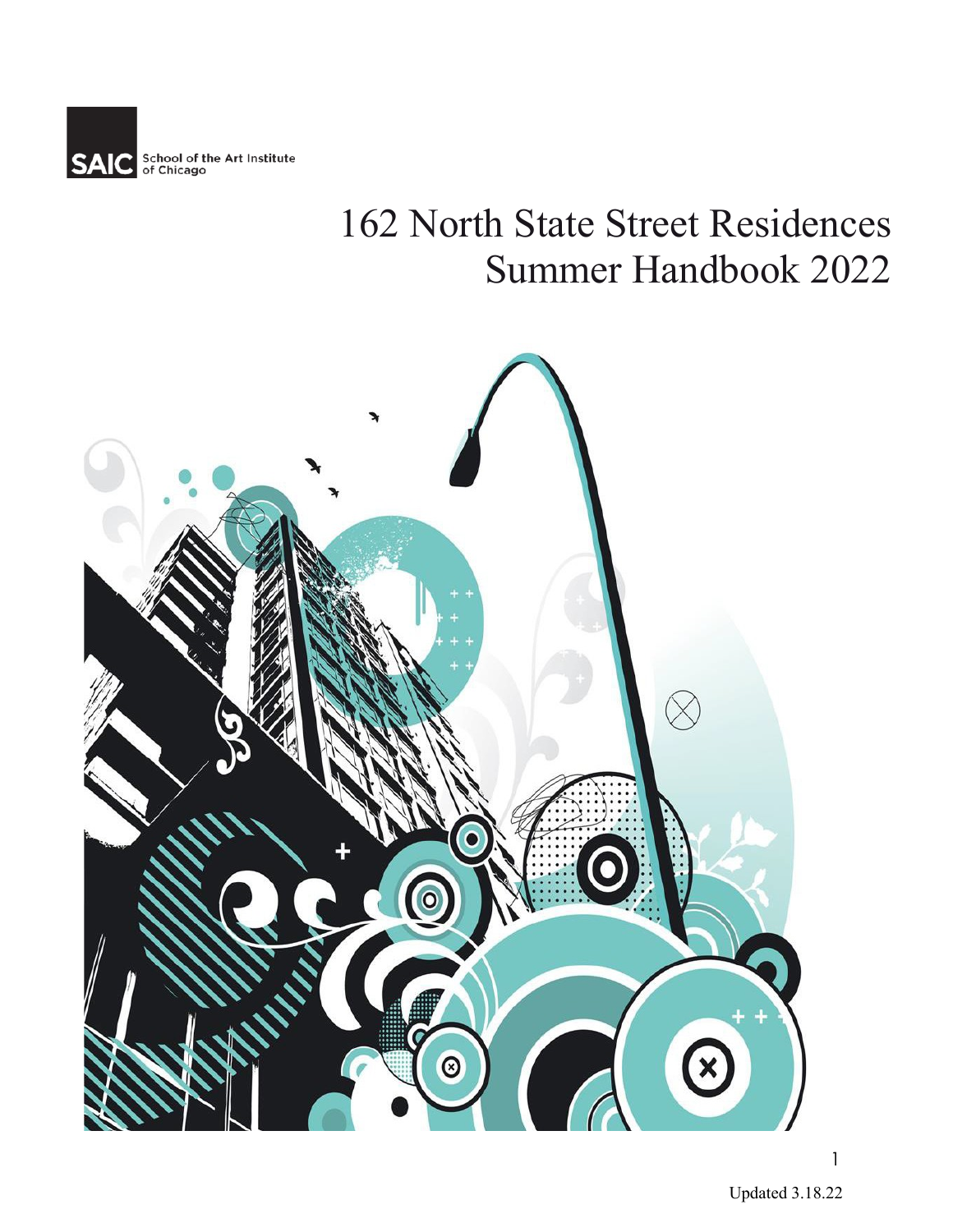# **Table of Contents**

| Policy Prohibiting Sexual Assault, Domestic Violence, Dating Violence, and Stalking 22 |  |
|----------------------------------------------------------------------------------------|--|
|                                                                                        |  |
|                                                                                        |  |
|                                                                                        |  |
|                                                                                        |  |
|                                                                                        |  |
|                                                                                        |  |
|                                                                                        |  |
|                                                                                        |  |
|                                                                                        |  |
|                                                                                        |  |
|                                                                                        |  |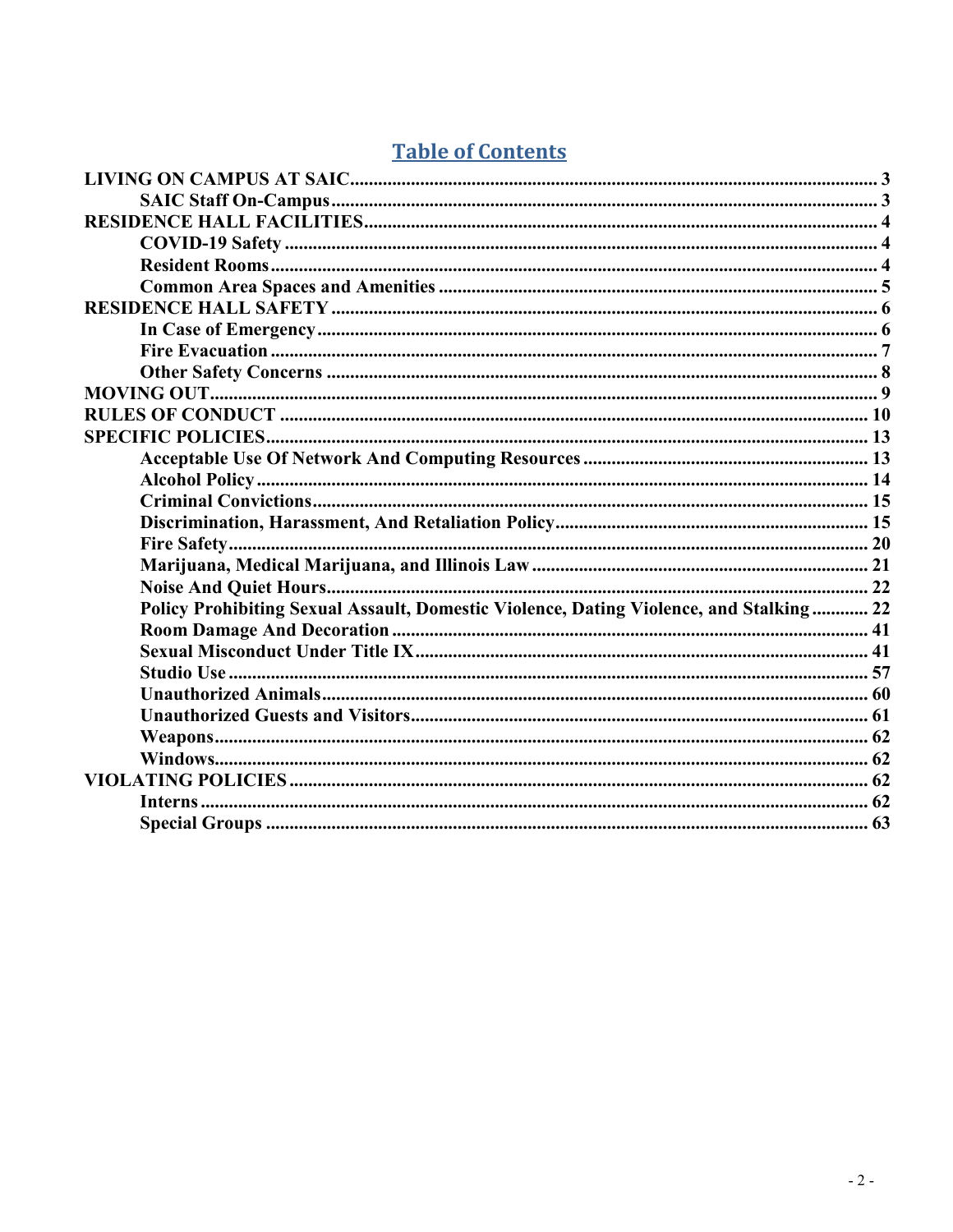# **LIVING ON CAMPUS AT SAIC**

<span id="page-2-0"></span>Welcome to your summer home! Living at SAIC will allow you to immerse yourself in the city of Chicago and join our community of artists and designers. We encourage you to take full advantage of all the opportunities and services available at SAIC. A strong community depends on respect for the rights of others, considerate behavior, and good judgment. Residents are expected to maintain high standards of personal conduct. Residents should show respect toward other community members as well as personal and SAIC property. Residents must also be conscious of guidelines regarding COVID-19. Each resident is responsible for reading and adhering to the policies as set forth in this 162 North State Street Residences Summer Handbook (Summer Handbook). The Summer Handbook is intended for summer interns and special groups living on campus at SAIC in the 162 North State Street Residences during the summer.

# <span id="page-2-1"></span>**SAIC Staff On-Campus**

#### **The Professional Staff**

The Residence Life staff is here to help you. They are available to talk with you about any questions and concerns you may have and are dedicated to helping residents become familiar with SAIC and Chicago. Professional staff members live on campus in our residence halls, and a staff member is available 24 hours a day to respond to emergencies. You can connect with them by visiting the  $4<sup>th</sup>$  floor office.

#### **Summer Assistants (SAs)**

SAs work with residents to build community and help them navigate both SAIC and Chicago. The SAs live throughout the building, making them the closest and most familiar source of support and assistance on campus. These talented individuals have been selected because of their concern for others and their involvement on campus. SAs are also responsible for helping residents maintain a safe and productive living environment, which includes enforcing SAIC and residence hall policies and helping residents mediate conflict. It is your responsibility to cooperate whenever a staff member approaches you or requests your assistance.

SAs also help organize events. These programs may include tours of Chicago's landmarks, visiting the city's diverse neighborhoods, attending the summer's outdoor festivals, and movie nights. The goal of these programs is to help residents get to know each other through events and experiences that complement SAIC's educational mission. The residence life experience is intended to be socially and culturally enriching; however, the success of the experience depends upon your participation. Talk to a SA to find out how to join in the activities and don't forget to introduce yourself to your fellow residents! Remember, if there is something that needs to be addressed immediately, do not hesitate to contact the 4<sup>th</sup> Floor Office or Campus Security.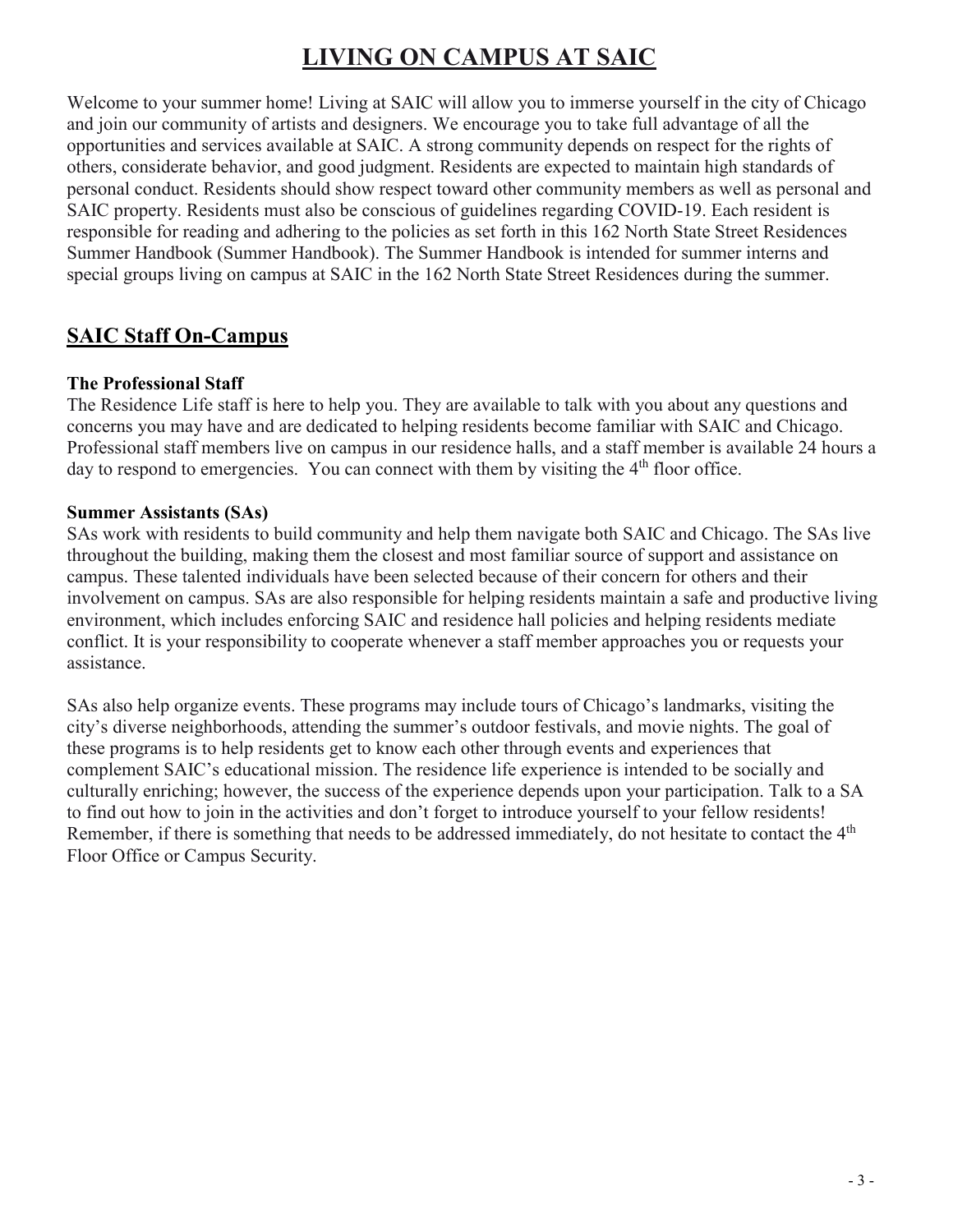# **RESIDENCE HALL FACILITIES**

# <span id="page-3-1"></span><span id="page-3-0"></span>**COVID-19 Safety**

While the pandemic is ongoing, SAIC has adopted several guidelines to mitigate the risk of spread of COVID-19. Individuals living in the residence halls over the summer are expected to follow all of SAIC's guidelines related to COVID-19. SAIC's guidelines may evolve as the public health crisis evolves. A complete list of SAIC's guidelines may be found at saic.edu/makeready or may otherwise published in hard copy, including signage throughout campus, or available electronically, including in emails or on SAIC's website, or other locations. These guidelines include:

- **Cover Your Face.** Residents are expected to wear a face covering or mask over their nose and mouth at all times while in the residence halls. Face coverings or masks are required unless a resident is in their residence hall room with the door closed and no residents from other rooms present.
- **Monitor Your Health.** Residents are expected to monitor their health and report if they feel sick. Residents must report any signs of illness to the Dean on Call at doncall  $@saic.edu$ .
- **Maximum Occupancy.** Is determined by the number of residents assigned to the room plus three additional people. (e.g., if you are in a double room, maximum occupancy is five). **Quarantine and Isolation.** Residents are expected to follow all travel quarantine guidance and follow any instructions to remain in their room if they feel sick or have been in contact with someone who has been sick.

Failure to follow these guidelines will result in sanctions including removal from the residence halls.

# <span id="page-3-2"></span>**Resident Rooms**

#### **Heating/Cooling Units**

Every room contains a unit to help residents control the temperature of the living environment. The units run on a seasonal system, providing heat only in the winter and cool air only in the summer. In an effort to conserve energy, please do not open your windows while operating your heating and cooling systems.

#### **Internet**

The residence halls are equipped with wireless internet, and you can gain access with a guest login and password. Ask your SA if you need help connecting to the network. Each room is also equipped with Ethernet ports for a wired network connection, that must be activated once on campus.

#### **Recycling**

Each room has a blue recycling bin. When the container in your room is full, please place the items in the designated recycling bin in the trash room. The recycling program currently accepts plastic, cardboard, aluminum cans, and glass. Remember to rinse items out before recycling them. If you have specific questions about items that can be recycled, please contact the 4<sup>th</sup> Floor Office.

#### **Repairs and Maintenance**

If the facilities in your room need attention, you should submit a Work Request for assistance. Work requests may be submitted by going to the 4<sup>th</sup> Floor Office during normal business hours or by going on line [here.](https://secured.360facility.net/AIC/360LoginScreen.asp?ReturnUrl=%2fAIC%2f) Once a work request has been submitted, SAIC Operations staff will enter your room and attempt to resolve the problem. In order to maintain the quality and upkeep of each room, residents are asked to immediately report any damages or required repairs. If you have an emergency maintenance problem that may cause harm to people or damage to property (e.g., an overflowing toilet or power outage), immediately contact the 24-hour Campus Security desk in the lobby at 312.846.2100

#### **Room Condition**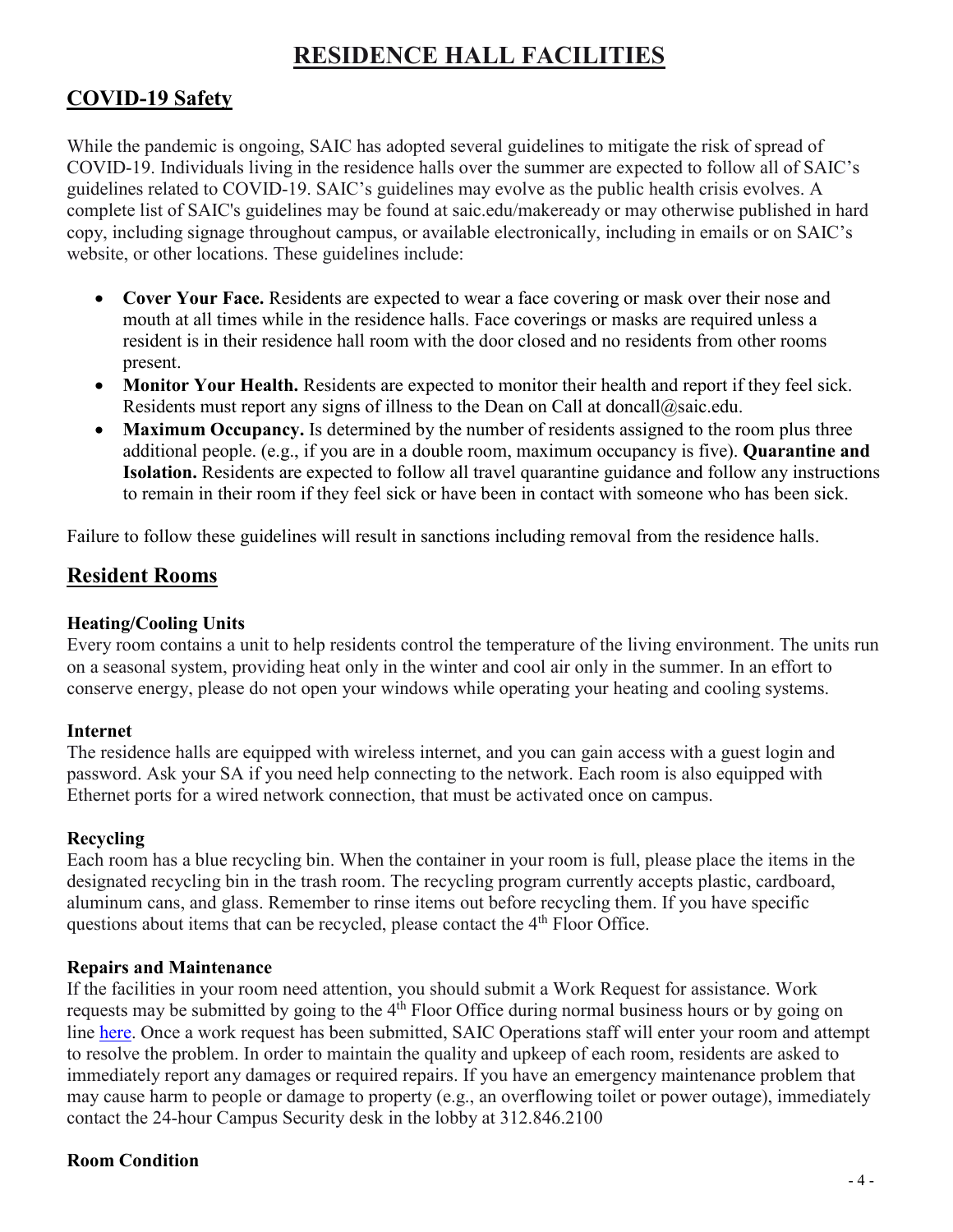Residents must notify SAIC of any defects in the condition of their assigned space at the time of move-in. If no notice of a problem is received, the assigned space is deemed to be in good condition. If, after move- in, a Residence Life staff member finds damage to your room or if the room needs excessive cleaning, a charge will be placed on your account.

#### <span id="page-4-0"></span>**Common Area Spaces and Amenities**

All of the common area facilities in the 162 North State Street Residences are open 24 hours a day. Residents are expected to help keep these facilities in good condition. Please clean up after yourself, and report any facilities issues to the  $4<sup>th</sup>$  Floor Office or a SA. Residents must follow posted occupancy limits in these spaces.

#### **4th Floor Office**

The 4<sup>th</sup> Floor Office in the 162 North State Street Residences is the administrative hub of the building. The office is where you will go to check in and out of the building; pick up any packages; check out equipment such as a vacuum, broom, or mop; get answers to your questions; or speak to many of the Residence Life professional staff. During the summer terms, the hours of operation for the office generally are: Monday - Friday 9:00a.m. – 7:00p.m. Saturday and Sunday 12:00p.m. – 4:00p.m.

#### **Exercise Room**

The Exercise Room is located on the 4th floor of the 162 North State Street Residences, and is equipped with fitness equipment for cardiovascular and strength training. All residents must attend an orientation and training meeting before being given access to the facility. Hours of operation for the facility are 6 a.m.–midnight 7 days a week. This facility is open to all residents, but is not available for use by guests and visitors.

#### **16th Floor Computer Lab**

The computer labs are equipped with workstations, scanners, slide scanners, a printer, and other peripheral equipment. Docking locations for laptops are also available. Please do not leave items unattended in any common area facility, especially in the computer labs. If you have technology issues in the computer lab, please notify the 4<sup>th</sup> Floor Office or contact your SA.

#### **16th Floor Media Room**

The media room is located on the 16th floor of the 162 North State Street Residences. This room contains state-of-the-art equipment, including a large TV, DVD player, and digital video player. Many SAs and residents plan programs in this space throughout the summer to watch movies or TV shows together. To reserve this space for a program, please contact the 4<sup>th</sup> Floor Office.

#### **Bicycle Storage**

A limited amount of indoor bicycle storage space is available for residents on a first come, first served basis. Use your ARTICard to access this space. Bicycles are not allowed in any other area of the residence hall, including resident rooms. Please note that SAIC is not responsible for any bikes that may be damaged or stolen.

#### **Common Kitchen**

The kitchen is located on the 16<sup>th</sup> floor of the 162 North State Street Residences. The common area kitchen contains stoves, ovens, and an open space for group meals. Residents should not leave any appliance in the kitchen or in their room unattended while it is in use. Please be considerate of your fellow residents and clean up after you use the kitchen facilities. Kitchens are not to be used for making art of any kind.

#### **Floor Lounges**

Each floor of the 162 North State Street Residences has a lounge equipped with a TV, DVD player,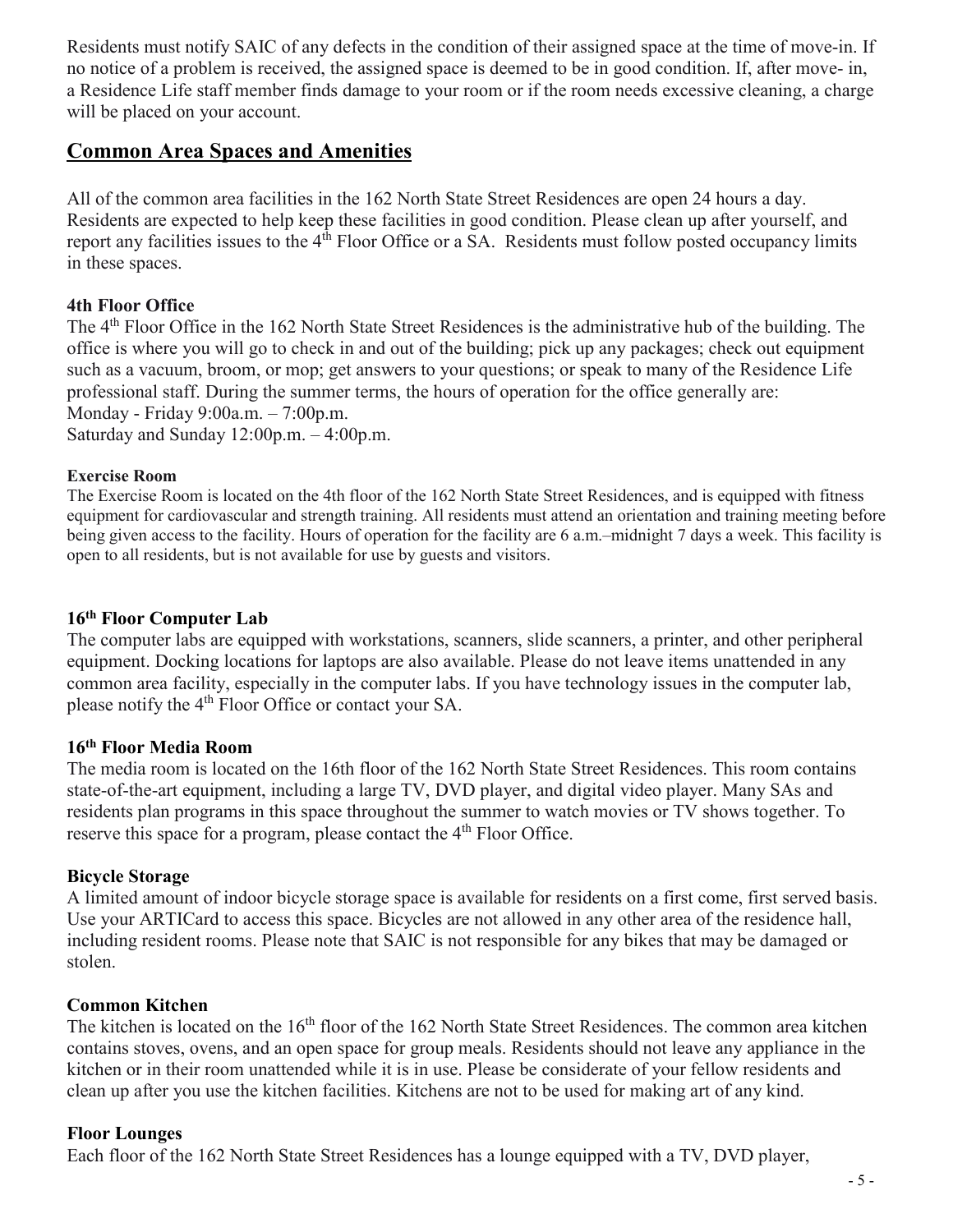couches, and study areas. This is a great place for residents to hang out, and many SAs hold programs here.

#### **Laundry**

Laundry rooms are located on the 4th and 16th floors of the 162 North State Street Residences. Coin and ARTICard-operated washers and dryers are available, and a change machine is available by the vending rooms. SAIC is not responsible for items left unattended in the machines or laundry rooms. Residents may check the availability of laundry machines or get emails when their laundry is done by visiting [www.saic.edu/laundry.](http://www.saic.edu/laundry) Residents only have to navigate to this site and pick the laundry room they wish to view.

#### **Mailroom**

Each resident will be issued a mailbox at the beginning of their stay. If you receive a package, an email will be sent to the email address you provided in our application. Please be sure to check your residence hall mailbox frequently for important SAIC communications. Letters and packages must be addressed to you by your legal name. Any pieces of mail that are addressed otherwise will be returned to sender.

#### **Studios**

The residence hall is equipped with painting studios on the 17th floor. In addition, 162 North State Street Residences has a dry studio (for non-wet media) and a spray room for use of spray paint and other aerosols on the 17th floor. Additional guidelines are set forth in the Studio Use Policy found in the of the Specific Policies section of the Summer Handbook.

#### **Trash Rooms**

Trash rooms are located on each floor of the residence halls near the elevator lobby. Residents are responsible for bringing their trash to the trash rooms in bags and place them into the trash containers within the rooms.

# **RESIDENCE HALL SAFETY**

<span id="page-5-0"></span>Campus Security works diligently to promote the safety of all members of our SAIC community. Campus Security is present at the School seven days a week, 24 hours a day, and monitors building access, emergency preparedness and response, and issues campus security alerts in an effort to maintain a safe and positive atmosphere at SAIC.

Security 24-Hour Emergency Number: 312.899.1230 162 North State St. Residences 24-Hour Desk Number: 312.846.2100

# <span id="page-5-1"></span>**In Case of Emergency**

Please immediately report significant emergencies or dangerous situations that pose an immediate threat to the health and safety of the SAIC community to the Chicago Police Department and Campus Security.

To report an emergency on campus:

- Call 911 and then:
- Call Campus Security by pressing the emergency button on any phones in SAIC buildings that have an orange sticker with the word "EMERGENCY" on it next to the button or calling 312.899.1230. Campus Security can then assist emergency responders by providing directions and/or guidance in reaching the desired location as quickly as possible.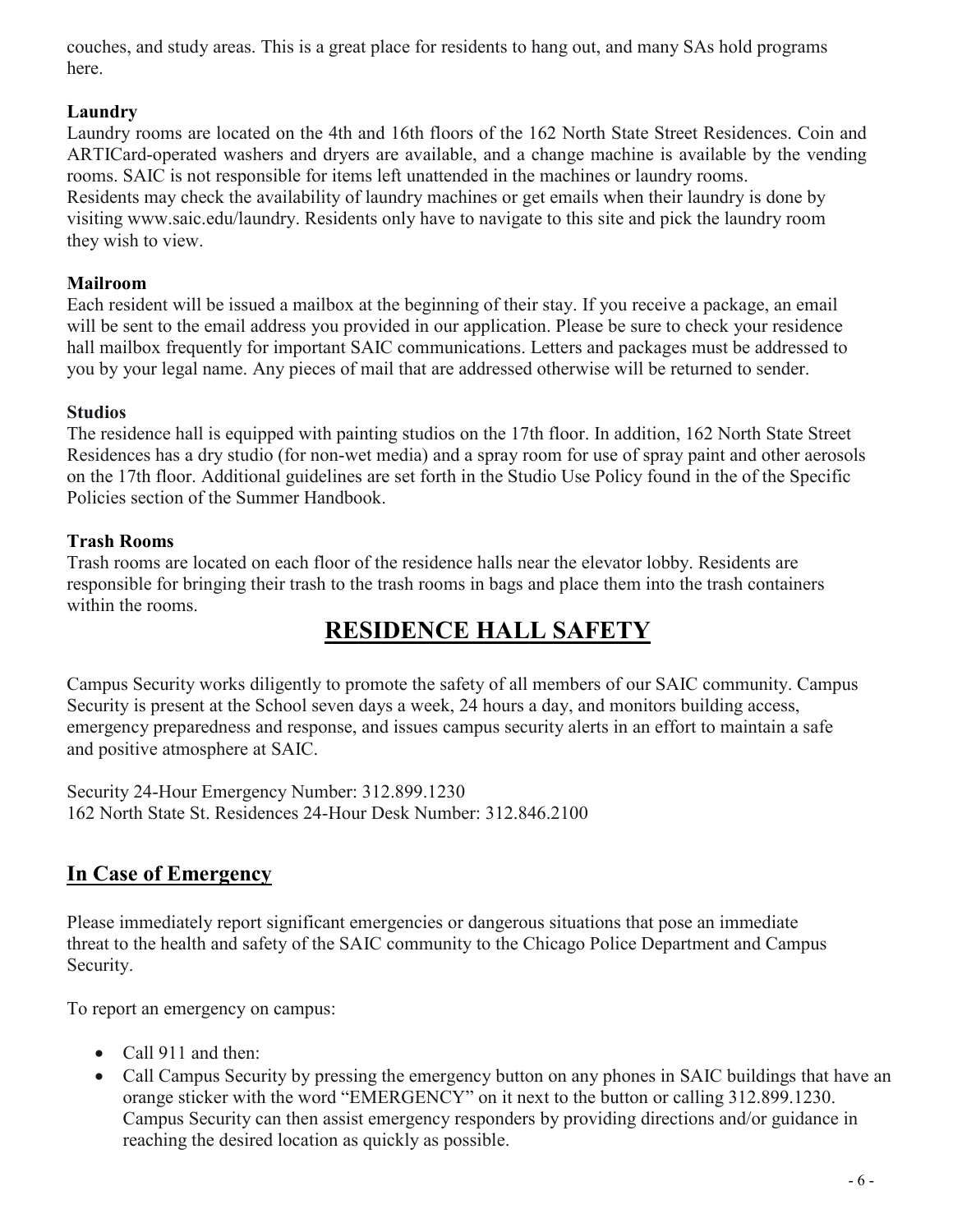#### **Telephone Emergency Button**

In-house phones in SAIC buildings have an emergency button that automatically rings the emergency phone at the security desk when pressed. Security desks are staffed 24 hours every day of the fall and spring semesters. During the winter and summer terms, residence hall Campus Security desks are staffed 24 hours every day and Campus Security desks for academic buildings are staffed only when the buildings are open.

Campus safety is everyone's responsibility, and your cooperation is essential to maintaining a safe environment in our residence halls. To enhance the safety of our residence halls:

- Get to know the Residence Life and Campus Security staffs; they are here to help.
- Always lock your door and take your ARTICard with, even when you are just going down the hall.
- Never prop doors open.
- Never leave valuables unattended.
- Be aware of your surroundings at all times.
- If you observe suspicious behavior, contact a Campus Security officer or Residence Life staff member.
- Report lost ARTICards to the 4<sup>th</sup> Floor Office or Campus Security immediately.

# <span id="page-6-0"></span>**Fire Evacuation**

In accordance with state and federal laws, evacuation drills will be conducted several times throughout the year. All residents and guests/visitors occupying the building at the time of the drill are required to participate in the evacuation. Floor plans indicating the evacuation routes to the internal stairwell(s) and exterior fire escape are posted on each floor.

- The entire residence hall, including individual rooms and common area facilities will be evacuated in the event of a fire alarm.
- If you discover a fire, walk to the nearest pull station, pull the alarm, and exit the building as quickly as possible. If you cannot reach a pull station because it is blocked by fire or smoke, go to the nearest exit and leave the building.
- Do not attempt to extinguish a fire unless it impedes your exit and you feel comfortable operating a fire extinguisher.
- Evacuate through the nearest stairwell door. Follow EXIT signs, proceed downwards to the building's exit, and move away from the building. Follow instructions of SAIC and Emergency Response personnel.
- The fire escape should only be used if other stairwell exits are blocked.
- Tampering with fire equipment is a felony offense in the State of Illinois.
- Failure to evacuate the building in a timely manner during a fire alarm is against city ordinance and is considered a violation of SAIC Policy. When you choose not to evacuate the building, you are putting your life and the lives of others in danger. In addition, the Chicago Fire Department and Police Department may decide to press charges against any resident failing to evacuate.
- COVID-19 safety guidelines need to be followed in the event of a fire alarm. Face coverings should be worn at all times.

#### **Evacuation Procedures for Individuals with Disabilities**

Residents who have permanent or temporary disabilities that would inhibit them from using the stairs during emergency evacuations should notify Residence Life. These residents should abide by the following plan: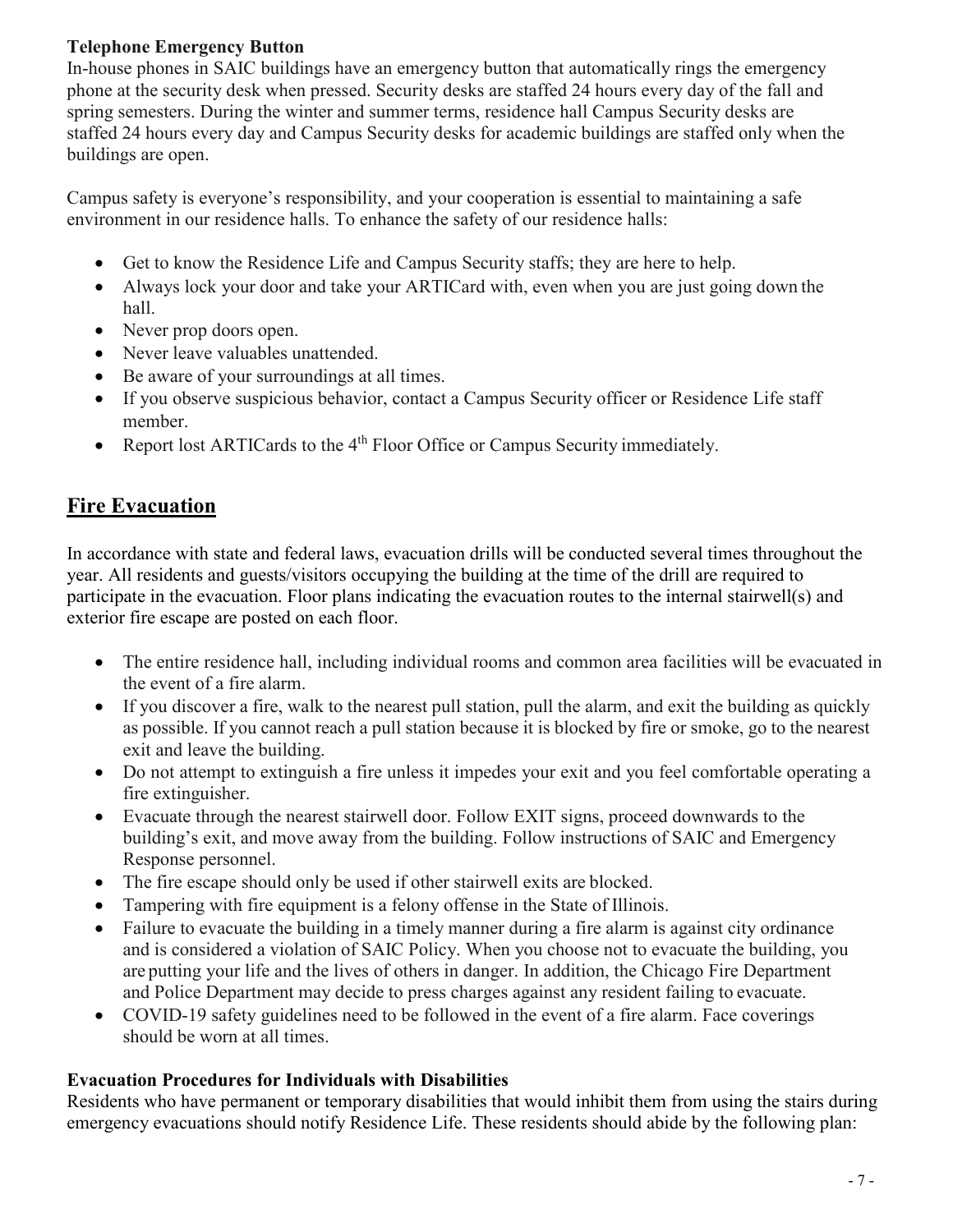Unless fire or smoke inhibits you, residents with impairments should proceed to the south stairwell landing (across from the "14" & "15" rooms). Do not impede or block the exit for others who are leaving.

Emergency Personnel will give you further instruction. If fire or smoke inhibits you from following this plan, please stay in place and contact Campus Security at 312.846.2100, using the EMERGENCY button on a campus phone, or pull the nearest fire pull station.

In the event an emergency is verified, the Chicago Fire Department will first attempt to clear the floor where the fire or emergency is located while other rescue teams will go to all other floors. Working in a progression from the closest to the furthest floor from the fire, the rescue team will remove everyone from the building.

#### **Fire Alarm Notification**

Activation of any fire detection device (including heat detectors, pull stations, sprinkler heads, or sprinkler valves) will trigger the building fire alarm system. All residents must evacuate every time the fire alarm sounds. Failure to evacuate the building during a fire alarm is against Chicago city ordinance and is considered a violation of SAIC policy.

#### **Voice Alarm System**

The residence halls are equipped with a voice alarm system that allows emergency personnel to communicate with all rooms and common areas in the building. The voice alarm system may be used to direct evacuation of the building in non-fire related emergencies, such as a utility outage, a bomb threat, severe weather, or other emergencies.

# <span id="page-7-0"></span>**Other Safety Concerns**

#### **ARTICard**

When you arrive on campus you will receive an identification card called the ARTICard. The ARTICard is used to access the residence hall, your specific apartment, and many common area facilities. You may also put money on your ARTICard to pay for laundry service, off-campus restaurants and businesses, and vending machines. For more information, call the ARTICard office from any campus phone at 312.629.9362.

#### **Injury/Illness Reporting**

If you are injured or ill and need immediate attention, notify Campus Security at the 162 North State Street Residences (312.846.2100) or use the emergency information on one of the common area telephones. Campus Security will obtain emergency assistance for you.

If you are experiencing symptoms of COVID-19, do not leave your space. Please contact the Dean on Call at [doncall@saic.edu](mailto:doncall@saic.edu) or contact Campus Security (312.846.2100) and they will connect you with resouces.

If you need non-emergency medical assistance, please contact the Residence Life desk (312.846.2121), and a Residence Life staff member will assist you. If you need assistance after the desk is closed, please contact Campus Security and they will contact a Residence Life staff member on your behalf.

#### **Room Entry**

*Interns.* As set forth in the 2022 Housing Agreement (Intern), The School or its agents or contractors may enter the Premises to conduct periodic life- and health-safety inspections or to supply necessary or agreed upon services; or as is otherwise necessary in the operation and/or protection of the premises or persons. For non-emergency situations, entry will be by arrangement with or invitation of the Intern or, if reasonable arrangements are impractical or refused, upon two days written notice to the Intern. Routine service requests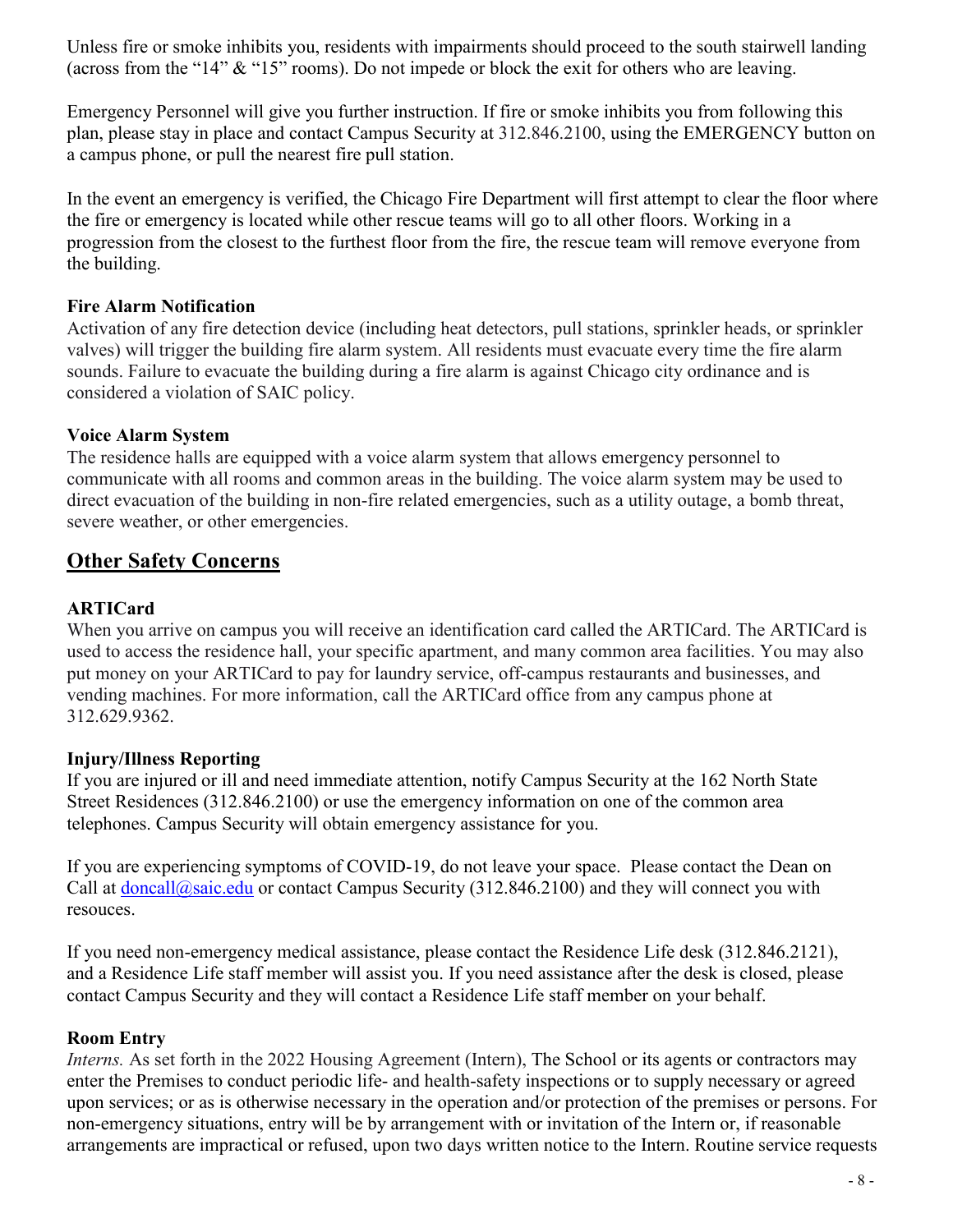are considered an invitation to enter and respond to the request as soon as practical during normal business hours. The School reserves the right to enter the Premises at any time and without prior notice when it reasonably believes that a situation exists that could cause danger to life, safety, health or property or a violation of this Housing Agreement. The School may confiscate any item deemed to cause a danger, and the School will not be under any obligation to pay compensation for or to return any such item(s).

*Special Groups.* Authorized SAIC Residence Life/maintenance personnel may enter rooms without the Resident's permission for maintenance and housekeeping purposes, fire and safety inspections, for damage inspections, or when authorized personnel have reasonable belief that a violation of SAIC regulation, local ordinance, and/or state or federal statute has occurred or is in progress. General room inspections may be conducted periodically. Authorized personnel will knock on the door and announce who they are before entering a room. SAIC reserves the right to immediate access to the premises in emergency situations without prior notice to the Resident and with or without their presence. SAIC, in its sole discretion, may decide that such access is necessary and proper to determine that all provisions of this agreement and the rules and regulations of SAIC are being complied with or to protect the safety/health of any person or property.

# **MOVING OUT**

#### <span id="page-8-0"></span>**Move-Out Procedures**

When leaving the residence hall, residents are required to follow proper check-out procedures:

- Confirm the end of your lease period
- Remove all personal belongings from your room
- Clean your room

Scan the Move Out QR code.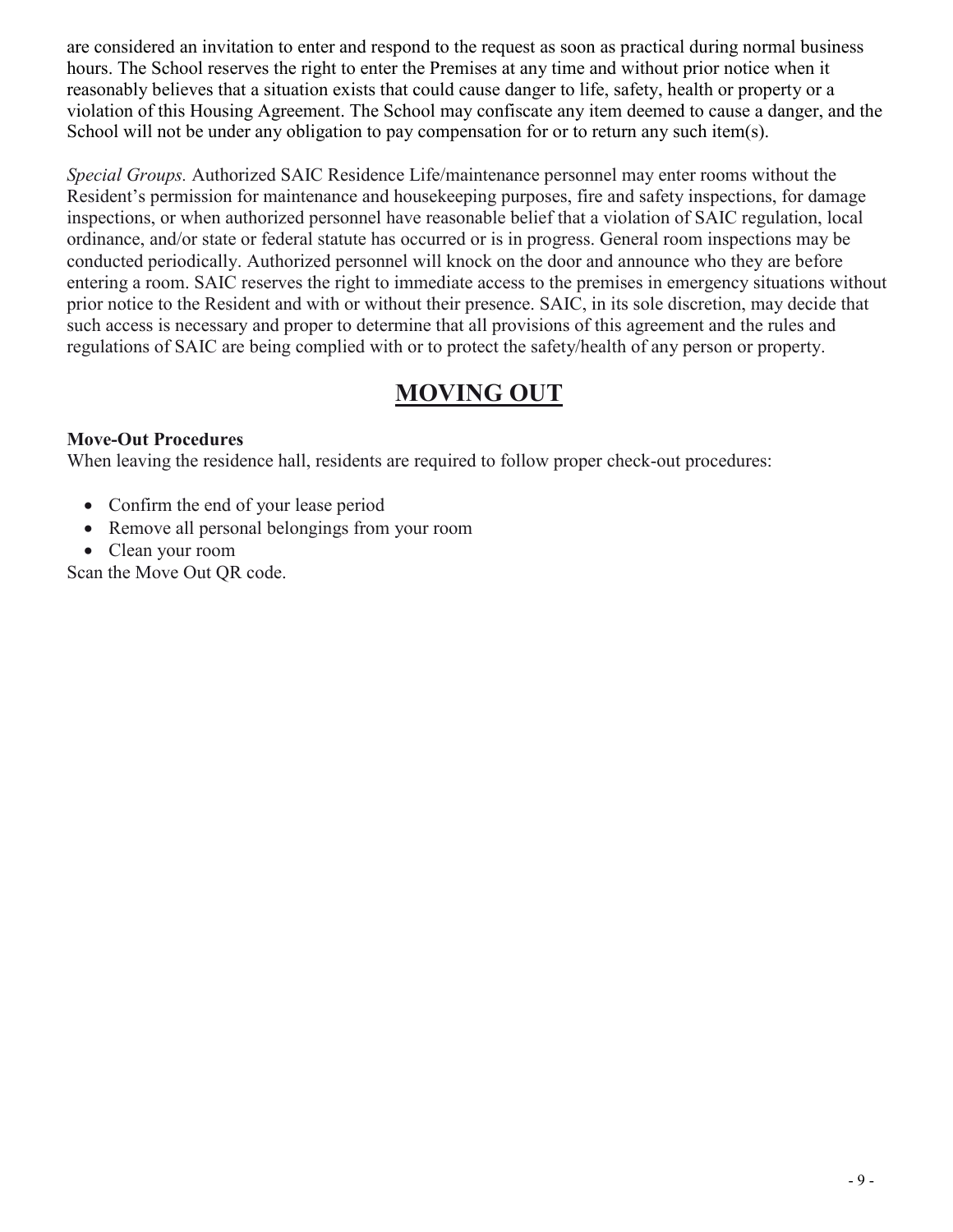#### <span id="page-9-0"></span>• RULES OF CONDUCT

The rules of conduct have been established to create an environment that is conducive to artistic and personal growth and development. Committing one or more of the following acts of misconduct is considered a violation of this handbook.

More information about some of the Rules of Conduct can be found in the Specific Policies that follows.

- A. **COVID-19 Safety.** Failure to follow SAIC's guidelines regarding health and safety as it relates to COVID-19 including, but not limited to, wearing a face covering, isolating, and quarantining. In the residence halls, this also includes exceeding the maximum occupancy of a residence hall room. The maximum occupancy depends on the room/apartment type and is determined by the number of residents assigned to the room plus three additional people. (e.g., if you are in a double room, maximum occupancy is five). SAIC's guidelines may evolve as the public health crisis evolves. SAIC's guidelines may be found at saic.edu/maketogether or may otherwise be published in hard copy, including signage throughout campus, or available electronically, including in emails or on SAIC's website or other locations.
- B. **Physical Harm, Threats, Intimidation, or Coercion.** Causing physical harm to any person, or verbal or physical threats, intimidation, or coercion of any person or any other conduct that threatens or endangers the health, safety, or well-being of any such person or the SAIC community.
- C. **Weapons.** Possession of any weapons or weapon facsimiles. Additional guidelines are set forth in the Weapons Policy found in the Specific Policies section of the Summer Handbook.
- D. **Self-Destructive Behavior.** Behavior that is self-destructive, threatening the safety of the individual.
- E. **Discrimination, Harassment, and Retaliation.** Discrimination, harassment, or retaliation. Additional guidelines are set forth in the Discrimination, Harassment, and Retaliation Policy in the Specific Policies section of the Summer Handbook.
- F. **Sexual Misconduct Under Title IX**. Additional guidelines are set forth in the Sexual Misconduct Under Title IX Policy found in the Specific Policies section of the Student Handbook.
- G. **Sexual Assault, Domestic Violence, Dating Violence, and Stalking.** Sexual assault, domestic violence, dating violence, or stalking. Additional guidelines are set forth in the Sexual Assault, Domestic Violence, Dating Violence, and Stalking Policy in the Summer Handbook.
- H. **Alcohol.** Use, possession, manufacture, sale, or distribution of alcoholic beverages or other misconduct related to alcoholic beverages. Additional guidelines are set forth in the Alcohol Policy in the Summer Handbook.
- I. **Drugs and Controlled Substances.** Use, possession, manufacture, sale, or distribution of illegal drugs as defined by federal, state, or local law (including marijuana and medical marijuana) in any form, drug paraphernalia (including hookahs), synthetic drugs, misused inhalants, and concentrates or extracts (e.g. oils) derived from illegal drugs. SAIC also prohibits residents from being under the influence or in the presence of illegal drugs while on SAIC's campus or during SAIC programs or activities. Additional guidelines regarding marijuana are set forth in the Marijuana, Medical Marijuana, and Illinois Law Policy found in the Summer Handbook
- J. **Misuse of Prescription Drugs.** Abuse, misuse, sale, or distribution of over-the-counter or prescription medications.
- K. **Fire Safety.** Behaviors that cause a fire or fire hazard. Additional guidelines are set forth in the Fire Safety Policy found in the Specific Policies section of the Summer Handbook.
- L. **Smoking.** Smoking cigarettes, electronic cigarettes such as vaporizers/atomizer (vapes), pipes, or any other smoking device (either purchased or created) in all SAIC buildings, including residence halls and academic buildings, or within 15 feet of the entrance to all SAIC buildings.
- M. **Theft.** Attempted or actual theft of property in any facility owned or used by SAIC, SAIC services, or property (including artwork) of a member of the SAIC community. At its discretion, SAIC may pursue off-campus theft or allegations of theft reported by non-community members. In the residence halls, this includes removing furniture and amenities from residence halls rooms and/or residence hall common areas.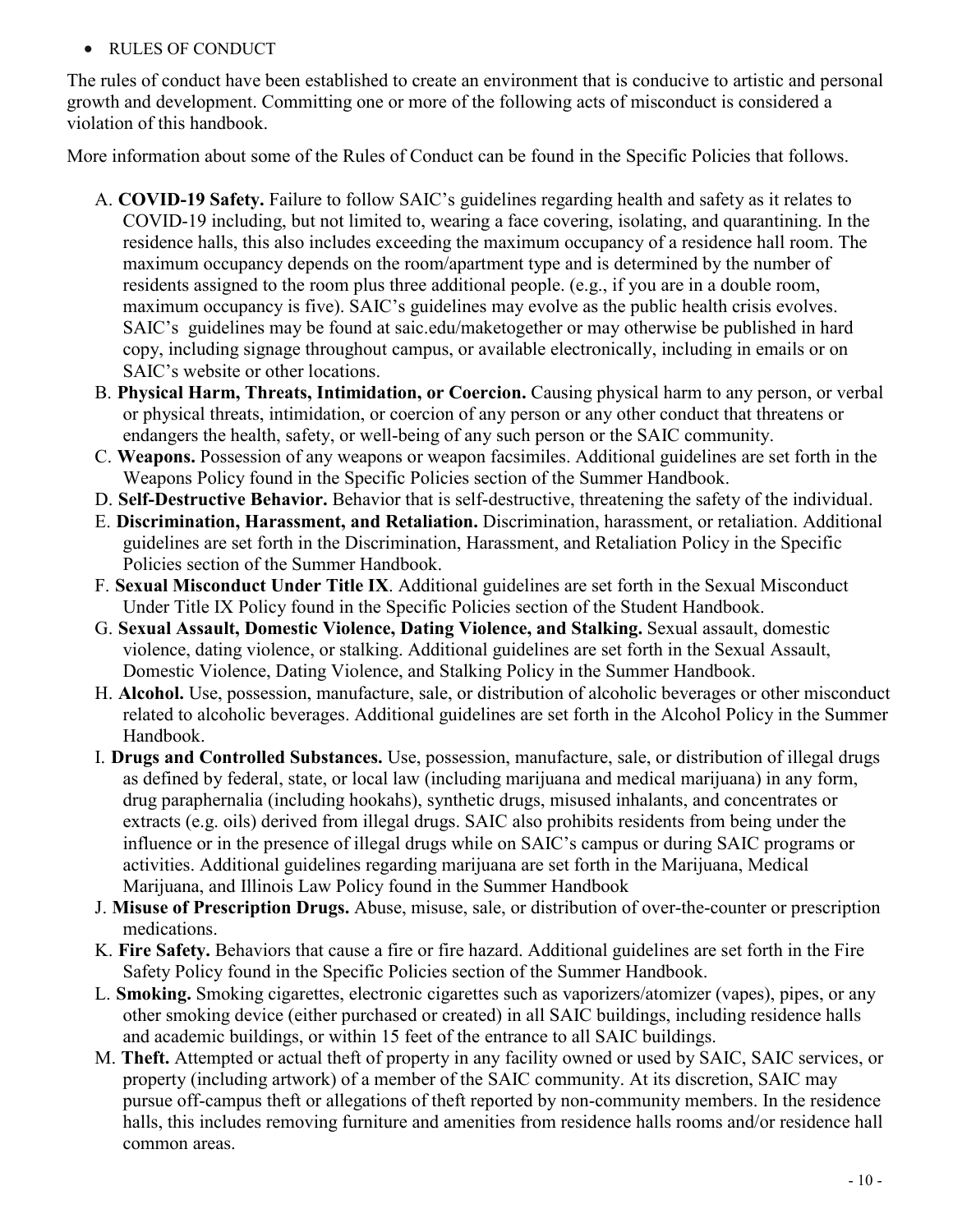- N. **Damage.** Damage to property in any facility owned or used by SAIC, or to property (including artwork) of a member of the SAIC community. This includes graffiti and/or destruction of SAIC publications. It also includes intentional, reckless, and/or negligent behavior that threatens or endangers such property. It also includes making artwork in a residence hall room that may cause damage. At its discretion, SAIC may also pursue reports of property damage that occur off-campus or to property of non-community members
- O. **Acts of Dishonesty.** Acts of dishonesty, including but not limited to academic misconduct (e.g., cheating, plagiarism, falsification of records), or knowingly furnishing false information to SAIC.
- P. **Forgery.** Forgery, unauthorized alteration, or misuse of SAIC documents, records, or identification.
- Q. **Obstruction or Disruption.** Obstruction or disruption of teaching, research, administration, security, resident conduct procedures, or other SAIC activities, and fire, police or emergency services.
- R. **Failure to Comply.** Failure to comply with direction of SAIC officials acting in the performance of their duties, and/or failure to identify oneself to these persons or to security staff when requested to do so.
- S. **Selling or Soliciting.** Selling or soliciting on SAIC property except through an officially sponsored and approved event or activity.
- T. **Posting and Distribution.** Posting and/or distributing announcements/flyers in SAIC without the approval of Campus Life/Residence Life and/or in areas not designated for posting.
- **U. Guests and Visitors.** Hosting a visitor in violation of SAIC's updated visitor procedures that only permits certain approved visitors. Additional guidelines are set forth in the Guests and Visitors Policy found in the Summer Handbook.
- V. **Access.** Unauthorized entry to or use of SAIC facilities, equipment, or resources; unauthorized possession, duplication, or use of keys/key cards to any premises owned or used by SAIC; or giving an ARTICard or residence hall room key(s) to another person.
- W. **Animals.** Possessing animals, other than service animals, registered emotional support animals in the residence halls, or non-prohibited fish in the residence halls. Additional guidelines are set forth in the Unauthorized Animals Policy in the Specific Policies section of the Summer Handbook.
- X. **Bicycles, Skates, and Boards.** Using bicycles, skateboards, scooters, hoverboards, rollerblades or similar devices in any SAIC building. Bringing a hoverboard into any SAIC building. Bringing a n unauthorized bicycle, or a gaspowered scooter or other gas-powered items into any SAIC building. Battery-powered scooters, skateboards, Onewheels, and similar can be brought into the building but they cannot be ridden while in the building.
- Y. **Sleeping in Unauthorized Locations.** Sleeping in lounges, studios (including private studios), or other spaces on campus.
- Z. **Misuse of Campus Facilities.** Failing to adhere to the policies or guidelines of campus facilities including but not limited to studios, labs, classrooms, other shared spaces, and leased spaces including, but not limited to Spertus Institute, Sullivan Center, and the Buckingham. Policies and guidelines may be distributed in various forms including but not limited to orientations and authorizations, signed agreements, and posted policies.
- AA. **Violating Sanction Terms.** Not completing or violating the terms of any sanction.
- BB. **Other Policies.** Violating any other SAIC policy, rule, or regulation published in hard copy or available electronically, including on SAIC's website or other locations.
- CC. **Violations of Law.** Violating any federal, state, or local law.
- DD. **Undisclosed Criminal Convictions.** Failing to disclose a criminal conviction to the Residence Life staff. Additional guidelines are set forth in the Criminal Convictions Policy found in the Residence Hall Specific Policies section of the Summer Handbook.
- EE. **Unsafe Windows.** Tampering with window blocks, window screens, or placing items in or around windows in a manner that obstructs them. Residents are not permitted to hang items on or attach items to windows or window frames. Additional guidelines are set forth in the Windows Policy found in the Residence Hall Specific Policies section of the Summer Handbook.
- FF. **Noise and Quiet Hours.** Failing to abide by quiet and courtesy hours. Additional guidelines are set forth in the Noise and Quiet Hours policy in the Summer Handbook.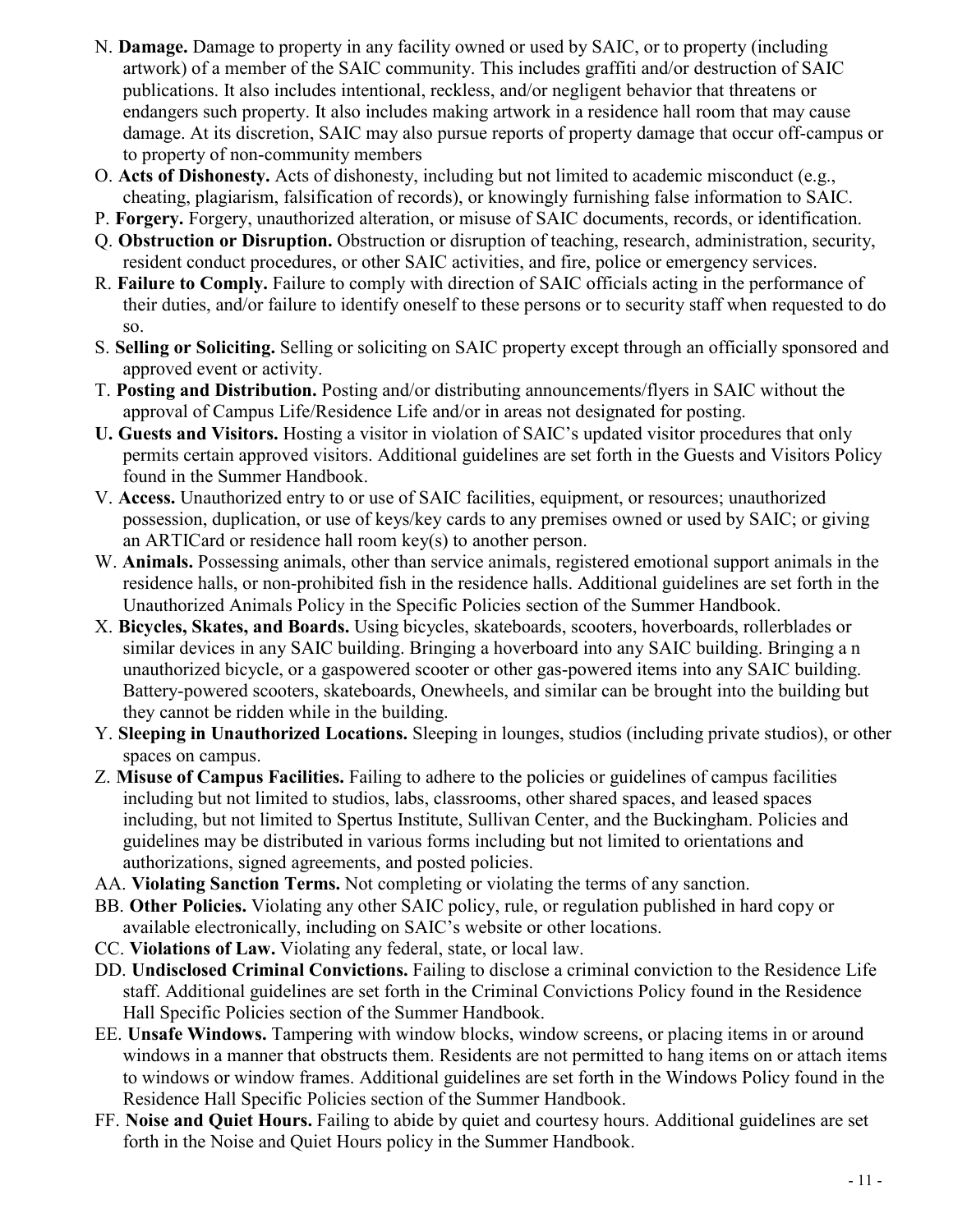- GG. **Room Condition and Decoration.** Building beds or other loft furniture in their room, or decorating their room in a way that is unsafe. Additional guidelines are set forth in the Room Damage and Decoration Policy found in the Summer Handbook.
- HH. **Unhealthy or Unsafe Room Conditions.** Maintaining unhealthy or unsafe conditions in their residence hall room as a result of cleanliness issues or excessive clutter.
- II. **Room Alteration.** Installing equipment to enhance or alter the provided amenities in residence hall rooms.
- JJ. **Improper Studio Use.** Improperly using the residence hall studio space or using hazardous materials in the Residence Halls. Additional guidelines are set forth in the Studio Use Policy in the Summer Handbook.
- KK. **Power Tool Use.** Using power tools (such as power saws, drills, etc.) in a resident's room or areas except the approved area on the 17th floor studio in the 162 North State Street Residences.
- LL. **Maximum Occupancy.** Hosting or being in a residence hall room/apartment with more than the maximum allowed number of people. The maximum occupancy depends on the room/apartment type and is determined by the number of residents assigned to the room plus three additional people (e.g., if you are in a double room, maximum occupancy is five).
- MM. **Failure to Prepare a Room**. Failing to prepare a room for the arrival of a new resident including but not limited to ensuring that the arriving resident's assigned bed, desk, closet space, and storage space are clear and ready for use.
- NN. **Unattended Cooking.** Leaving food cooking unattended at any time or leaving any appliance unattended during use with the exception of slow cookers as defined by the Fire Safety Policy found in the Summer Handbook.
- OO. **Unapproved Cohabitation.** Cohabitating with a person (either a resident or nonresident) in a residence hall room to which the resident is not assigned; moving or changing rooms without the permission of the Residence Life office.
- PP. **Unapproved Wireless Connection.** Setting up an unapproved wireless Internet connection (e.g. a router or wireless access point) in their residence hall room.
- QQ. **Room Key Misuse.** Loaning their room key to another person; failing to carry their room key (whether the room key is their ARTICard or a separate key); or failing to obtain a new room key when needed, resulting in excessive lockouts.
- RR. **Indoor Sports.** Using frisbees, footballs, or any other type of activity in the residence hall that may injure others or damage property.
- SS. **In the Presence of a Policy Violation.** Failing to leave a situation where a rule/policy violation is occurring.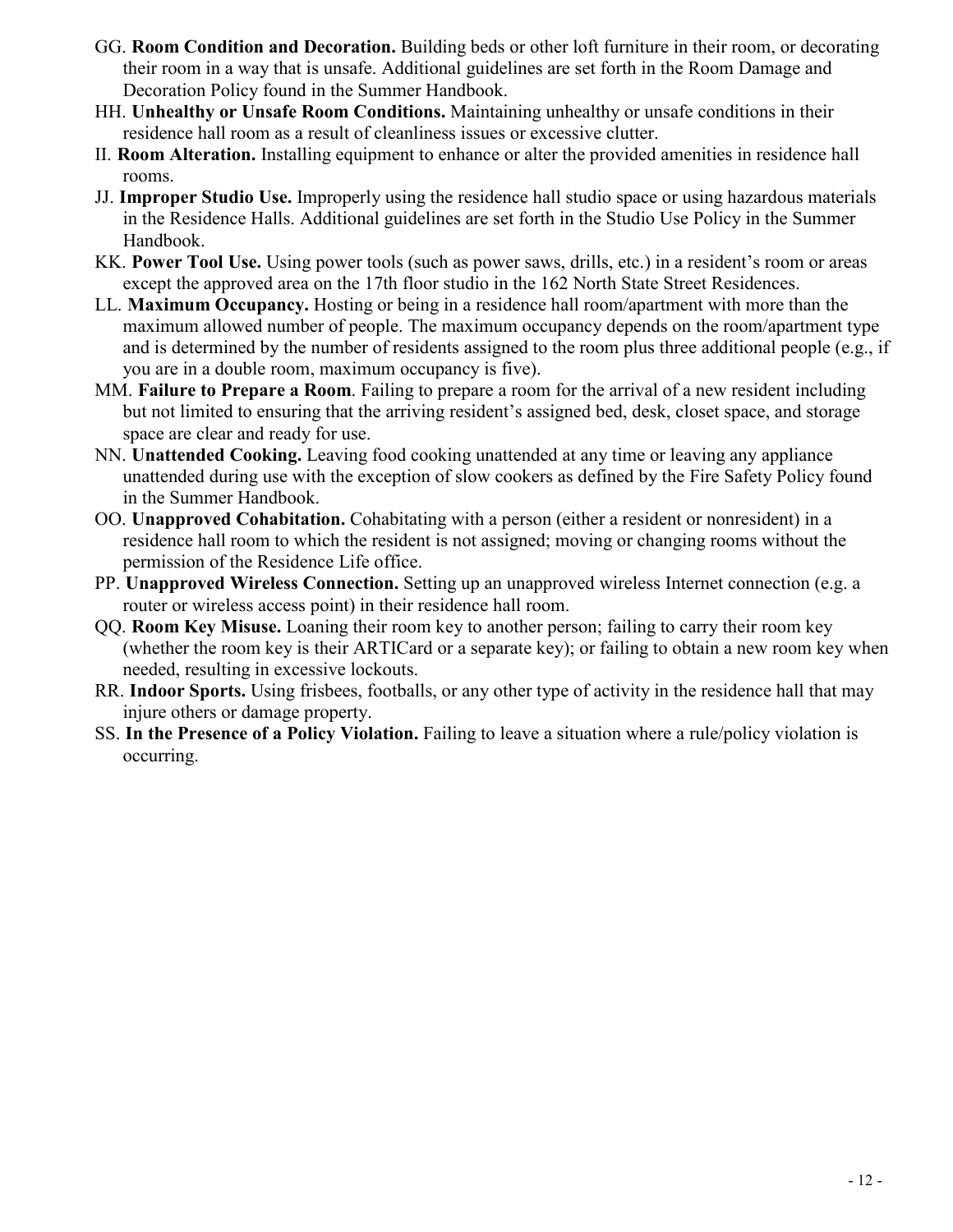# **SPECIFIC POLICIES**

# <span id="page-12-1"></span><span id="page-12-0"></span>**Acceptable Use Of Network And Computing Resources**

The Art Institute of Chicago (AIC), encompassing both the museum and the School, provides access to local, national, and international networks as well as computing resources in order to support its mission and goals.

#### **General Principles**

Access to network and computing resources owned or operated by the AIC imposes certain responsibilities and obligations and is granted subject to all AIC policies, as well as local, state, and federal laws. Acceptable use should always be legal and ethical, reflect academic honesty, show restraint in the consumption of shared resources, and reflect community standards. It should demonstrate respect for intellectual property, ownership of data, system security mechanisms, and individuals' rights to privacy and freedom from intimidation and harassment based on race, gender, sexual orientation, disability, national origin or any other status protected by law.

#### **Guidelines**

There are responsibilities that must be met as a part of the privilege to access network and computing resources. These include, but are not limited to, the following:

You must not:

- Use resources to engage in unlawful activities including discriminatory or harassing remarks or content or threats of violence
- Allow other individuals to use or fail to protect your assigned accounts (user IDs), passwords and access assigned to you
- Access or attempt to access another user's accounts, passwords, computers, data, files, or email without authorization
- Misrepresent yourself or attempt to circumvent any data protection or network security measures
- Use network resources to gain or attempt to gain unauthorized access to remote computers
- Attach any equipment, including wireless access points, or install any software that could potentially impair the performance, integrity, or security of any AIC computers, networks, or data
- Attempt to decode passwords or data, or to monitor another user's communications
- Deliberately perform an act that interferes with the operation of computers and/or network traffic
- Engage in any activity that could be purposely harmful to systems or information such as creating or propagating viruses, disrupting services, damaging files, or making unauthorized modifications to data
- Use resources for commercial profit making purposes without authorization
- Use resources for political purposes that are incompatible with AIC's nonprofit status
- Perform acts that unfairly monopolize resources to the exclusion of other authorized users
- Violate the terms of any software license agreements and copyright laws
- Infringe any copyright, including the unauthorized and infringing distribution of copyrighted materials through unauthorized peer-to-peer file sharing
- Engage in any other activity that does not comply with the general principles presented above

#### **Enforcement**

The AIC considers any violation of acceptable use principles or guidelines to be a serious offense. The AIC reserves the right to copy and/or examine any files or information resident on AIC resources allegedly related to unacceptable use. In cases of misuse or abuse which involve an immediate threat to the network, data, or rights of other users, the AIC has the right to temporarily suspend a user's access or to disconnect the offending system or network subdivision to which it is attached without prior notice. Violators are subject to disciplinary actions as outlined in the student, faculty, and staff handbooks or in AIC/SAIC policy statements.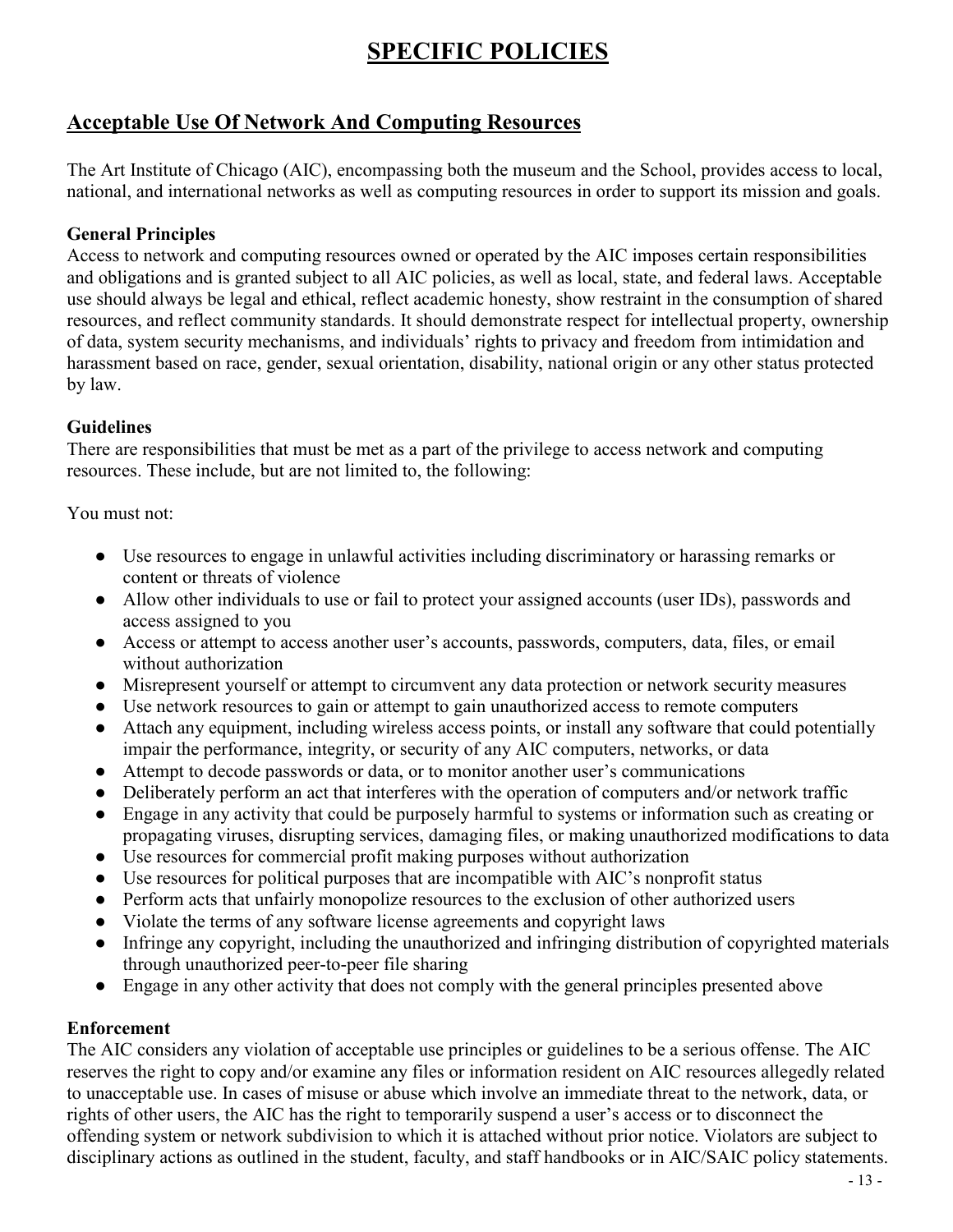Access to network and computing resources owned or operated by the AIC will be terminated, in appropriate circumstances, for individuals who are repeat infringers of third party copyrights.

Users should also be aware that copyright infringement, including the unauthorized and infringing distribution of copyrighted materials through unauthorized peer-to-peer file sharing, may result in civil and criminal liabilities under federal copyright law.

Civil liabilities may include actual damages and the infringer's profits, or statutory damages for each work infringed ranging from \$750 to \$30,000 (or up to \$150,000 in the case where the infringement was committed "willfully"). (17 U.S.C. 504) An infringer may also be subject to criminal liability for willfully infringing a copyright (A) for purposes of commercial advantage or private financial gain; (B) by the reproduction or distribution, including by electronic means, during any 180-day period, of one or more copies or phonorecords of one or more copyrighted works, which have a total retail value of more than \$1,000; or (C) by the distribution of a work being prepared for commercial distribution, by making it available on a computer network accessible to members of the public, if such person knew or should have known that the work was intended for commercial distribution. (17 U.S.C. 506)

#### **Information Disclaimer**

Individuals using network and computing resources at AIC do so subject to local, state, and federal laws, and all policies in effect at the museum and the School. Information, messages, and materials made available via AIC network resources do not necessarily reflect the attitudes, opinions, or values of the Art Institute of Chicago, its faculty, staff, or students. This policy may be updated from time to time. Please refer to aup.artic.edu for the latest version. For more information and updates to this policy, please go online at onlineservices.artic.edu.

# <span id="page-13-0"></span>**Alcohol Policy**

The following actions are considered a violation of the Summer Handbook:

- Use, possession, or manufacturing of alcoholic beverages by any person under the legal drinking age, which in the United States is twenty-one (21) years of age;
- Providing or distributing alcohol to individuals under the age of  $21$ ;
- Possession of open containers of alcohol, regardless of age, on SAIC property including, but not limited to, classrooms, studios, and academic buildings. Guidelines for alcohol use at approved functions and in private spaces in the residence halls are found below;
- Severe intoxication resulting in concern for the resident's well-being or disruptive behaviors regardless of age.

#### **Alcohol in the Residence Halls**

In addition to the policies outlined above, residents and guests/visitors (when allowed) within the Residence Halls must adhere to the following additional policies regarding alcohol consumption:

- Open containers of alcohol are not permitted in any public/common areas of the residence hall, regardless of age.
- Residents who are under the age of 21 may not be present in a room where alcohol is being possessed or consumed, except when all of the following conditions are met:
	- o The resident is in their assigned residence hall room.
	- o Their roommate is 21 years of age or older.
	- o No other person present in the room is under the age of 21.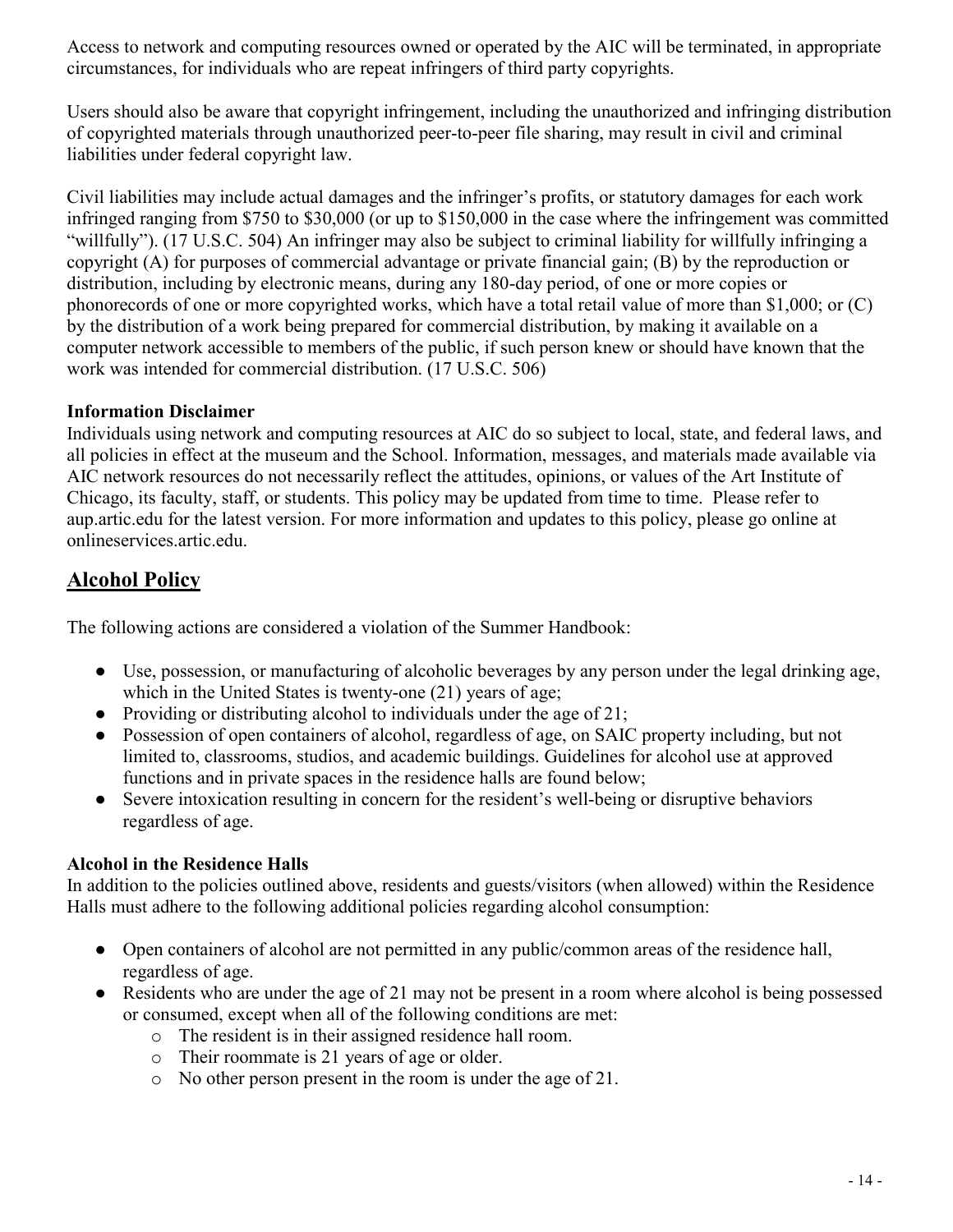- Residents who are over the age of 21 years of age or older may consume alcohol in the residence hall when:
	- o All persons present in the room are 21 years of age or older.
	- o All persons present in the room are 21 years of age or older except in cases when the assigned roommate is under 21 years old. In these cases, it must be clear that the alcohol is being possessed or consumed only by those 21 years old or older.
- Multiquart containers (kegs, etc.) are not allowed in the residence halls

Guests and visitors may not consume or possess alcohol if their host (resident) is under the age of 21.Violations of any portion of the Alcohol Policy may result in disciplinary action. All alcohol will be disposed of by Campus Security (even if the residents are 21 years of age or older) when a violation of the alcohol policy occurs.

# <span id="page-14-0"></span>**Criminal Convictions**

All applicants for housing must disclose any prior criminal conviction as they apply for housing. Applicants must disclose any instance in any state or county where they have pled guilty or were found to be guilty by a judge or jury to charges that were committed other than minor traffic offenses. This disclosure does not include any arrest or criminal history record information ordered expunged, sealed or impounded under applicable law or any conviction reversed on appeal. In addition, residents have a continuing duty to disclose their criminal convictions throughout the duration of the contract.

# <span id="page-14-1"></span>**Discrimination, Harassment, And Retaliation Policy**

#### **A. Policy**

The Art Institute of Chicago ("AIC"), including both the School ("SAIC") and the Museum, is committed to maintaining an educational and working environment that is free from any form of prohibited discrimination. SAIC prohibits discrimination or harassment based on race, color, gender, religion, national origin, disability, age, actual or perceived sexual orientation, gender-related identity, marital status, parental status, military or former military status, or any other basis protected by federal, state, or local law. SAIC also prohibits retaliation against anyone reporting or participating, or thought to have reported or participated in, an allegation, an investigation, or proceeding regarding discrimination or harassment, regardless of whether any discrimination or harassment is substantiated. For purposes of this Policy, the term "AIC" includes all trustees, officers, governors, faculty, staff, and volunteers.

False accusations, made with knowledge that they are false, are prohibited and will be treated as violations of this Policy. An individual, who in good faith, makes a report that later is not substantiated is not considered to have made a false accusation and, therefore, is not in violation of the Policy.

#### **Relationship with Other Policies**

*Consensual Romantic or Sexual Relationship Policy.* This Policy addresses conduct that is unwelcome and not conduct based on consent. AIC has an additional, separate policy that applies to consensual romantic or sexual relationships with students. See Consensual Romantic or Sexual Relationship Policy found at https://www.saic.edu/sites/default/files/SAIC\_CRSR\_Policy.pdf.

*Policy Prohibiting Sexual Assault, Domestic Violence, Dating Violence, and Stalking.* AIC also has an additional, separate policy that applies to sexual assault, domestic violence, dating violence, and stalking. See Policy Prohibiting Sexual Assault, Domestic Violence, Dating Violence, and Stalking, found online at saic.edu/vawa.

*Relationship to the Sexual Misconduct Under Title IX Policy.* Other language in this policy notwithstanding, Sexual Harassment, as defined in the Sexual Misconduct Under Title IX Policy, will be governed exclusively by the Sexual Misconduct Under Title IX Policy and processes stated therein. All other forms of sex-based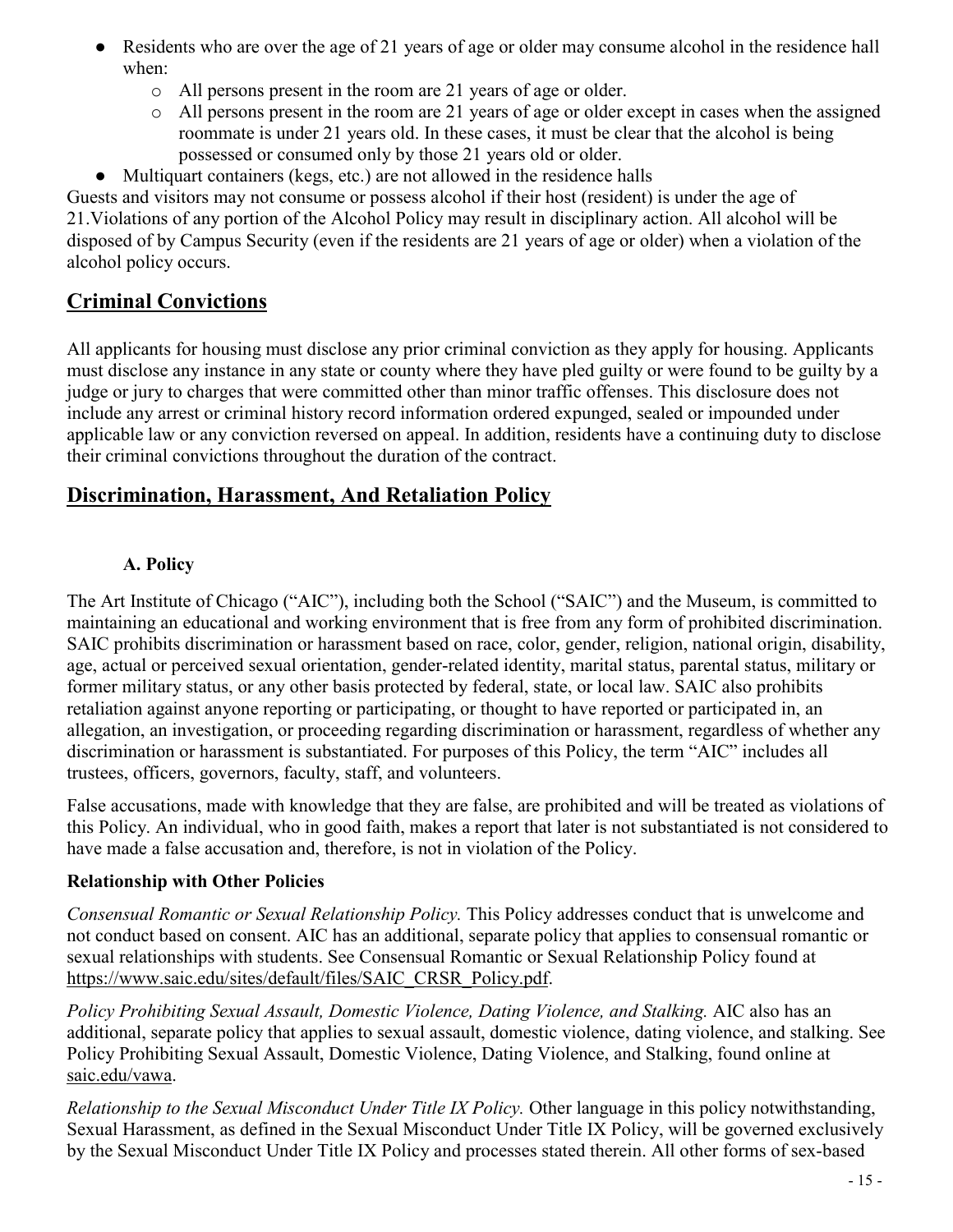discrimination are governed by this policy, including sex-based harassment, as defined in this policy, that does not rise to the level of Sexual Harassment as defined in the Sexual Misconduct Under Title IX Policy.

Conduct that is initially raised through a Formal Complaint under the Sexual Misconduct Under Title IX Policy may also be addressed under this policy, in AIC's discretion, when: (i) the conduct at issue, or some part of it, may constitute a violation of this policy irrespective of whether it constitutes Sexual Harassment under the Sexual Misconduct Under Title IX Policy; (ii) the Formal Complaint, or some part of it, has been dismissed under the Sexual Misconduct Under Title IX Policy; or (iii) a final determination of a Formal Complaint has been made under the Sexual Misconduct Under Title IX Policy and separate or additional action may be necessary to enforce this policy.

#### **B. Definitions**

**Discrimination** is defined as unequal, adverse treatment of an individual because of their protected legal status. This means that unequal, adverse treatment is prohibited if it is because of a person's race, color, gender, religion, national origin, disability, age, actual or perceived sexual orientation, gender-related identity, marital status, parental status, military or former military status, or any other basis protected by federal, state, or local law.

**Harassment** is one form of discrimination and is defined as unwelcome, hostile, or inappropriate conduct directed toward an individual because of their protected legal status. The determination of what constitutes illegal harassment varies with the particular circumstances, but it must be so severe, persistent, or pervasive that it affects an individual's ability to participate in or benefit from an educational program or activity or creates a hostile or abusive educational or working environment. It must include something beyond the mere expression of opinions, views, words, symbols, or thoughts that someone finds offensive.

**Retaliation** is defined as an adverse or negative action (or threats of adverse or negative action) against an individual because that individual:

- In good faith, reported discrimination, harassment, or retaliation; or
- Participated as a party to or witness in an investigation or a proceeding relating to such allegations; or
- Is thought to have participated in a good-faith report of discrimination, harassment, or retaliation, or is thought to have participated as a party or witness in an investigation or proceeding relating to such allegations.

**Confidentiality**, as used in this Policy, refers to a legal obligation not to disclose information without the express written permission of the individual who provided the information, with certain exceptions, such as if there is a continuing threat of serious harm to self or others or another legal obligation to reveal such information (e.g., where there is suspected abuse or neglect of a minor). On SAIC's campus, only the confidential advisor, professional counselors in Counseling Services, and the nurses in Health Services ("Confidential Resources") can maintain confidentiality. Further information about confidentiality and reporting obligations is provided below.

**Privacy** generally means that information related to a report will be shared with those employees who "need to know" in order to assist in the review, investigation, or resolution of the report. While not bound by confidentiality, these individuals who receive private information will be discreet and do their best to respect the privacy of all individuals involved in the process. If an investigation is required, the information may also be shared with the alleged offender(s) or others as required to conduct a complete and fair investigation. Although AIC manages this information with discretion, it is not possible to maintain confidentiality for any information other than information provided to the Confidential Resources.

#### **C. Confidential Resources and Reporting Obligations**

Different employees on campus have different abilities to maintain confidentiality. Most AIC employees, including faculty members, cannot maintain confidentiality because of legally-imposed reporting obligations.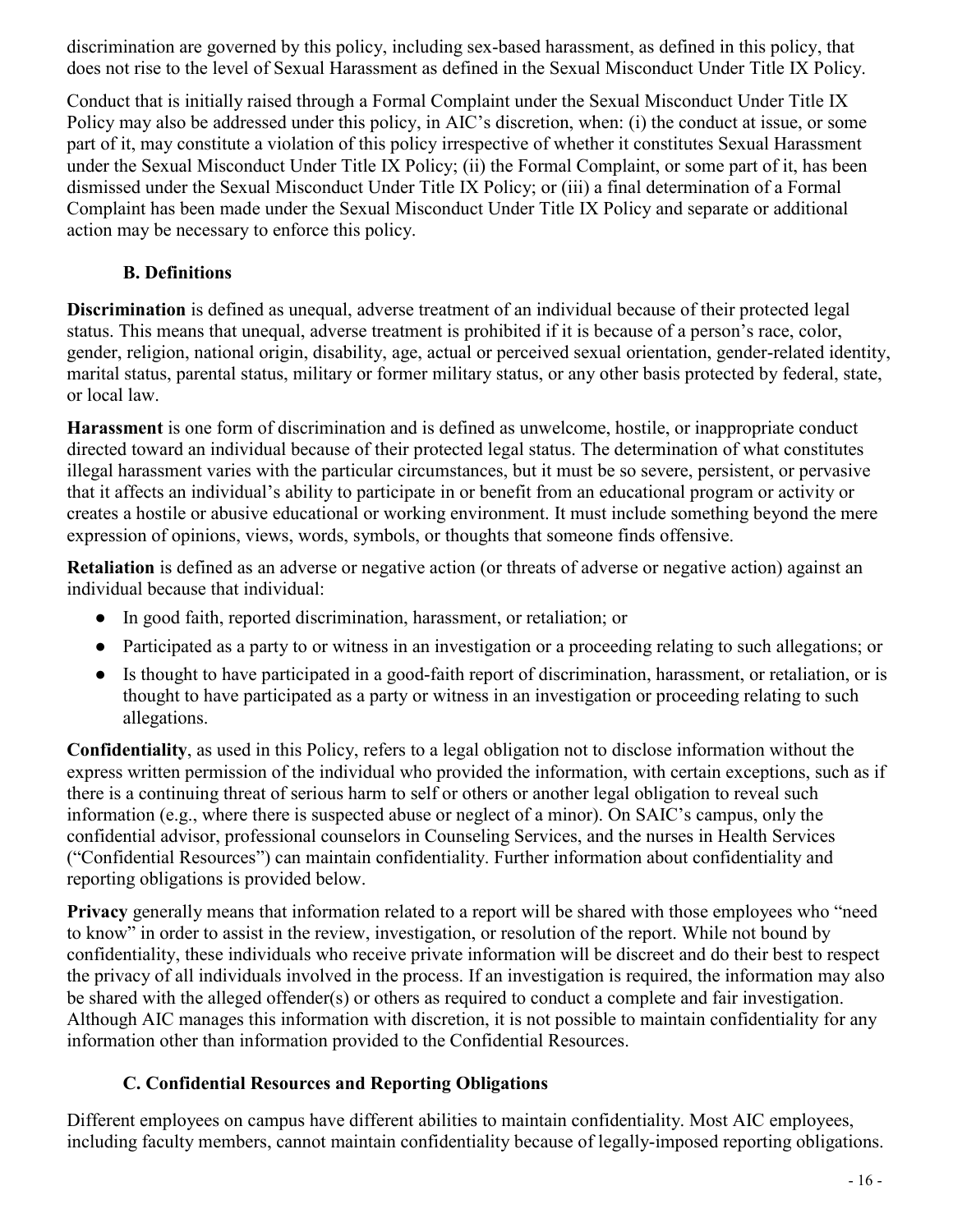In these circumstances, AIC is committed to maintaining the privacy of the information shared. The terms "confidentiality" and "privacy" are defined above.

### **Confidential Resources**

Information shared with a Confidential Resource will not be disclosed to anyone, except under very limited circumstances. (See the definition of "Confidentiality" above.) SAIC provides the following on-campus Confidential Resources for students:

- The Confidential Advisor, Teresa Sit, may be reached at 312.499.4271 or tsit@saic.edu.
- Counseling Services may be reached at 312.499.4271 or counselingservices@saic.edu.
- Health Services may be reached at  $312.499.4288$  or healthservices  $@$ saic.edu.

These resources will not report any personally identifiable information about an individual student to the Title IX Coordinator, but they will provide aggregate data about incidents of sexual violence.

In addition to the on-campus Confidential Resources available only to students, various off-campus resources such as counselors, advocates, and health care providers are available to anyone. These off- campus resources will also generally maintain confidentiality and not share information with AIC unless the person providing the information requests disclosure and signs a consent form. Contact information for some off-campus resources is listed in "Resources" in the Policy Prohibiting Sexual Assault, Domestic Violence, Dating Violence, and Stalking.

#### **Reporting Obligations**

All AIC and SAIC staff (excluding Confidential Resources), SAIC student Teaching Assistants and Resident Advisors, and volunteers are required to report incidents or allegations of discrimination, harassment, and retaliation to the Title IX Coordinator. This allows SAIC to provide resources and support to those who have experienced discrimination, harassment, and retaliation and to take consistent action to respond to reports of such conduct.

#### **D. How to Report Discrimination, Harassment, or Retaliation**

Any student who believes that they have been subjected to discrimination, harassment, or retaliation, as defined above, is urged to report the incident as soon as possible to SAIC's Title IX Coordinator. The Title IX Coordinator and Assistant Dean of Student Affairs for Student Support and Conflict Resolution are both available to receive reports, and both will provide information and resources to anyone who submits a report. The Title IX Coordinator is also responsible for overseeing the investigation and process, as described further below.

Prompt reporting is strongly encouraged, as it can be more difficult to determine what happened long after an incident has occurred. A student may make a report by phone, email, or in person. Reports of gender discrimination and sexual harassment may also be made online. To make a report, a student should:

- Contact the Title IX Coordinator, Lumturije "Luma" Akiti, at 312.499.4165 or lakiti@saic.edu;
- File an online report, only for gender discrimination and sexual harassment, using the following link: saic.edu/lifeatsaic/stopsexualviolence/makeareport/.

After receiving a report, the Title IX Coordinator or Assistant Dean of Student Affairs for Student Support and Conflict Resolution will endeavor to meet with the student to review the student's concerns and to share with the student this Policy and other applicable policies, such as the Sexual Assault, Domestic Violence, Dating Violence, and Stalking Policy.

The Title IX Coordinator or Assistant Dean of Student Affairs for Student Support and Conflict Resolution will also provide information about available resources and will discuss with the student how they wish to proceed. The options include doing nothing beyond getting resource information, engaging in an informal process, or pursuing a formal process.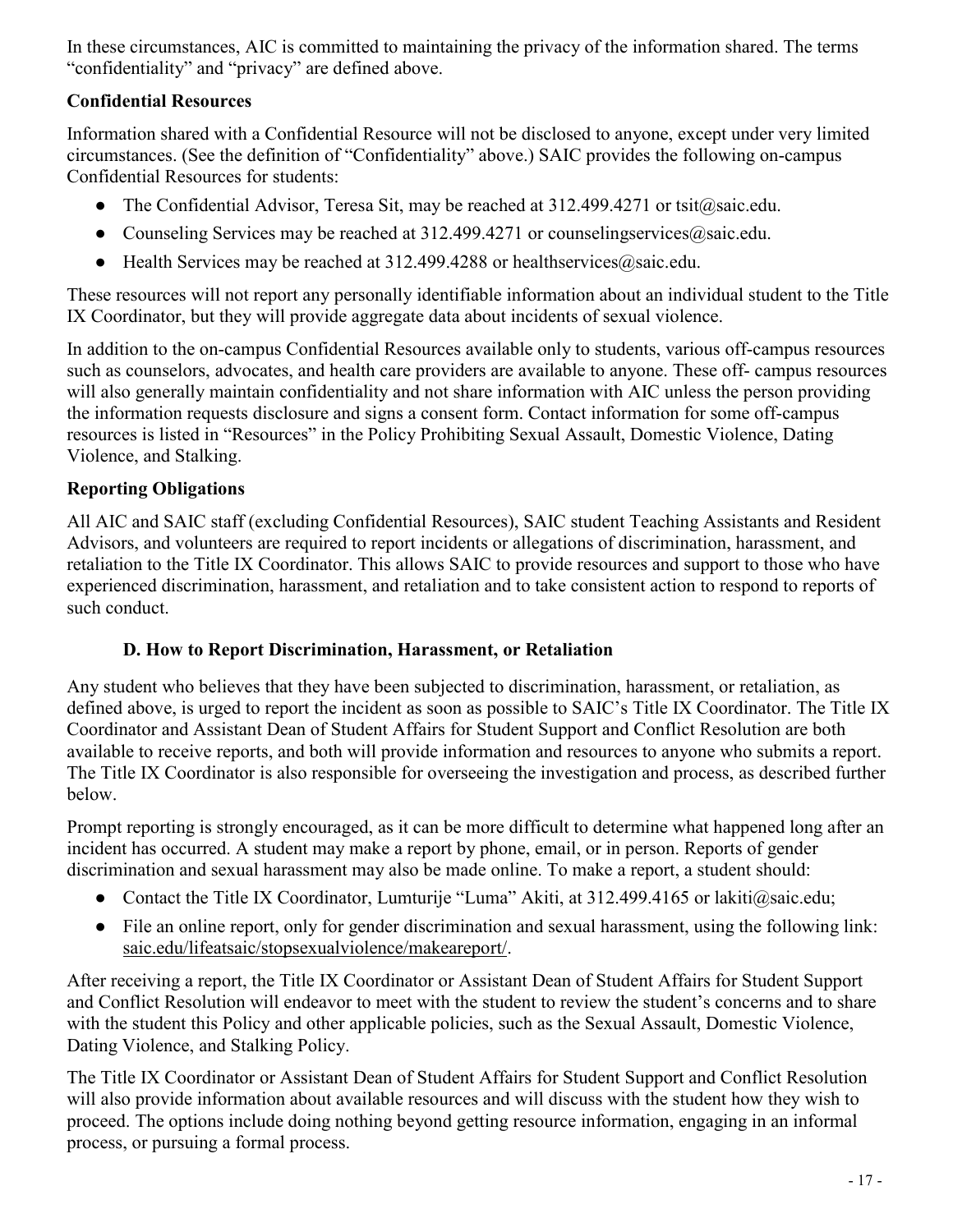After the student has the chance to review the applicable policy or policies and think about their options, the student should inform the Title IX Coordinator how they wish to proceed.

Please note that in some cases, the Title IX Coordinator may determine SAIC has an obligation to conduct an investigation even if the student does not seek to do so themselves. The student is encouraged to participate in the process in such cases, but the extent of the student's participation, if any, is ultimately up to the student. In addition, the Title IX Coordinator may determine in certain cases that the report, even if substantiated, is insufficient to state a violation of the Policy and will notify the Complainant that the matter will be closed without a referral for either informal or formal resolution.

#### **E. Supportive Measures**

The Title IX Coordinator will provide information about supportive measures. Examples of supportive measures include: mutual no contact instructions, changes to academic or work schedules such as extension of deadlines or other course-related adjustments, leaves of absence, or housing changes, counseling services, campus escort services, and increased security and monitoring of certain areas of the campus. Although supportive measures are not punitive or disciplinary in nature, they may impose a burden, albeit a reasonable one, on a member or members of SAIC's community. SAIC will maintain as private any supportive measures provided to an individual, except as necessary to provide the supportive measure; for example, both individuals would be informed of a mutual no contact instruction. Supportive measures are available to both the individual making a report and the individual who is the subject of a report. The Title IX Office also reassesses the availability and implementation of supportive measures on an ongoing basis.

#### **F. Applicable Procedures and Responsible Administrators**

After learning of a report of discrimination, harassment, or retaliation, the Title IX Coordinator will determine which procedures apply and who is responsible for implementing those procedures. This determination will be based on the identity of the person alleged to have violated the Policy, who is referred to as the "Respondent." The person making the allegations will be referred to as the "Complainant."

- If the Respondent is a student, the Title IX Coordinator will oversee the process. The Vice President and Dean of Student Affairs will decide whether a policy violation occurred and if so, the appropriate sanction. **The investigation and resolution of matters in which the Respondent is a student are governed by the procedures set forth below.**
- If the Respondent is a faculty member, SAIC's Title IX Coordinator will oversee the process in consultation with the Faculty Liaison. The Dean of Faculty and Vice President for Academic Affairs will decide whether a policy violation occurred and if so, the appropriate sanction. **The investigation and resolution of matters in which the Respondent is a faculty member are governed by the Faculty Policy Against Discrimination, Harassment, and Retaliation, and anyone with a report that a faculty member engaged in discrimination, harassment, or retaliation should refer to that Policy. The Faculty Policy is on the Faculty Dashboard on SAIC's website and may also be found here: saic.edu/facultydhr.**
- If the Respondent is a staff member, the Director of Employee Relations will oversee the process as appropriate. In cases where the Complainant is a student, the Title IX Coordinator will oversee the process instead. The Chief Human Resources Officer will decide whether a policy violation occurred and if so, the appropriate sanction. **The investigation and resolution of matters in which the Respondent is a staff member are governed by the Discrimination, Harassment, and Retaliation Policy found in the Employee Guidelines. Anyone with a report that a staff member engaged in discrimination, harassment, or retaliation should refer to that Policy.**
- The Title IX Coordinator will determine the appropriate process to be used, including who will conduct the investigation and who will decide the matter (including appeals), in the following circumstances: (a) if the Respondent is a third party on our premises or in a School program, (b) if the Respondent has dual status in the community (such as a student employee or a staff member who also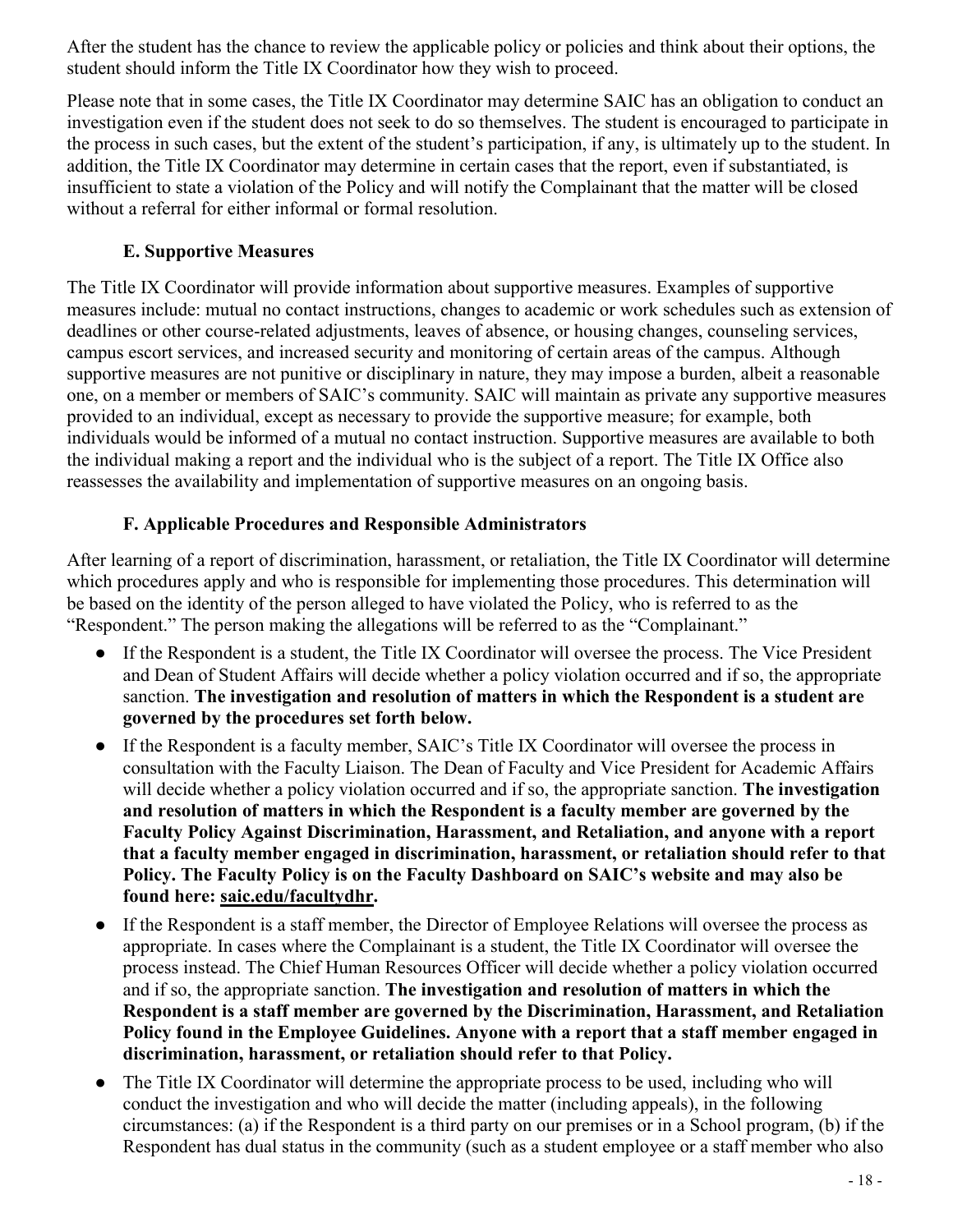teaches), and (c) if the Respondent alleges that the Complainant also violated this Policy or another AIC policy so that there are cross-reports from the Complainant against the Respondent and the Respondent against the Complainant. In these cases, the Title IX Coordinator may use one of the processes outlined above or may combine or coordinate processes as appropriate to the circumstances. The Title IX Coordinator will notify both the Complainant and the Respondent of the process to be used.

#### **G. Process If Respondent Is a Student**

This section explains the process used to address allegations that a student engaged in discrimination, harassment, and retaliation in violation of this Policy. This process is an administrative process, not a legal proceeding, and can take place before, during, or after criminal and/or civil proceedings relating to the same incident. The duties of any administrator named in this Policy, such as the Vice President and Dean of Student Affairs, the Title IX Coordinator, or the Assistant Dean of Student Affairs for Student Support and Conflict Resolution, may be carried out by a designee of that administrator.

#### **1. Informal Resolution**

In a diverse community, disagreements and conflicts of various degrees of seriousness are inevitable. In many instances, an informal approach can be useful in resolving instances of inappropriate conduct and perceived instances of discrimination, harassment, or retaliation. Problems are sometimes easier to resolve in an informal atmosphere that encourages people to identify the difficulty, talk it out, and agree on how to deal with it.

An informal process is a flexible approach to resolving disagreements. As a result, there is no fixed format. It can involve a meeting between the two parties to facilitate an informal discussion, arranging to channel communications through a third party if the parties do not want to meet, or some other approach suitable to the circumstances. In some cases, both parties have to agree to the informal resolution process.

If a Complainant wishes to pursue an informal process, the Title IX Coordinator will facilitate it. If the Complainant and the facilitator are satisfied the issue has been resolved, no further action will be taken. If an informal process ends without a satisfactory resolution, the Complainant may choose to pursue a formal process if they wish.

An informal process is voluntary; a Complainant does not have to agree to an informal process and if they do pursue an informal resolution, either the Complainant or the facilitator may end it at any time.

Note: Face-to-face mediation (even on a voluntary basis) is not appropriate if there are allegations of sexual assault. As noted above, if a report includes allegations of sexual assault, then the policies and procedures set forth in the Policy Prohibiting Sexual Assault, Domestic Violence, Dating Violence, and Stalking will be followed in the assessment, investigation, and resolution of the matter. In no event shall a report proceed simultaneously through more than one procedure.

#### **2. Formal Process**

If an informal process is not used or fails to resolve the matter, the Title IX Coordinator will promptly initiate an investigation. The Title IX Coordinator is responsible for carrying out the investigation and for determining the appropriate scope of the investigation.

In any investigation, each party will be offered the same opportunities to present information, including but not limited to the opportunity to explain their understanding of the circumstances and offer any additional information that they believe is relevant to the investigation.

After an investigation has begun, the Title IX Coordinator may consult with the parties about whether a resolution may be reached either before the investigation is fully completed or using a process other than that set forth below. Any such alternative approach will only be undertaken with the written consent of both parties.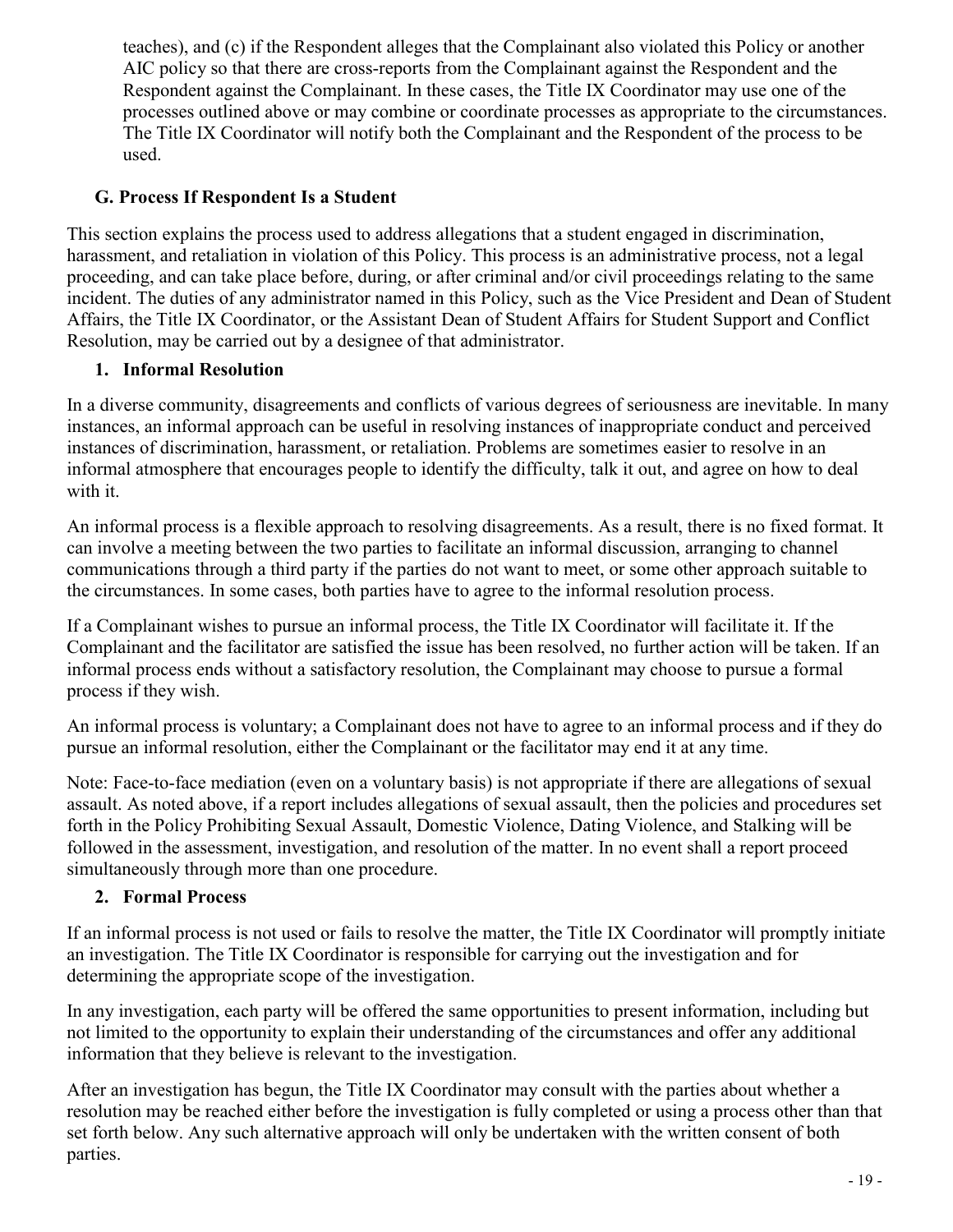When the investigation is completed, the Student Conduct Procedures will be utilized for the decision(s), any sanction(s), and any appeal(s). The Student Conduct Procedures may be found below in this handbook.

If a violation of this policy is found, SAIC will take prompt and appropriate action to stop the discriminatory, harassing, or retaliatory conduct. SAIC will also take action to ensure that the violation will not recur. Even when a violation is not found, it may be appropriate to counsel individuals regarding their behavior.

#### **3. Timeframe**

SAIC strives to complete its investigation and resolution of reports of discrimination, harassment, or retaliation reasonably promptly, taking into consideration factors such as the complexity of the investigation, the severity and extent of the alleged conduct, and the timing of school breaks. SAIC strives to complete the investigation and resolution (excluding any appeal) within ninety (90) calendar days, though that timeframe may be extended based on factors such as those just noted. In cases where the investigation may be lengthy, SAIC endeavors to give the Complainant and the Respondent periodic updates on the anticipated timeframe for resolution.

#### **H. Title IX Information**

Title IX of the Education Amendments of 1972, as amended, is a comprehensive federal law that prohibits discrimination on the basis of sex as well as retaliation for making a Title IX report in any federally-funded education program or activity. The Title IX Coordinator is responsible for coordinating SAIC's efforts to comply with its obligations under Title IX and the Title IX regulations. The Title IX Coordinator's duties and responsibilities include: monitoring and oversight of overall implementation of Title IX at SAIC, including coordination of training, education, communications, and administration of report procedures for faculty, staff, students, and visitors. The Title IX Coordinator is available to meet with any party to discuss the School's policy or any Title IX related concerns.

Sex discrimination includes sexual harassment and sexual assault. For SAIC's policy on sexual assault as well as available resources, please see the Policy Prohibiting Sexual Assault, Domestic Violence, Dating Violence, and Stalking in this handbook.

#### **I. Local, State, and Federal Options**

Apart from the process set forth in the Student Handbook, if you believe that you have been subjected to discrimination, harassment, or retaliation, you may also seek other recourse by contacting:

#### **The Chicago Commission on Human Relations**

740 N. Sedgwick St., suite 400, Chicago, IL 60654;

**The Illinois Department of Human Rights (IDHR), James R. Thompson Center** 100 W. Randolph St., 10th floor, Chicago, IL 60601;

**The Office for Civil Rights/Chicago—US Department of Education** Citigroup Center, 500 W. Madison St., suite 1475 Chicago, IL 60661;

**The United States Equal Employment Opportunity Commission** 230 S. Dearborn St., suite 1866, Chicago, IL 60604; and/or

#### **US Department of Education Office for Civil Rights**

400 Maryland Ave. SW, Washington, DC 20202-1100

However, as noted above, students are encouraged to report to SAIC's Title IX Coordinator in any instances that they believe constitute discrimination, harassment, or retaliation.

# <span id="page-19-0"></span>**Fire Safety**

Residents must not engage in activities that create or maintain a fire or fire hazard. Specific rules pertaining to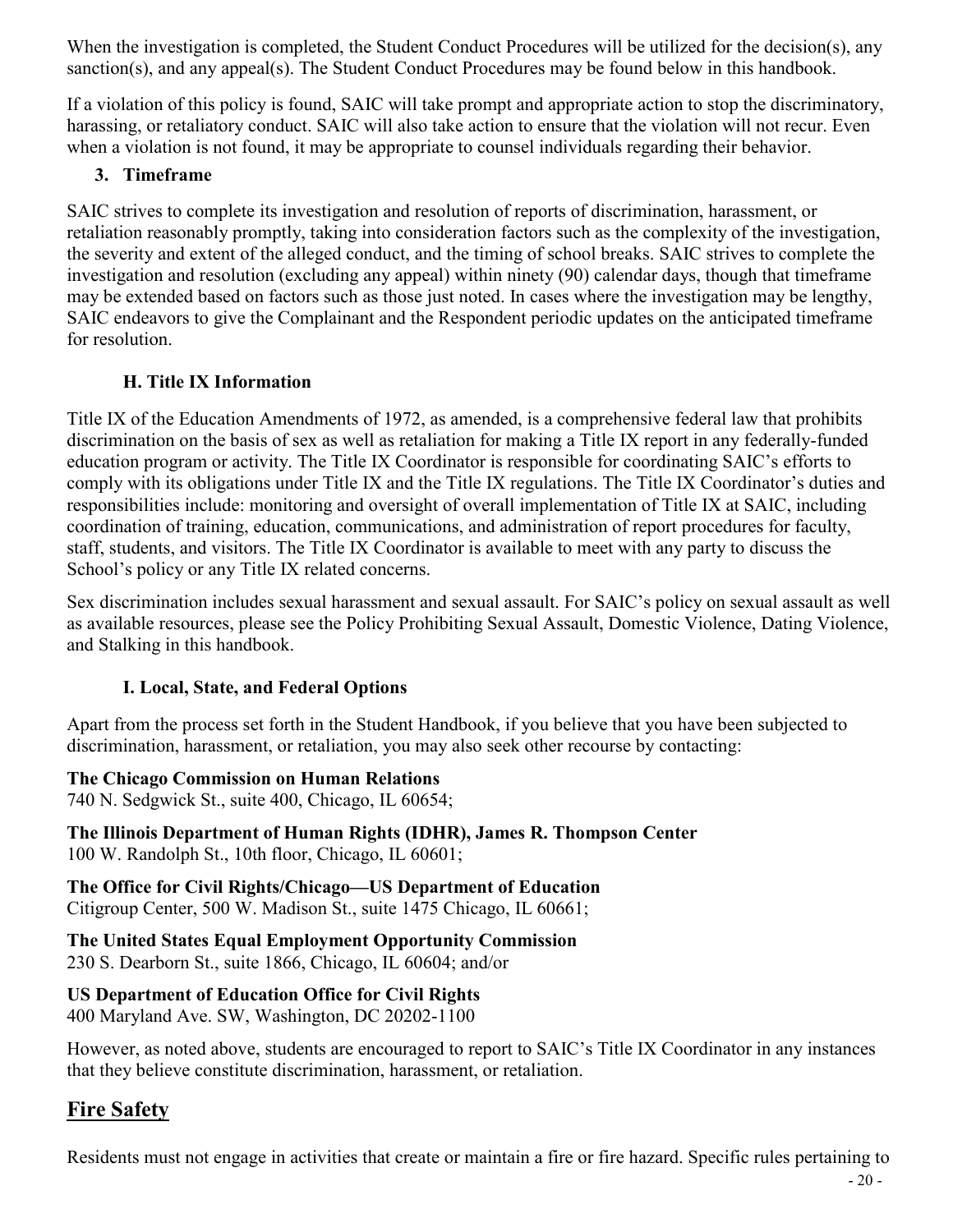fire safety include the following:

- Fire Safety Equipment: Residents may not tamper with or hang anything from fire safety equipment such as sprinklers, pull stations, fire extinguishers, smoke alarms, fire curtains, or any other equipment for fire prevention, detection, or response. This includes, but is not limited to, installing, decorating, hanging, or otherwise placing an item (including artwork) in a manner that may conceal exits or exit signs, sprinkler heads, fire safety devices, or impede exit in any way.
- Open Flames and Gas Containers: In general, with the exception of portable lighters, open flames and devices that produce open flames including, but not limited to, butane torches and grills, are prohibited on campus. Flammable fuels such as kerosene, propane, butane, and gasoline are prohibited on campus.
- Candles: Candles may not be lit on campus. Candles are not allowed on campus unless the candle has never been burned. Candle warmers are not permitted on campus.
- Incense: Incense or incense paraphernalia (including sticks and powder) may not be lit on campus. Incense and incense paraphernalia are not allowed on campus unless never lit.
- Wax Melting: All forms of wax melting are not permitted in the resident halls including but not limited to wax warmers, melting wax on stovetops, or using appliances such as crop pots to melt wax.
- Appliances: Residents may not overload the electrical circuits as this can present fire hazards. The following appliances are not allowed on campus:
	- o Open element appliances, such as space heaters, broilers, and heat guns
	- o Sun lamps
	- o Hot plates
	- o Instant pots and pressure cookers
	- o Slow cookers (Crock-Pots) are only permitted if they have an automatic shut off. Slow cookers are only permitted for food preparation and may not be used for art making (e.g. wax melting).
	- o Halogen lamps/tungsten lights are only permitted on campus if they are checked out from the Media Center and used in a safe manner. Residents may not hang clothing, towels, curtains, scarves or any fabrics over a halogen/tungsten lamp. Residents must turn them off when not in use and keep them away from combustible materials and fabrics such as bedding, drapes, bookcases, and furniture.
- Electrical Decorations and Extension Cords: Electrical decorations and extension cords must have the UL or FM label intact and be identified for indoor use. Extension cords and surge protectors may not be plugged directly into each other in order to extend their length ("daisy-chaining"). Residents must inspect any of their electrical decorations, extension cords, and surge protectors for cracked sockets, bare wires, and loose connections before use. Residents must use an appropriate amount of electrical decorations and extension cords for the size of the space (e.g. no more than three light sets should be used in a residence hall room), and they should not run under carpet, or through doorways, aisles, or corridors. Residents should remember that lights are a heat source and should be placed consciously and decorative lights should be turned off when the space is unattended.
- Evacuation: In accordance with Chicago law, residents are required to evacuate the building during a fire alarm in a timely manner.

Any items found on campus in violation of this policy may be confiscated.

# <span id="page-20-0"></span>**Marijuana, Medical Marijuana, and Illinois Law**

In order to comply with federal laws such as the Drug-Free Schools and Communities Act, SAIC prohibits the use, manufacture, sale, distribution, and possession of all marijuana, including medical marijuana, on campus and at any SAIC-sponsored event or activity off campus.

Effective January 1, 2020, the state of Illinois has passed the Illinois Cannabis Regulation and Tax Act (state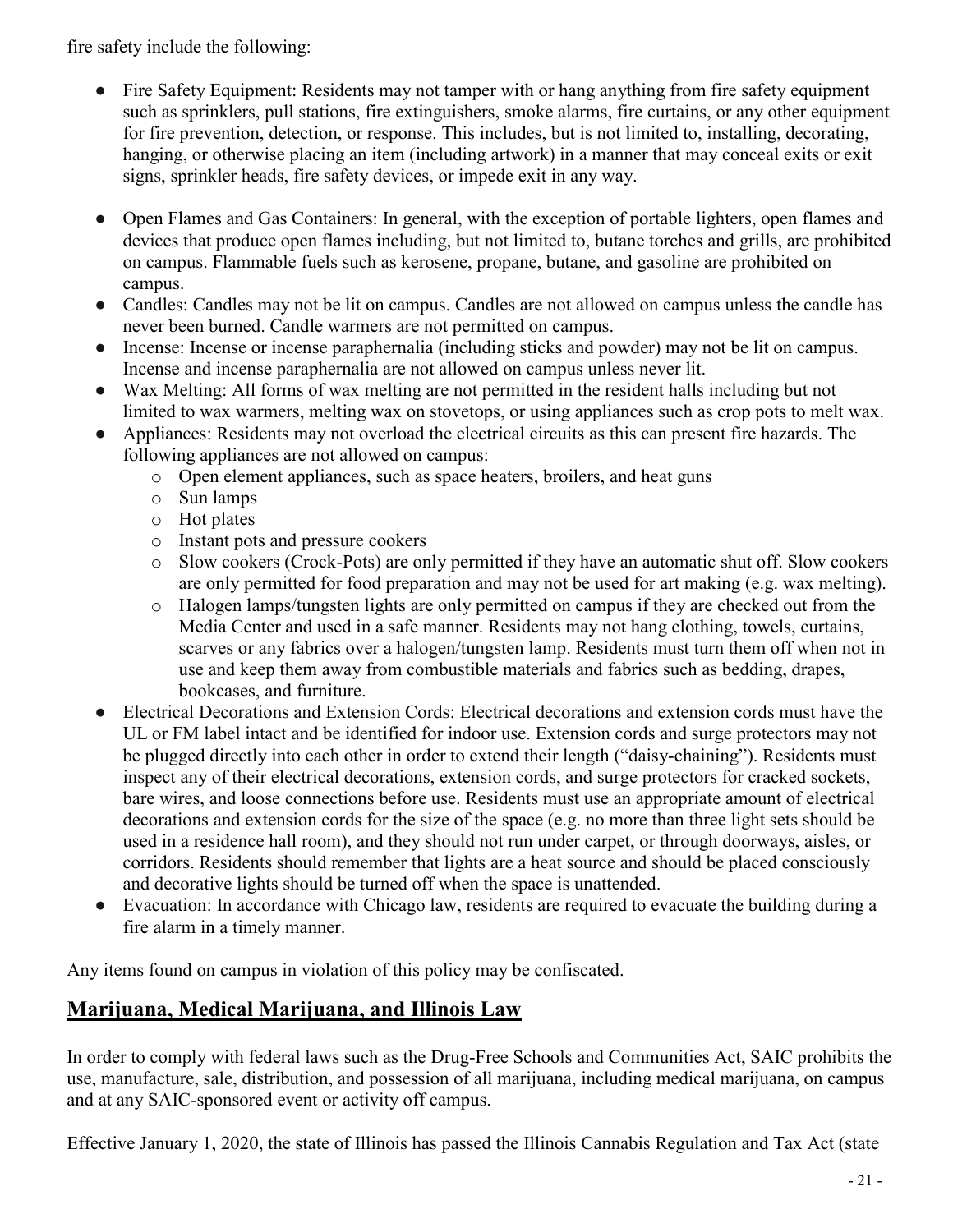410 ILCS 705), legislation legalizing small amounts of marijuana for recreational use for those over the age of 21. Additionally, Illinois had previously passed legislation regarding medical cannabis that allows people with certain conditions to use marijuana and other cannabis derivatives for treatment. However, federal law prohibits the use of drugs including marijuana. If SAIC fails to comply with federal law, it could become ineligible for federal funding and financial aid programs for its students.

# <span id="page-21-0"></span>**Noise And Quiet Hours**

Quiet hours are in effect:

Sunday–Thursday, 11:00 p.m.–8:00 a.m. Friday and Saturday, 11:59 p.m.–10:00 a.m.

Noise in public areas should be kept to a minimum during quiet hours, including lounges and studio spaces. Electronic musical equipment and amplifiers in the residence halls may not be used except when played through headphones. Acoustic musical instruments should not be played during quiet hours. Courtesy hours are in effect 24/7. Students are expected to be considerate of other residents and respect their requests to reduce their volume at all times.

# <span id="page-21-1"></span>**Policy Prohibiting Sexual Assault, Domestic Violence, Dating Violence, and Stalking**

#### **I. Statement of Policy**

Our community expects that all interpersonal relationships and interactions—especially those of an intimate nature—be grounded in mutual respect, open communication, and clear consent.

The Art Institute of Chicago ("AIC"), including both the Museum and the School ("SAIC"), prohibits Sexual Assault, Domestic Violence, Dating Violence, and Stalking (defined below in Section II, "Definitions"). AIC also prohibits retaliation against anyone reporting, participating in, or thought to have reported or participated in, an allegation, investigation, or proceeding regarding Sexual Assault, Domestic Violence, Dating Violence, or Stalking regardless of whether such report is substantiated.

False accusations, made with the knowledge that they are false, are prohibited and will be treated as violations of this Policy. An individual who, in good faith, makes a report that later is not substantiated is not considered to have made a false accusation and, therefore, is not in violation of the Policy.

This Statement of Policy applies to all members of the AIC community, which includes all trustees, officers, governors, faculty, staff, and volunteers.

This Policy addresses conduct that is unwelcome and not based on consent. SAIC has an additional, separate policy that applies to consensual romantic or sexual relationships with students. That policy, called the Consensual Romantic or Sexual Relationship Policy is in the Student Handbook and Faculty Dashboard. AIC also has separate policies that apply to discrimination, harassment, and retaliation. Please see the Discrimination, Harassment, and Retaliation policies in the Student Handbook, Faculty Dashboard, and Employee Guidelines.

*Relationship to The Sexual Misconduct Under Title IX Policy.* Other language in this policy notwithstanding, Sexual Assault, Domestic Violence, Dating Violence and Stalking, as defined in the Sexual Misconduct under Title IX Policy, will be governed by the Sexual Misconduct Under Title IX Policy and processes stated therein. As explained in the Sexual Misconduct Under Title IX Policy, to be considered under that Policy, the conduct must occur within the AIC's education programs and activities and within the United States.

Conduct that falls outside of the scope of the Sexual Misconduct Under Title IX Policy, whether or not initially raised through a formal complaint under the Sexual Misconduct under Title IX Policy, may be addressed under this policy.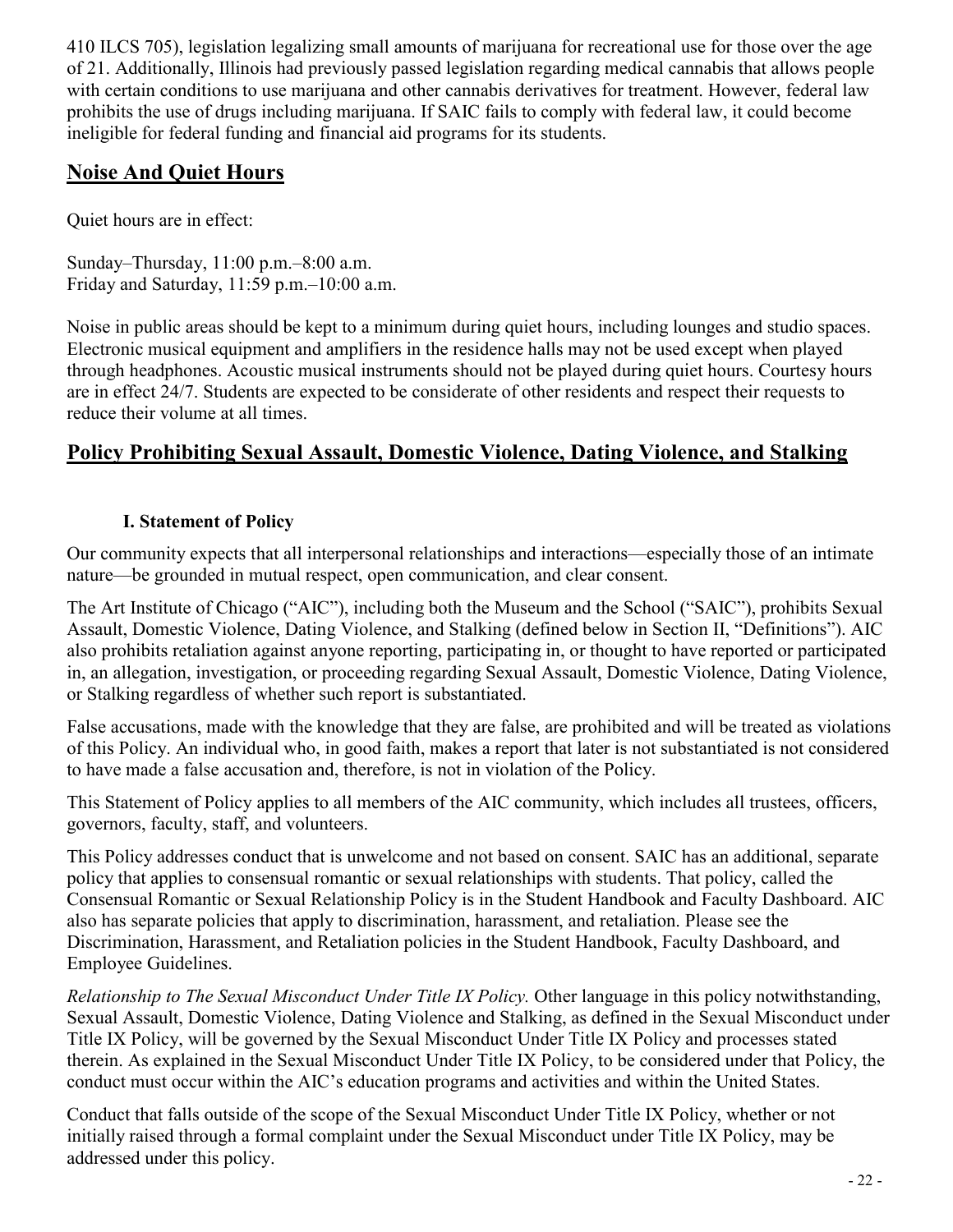#### **II. Definitions**

**Sexual Assault** includes both Sexual Intercourse Without Consent and Sexual Contact Without Consent.

**Sexual Intercourse Without Consent** means having or attempting to have sexual intercourse with another individual without Affirmative Consent, as defined below. Sexual intercourse means vaginal or anal penetration, however slight, with any body part or object, or oral penetration involving mouth to genital contact.

**Sexual Contact Without Consent** means having sexual contact with another individual without Affirmative Consent, as defined below. Sexual contact means the touching of the person's breasts, anal, groin, or genital areas, or other intimate body parts for the purpose of sexual gratification.

**Sexual Assault** is an extreme form of sexual harassment. For more information about sexual harassment, which is also prohibited by AIC's policies, please see the policies on Discrimination, Harassment, and Retaliation in the Student Handbook, Faculty Dashboard, and Employee Guidelines. If a report includes allegations of Sexual Assault, then the process and procedures set forth in this Policy will be followed in the assessment, investigation, and resolution of a report. In no event shall a report proceed simultaneously through more than one internal AIC procedure.

#### **Affirmative Consent**

Consent represents the cornerstone of a respectful and healthy intimate relationship. AIC strongly encourages its community members to communicate – openly, honestly, and clearly– about their wishes and intentions when it comes to sexual behavior, and to do so before engaging in sexual conduct.

Consent is the communication of an affirmative, conscious, and freely-made decision by each participant to engage in agreed-upon forms of sexual contact. Consent requires an outward demonstration, through understandable words or actions that conveys a clear willingness to engage in sexual contact.

Consent is not to be inferred from silence, passivity, or a lack of resistance, and relying on non-verbal communication alone may result in a violation of this Policy. For example, a person who does not physically resist or verbally refuse sexual contact may not necessarily be giving consent.

There is no requirement that an individual verbally or physically resist unwelcome sexual contact for there to be a violation of this Policy.

Consent is not to be inferred from a current or previous dating or sexual relationship. Even in the context of a relationship, there must be mutual consent to engage in sexual contact.

Consent to one form of sexual contact does not constitute consent to any other form of sexual contact, nor does consent to sexual contact with one person constitute consent to sexual contact with any other person.

Additionally, consent to sexual contact on one occasion is not consent to engage in sexual contact on another occasion. A person's manner of dress does not constitute consent.

Consent cannot be obtained by coercion or force or by taking advantage of one's inability to give consent because of Incapacitation or other circumstances. Under Illinois law, a person must be at least 17 years old in order to give consent to Sexual Intercourse. It is also illegal in Illinois for a person 17 years old or older to commit sexual acts on or with a person under the age of 18 if they have a position of authority or trust over that person.

A person who has given consent to engage in sexual contact may withdraw consent at any time. However, withdrawal of consent requires an outward demonstration, through understandable words or actions that clearly conveys that the person is no longer willing to engage in sexual contact. Once consent is withdrawn, the sexual contact must cease immediately.

# **Incapacitation**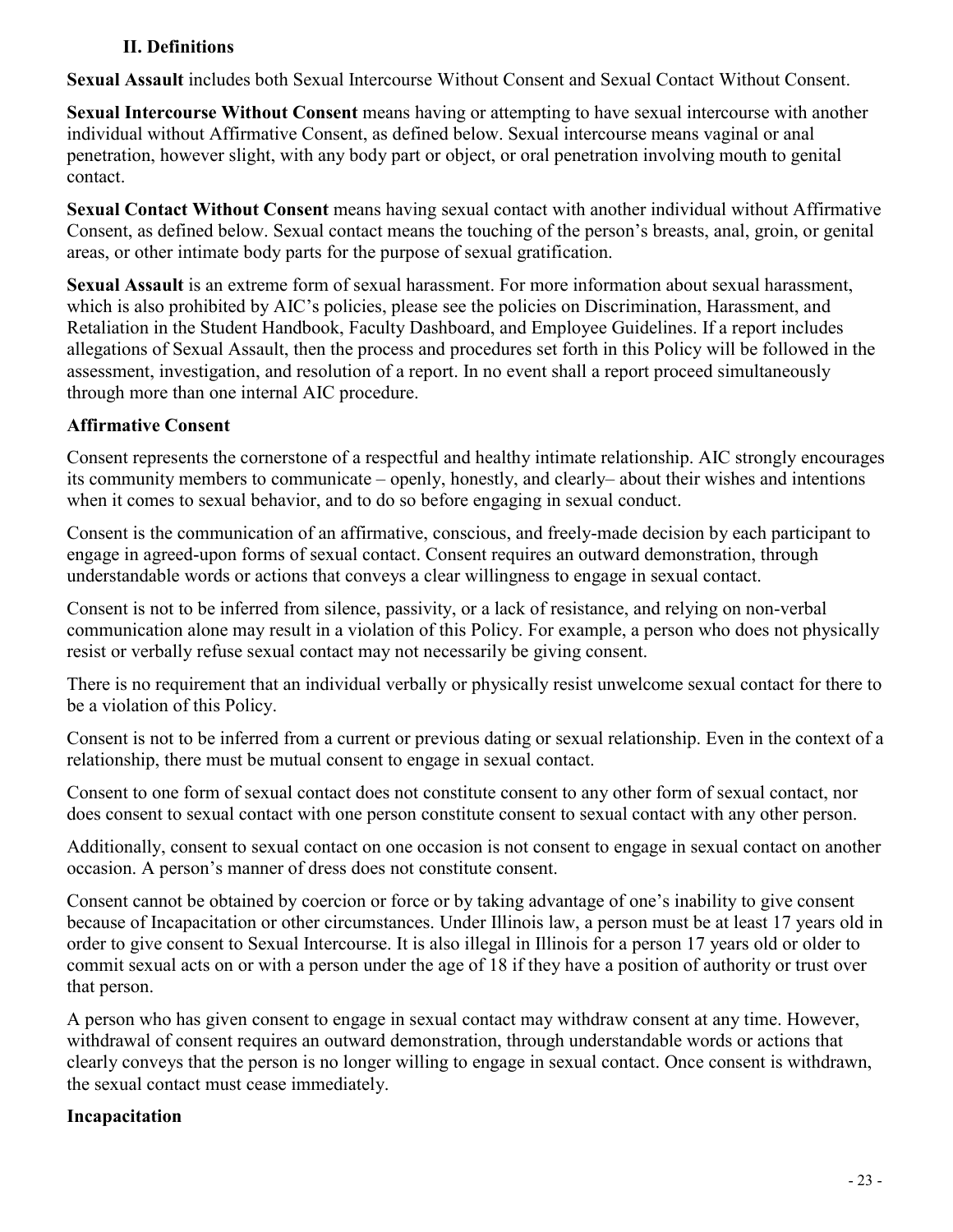An individual who is incapacitated is unable to give Affirmative Consent. States of Incapacitation include sleep, unconsciousness, intermittent consciousness, or any other state where the individual is unaware that sexual contact is occurring. Incapacitation may also exist because of a mental or developmental disability that impairs the ability to consent to sexual contact.

Alcohol or drug use is one of the prime causes of Incapacitation. When alcohol or drug use is involved, Incapacitation is a state beyond intoxication, impairment in judgment, or "drunkenness." Because the impact of alcohol or other drugs varies from person to person, evaluating whether an individual is Incapacitated, and therefore unable to give Affirmative Consent, requires an assessment of whether the consumption of alcohol or other drugs has rendered the individual physically helpless or substantially incapable of:

- Making decisions about the potential consequences of sexual contact;
- Appraising the nature of one's own conduct;
- Communicating Affirmative Consent to sexual contact; or
- Communicating unwillingness to engage in sexual contact.

When an individual's level of impairment does not rise to Incapacitation, it is still necessary to evaluate the impact of intoxication from drug or alcohol use on Affirmative Consent. In evaluating whether Affirmative Consent was sought or given, the following factors may be relevant:

- Intoxication may impact one's ability to give Affirmative Consent and may lead to Incapacitation (the inability to give Affirmative Consent).
- A person's level of intoxication is not always demonstrated by objective signs; however, some signs of intoxication may include difficulty walking, poor judgment, difficulty communicating, slurred speech, or vomiting.
- An individual's level of intoxication may change over a period of time based on a variety of subjective factors, including the amount of substance intake, speed of intake, body mass, and metabolism.
- No matter the level of an individual's intoxication, if that individual has not affirmatively agreed to engage in sexual contact, there is no Affirmative Consent.

Anyone engaging in sexual contact must be aware of both their own and the other person's level of intoxication and capacity to give Affirmative Consent. The use of alcohol or drugs can lower inhibitions and create an atmosphere of confusion about whether consent is effectively sought and freely given. If there is any doubt as to the level or extent of one's own or the other individual's intoxication or Incapacitation, the safest course of action is to forgo or cease any sexual contact. An individual's intoxication is never an excuse for or a defense of committing Sexual Assault and it does not diminish one's responsibility to obtain Affirmative Consent.

**Domestic Violence** is violence committed by a current or former spouse, intimate partner, or family member of the other person. Domestic violence includes, but is not limited to, sexual or physical abuse or the threat of such abuse. Domestic violence requires more than just two people living together; the people cohabitating must be spouses, family members, or have, or have had, an intimate relationship.

**Dating Violence** is violence committed by a person who is or has been in a relationship of romantic or intimate nature with the other person. Dating violence includes, but is not limited to, sexual or physical abuse or the threat of such abuse. The existence of such a relationship shall take into account the length of the relationship, the type of relationship, and the frequency of interaction between the persons involved in the relationship.

**Stalking** is a course of conduct directed at a specific person that is unwelcome and would cause a reasonable person to fear for their safety (or the safety of a third party) or suffer emotional distress.

• **Course of conduct** means two or more acts, including, but not limited to, acts in which the stalker directly, indirectly, or through third parties, by any action, method, device, or means, follows,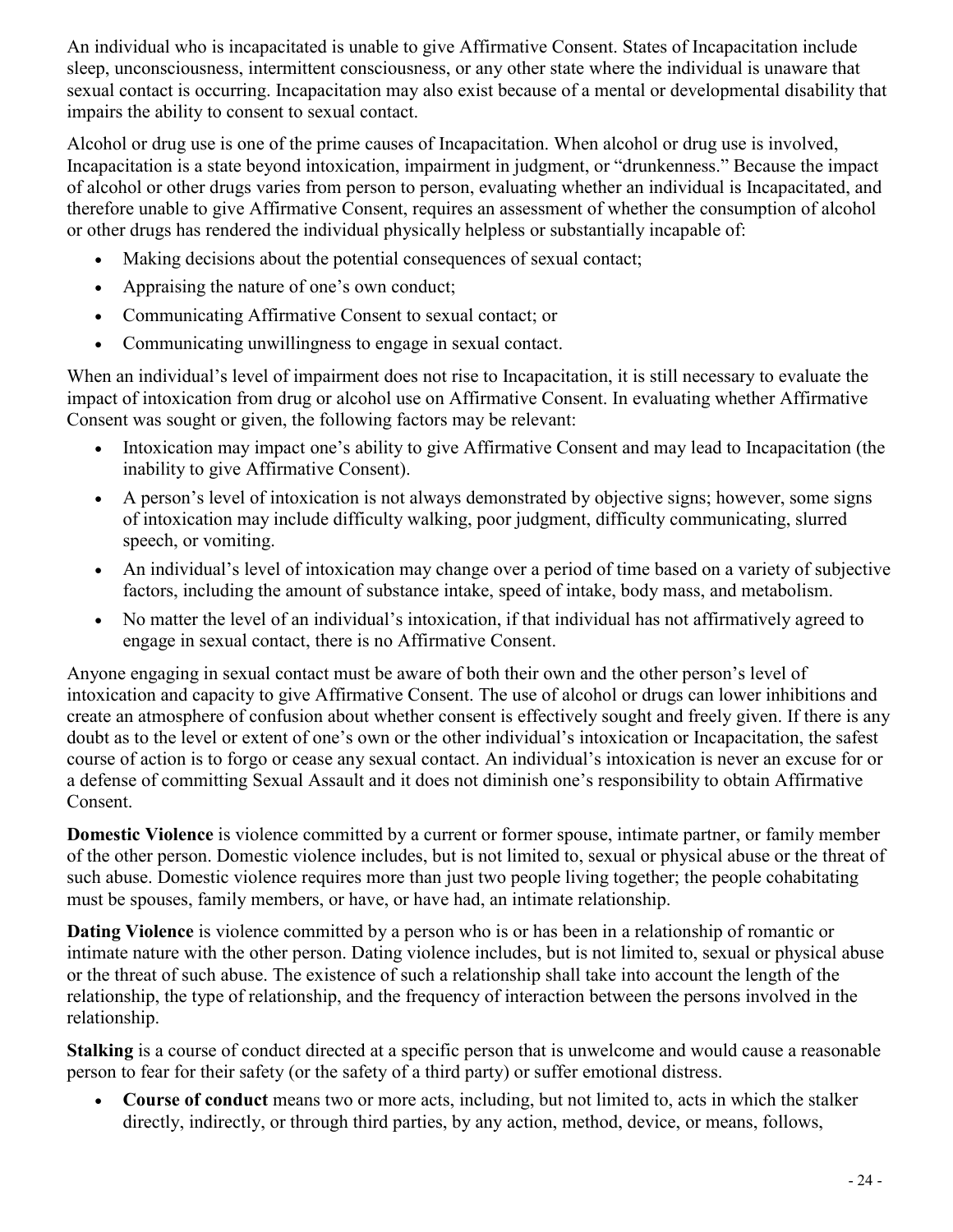monitors, observes, surveils, threatens, or communicates to or about a person, or interferes with a person's property.

- **Reasonable person** means a reasonable person under similar circumstances and with similar identities to the victim.
- **Substantial emotional distress** means significant mental suffering or anguish that may, but does not necessarily, require medical or other professional treatment or counseling.

**Retaliation** is defined as any adverse or negative action (or threat of an adverse or negative action) against an individual because that individual (1) in good faith, reported Sexual Assault, Domestic Violence, Dating Violence, and/or Stalking; (2) participated as a party or witness in an investigation or a proceeding related to such allegations; or (3) is thought to have participated in a good-faith report of Sexual Assault, Domestic Violence, Dating Violence, and/or Stalking, or is thought to have participated as a party or witness in an investigation of such allegations.

#### **III. Confidentiality, Privacy, and Reporting Obligations**

When making a choice about how to get help, it is important to understand the difference between seeking confidential assistance through confidential resources and making a report to AIC. Making a report to AIC means that the report, while handled with privacy, will be shared with other responsible administrators, including the Title IX Coordinator and Director of Employee Relations and Training, and will lead to further actions to respond appropriately as outlined in this Policy.

Different employees on campus have different abilities to maintain confidentiality. Most AIC community members, including faculty and staff members, cannot maintain confidentiality because of legally-imposed reporting obligations. In these circumstances, AIC is committed to maintaining the privacy of the information shared. The terms "confidentiality" and "privacy" are defined below.

#### **A. Definitions**

Confidentiality, as used in this Policy, refers to a legal obligation not to disclose information without the express written permission of the individual who provided the information, with certain exceptions, such as if there is a continuing threat of serious harm to self or others or another legal obligation to reveal such information (e.g., where there is suspected sexual abuse or neglect of a minor). **Only the professional counselors in SAIC's Counseling Services, the nurses in Health Services, and the Confidential Advisor ("Confidential Resources") can maintain confidentiality.** These Confidential Resources are available only to students. The Confidential Resources provide support to students who have experienced Sexual Assault, Domestic Violence, Dating Violence, and/or Stalking, and they are not required to report information to the Title IX Coordinator. The Confidential Resources will not report to the Title IX Coordinator or Director of Employee Relations and Training any personally identifiable information about a student; however, they will provide aggregate data about incidents of Sexual Assault, Domestic Violence, Dating Violence, and Stalking to the Title IX Coordinator.

Various off-campus resources available to anyone, such as counselors, advocates, and health care providers, will also generally maintain confidentiality and not share information with AIC unless the individual providing the information requests disclosure and signs a consent form. The Employee Assistance Program (800.311.4327), which is available to faculty and staff, is considered a confidential off-campus resource even though it is paid for by AIC.

**Privacy** generally means that information related to a report will be shared only with those employees who "need to know" in order to assist in the review, investigation, or resolution of the report. While not bound by confidentiality, individuals who receive private information will be discreet and do their best to respect the privacy of all individuals involved in the process. If an investigation is required, the information may also be shared with the alleged offender or others as required to conduct a complete and fair investigation. Although AIC manages private information with discretion, it is not possible to maintain confidentiality for any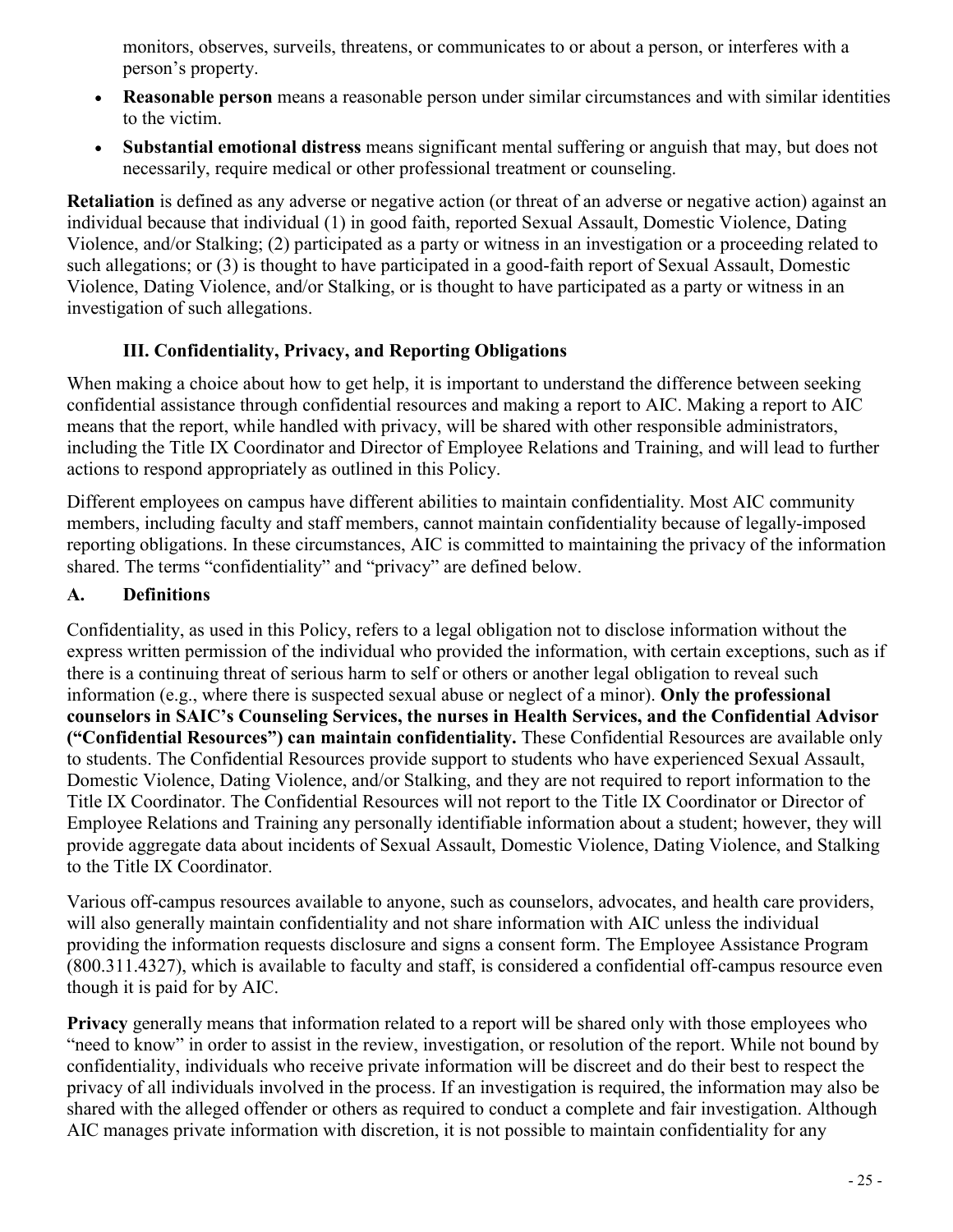information other than information provided to the Confidential Resources as noted in the definition of Confidentiality provided above.

# **B. Reporting Obligations**

All AIC and SAIC staff (excluding Confidential Resources), SAIC student Teaching Assistants and Resident Advisors, and volunteers are required to report incidents of Sexual Assault, Domestic Violence, Dating Violence, and/or Stalking to SAIC's Title IX Coordinator or to Employee Relations. This allows AIC to provide resources and support to those who have experienced Sexual Assault, Domestic Violence, Dating Violence, and/or Stalking and to take consistent action to respond to reports of such conduct. In these circumstances, AIC is committed to maintain privacy. AIC does not publicize the name of crime victims nor does it include identifiable information in Campus Security's Daily Crime Log. Please see Annual Security Report at www.saic.edu/sites/default/files/security\_fire\_safety\_report.pdf

#### **IV. Making a Report**

#### **A. How to Report**

AIC has professionals who are trained to receive reports and provide assistance. Reports can be made in person to the individuals listed below or electronically. Electronic reports may be submitted anonymously at the reporter's option at www.saic.edu/lifeatsaic/stopsexualviolence/makeareport/. For the remainder of this Policy, the person making the report will be referred to as the "Complainant" and the person alleged to have violated the Policy will be referred to as the "Respondent."

If a Complainant tells an employee (other than those who are Confidential Resources as described in Section III) about an incident of Sexual Assault, Domestic Violence, Dating Violence, and/or Stalking, but requests that their name not be disclosed to the Respondent or that the Title IX Office not investigate or pursue action against the Respondent, the Title IX Coordinator will need to determine whether it can honor such a request while still providing a safe and nondiscriminatory environment for all community members.

If the Title IX Coordinator determines that it must disclose the Complainant's identity to the Respondent, the Title IX Coordinator will advise the Complainant of this decision and will endeavor to do so prior to making the disclosure. In addition, at the request of the Complainant, AIC will inform the Respondent that the decision to go forward was made by SAIC rather than the Complainant.

If the Complainant chooses not to inform AIC of the Respondent's name, the Title IX Office's ability to investigate and take appropriate action may be limited.

In some cases, the Title IX Coordinator may determine that the report, even if substantiated, is insufficient to state a violation of the Policy and will notify the Complainant that the matter will be closed without a referral for either informal or formal resolution.

#### **For All Community Members**

SAIC Campus Security 312.899.1230 Available 24 hours a day, seven days a week

Title IX Coordinator 116. S. Michigan Ave., 12th Floor Chicago, IL 60603 312.499.4165 | lakiti@saic.edu

Deputy Title IX Coordinator 116 S. Michigan Ave., 12th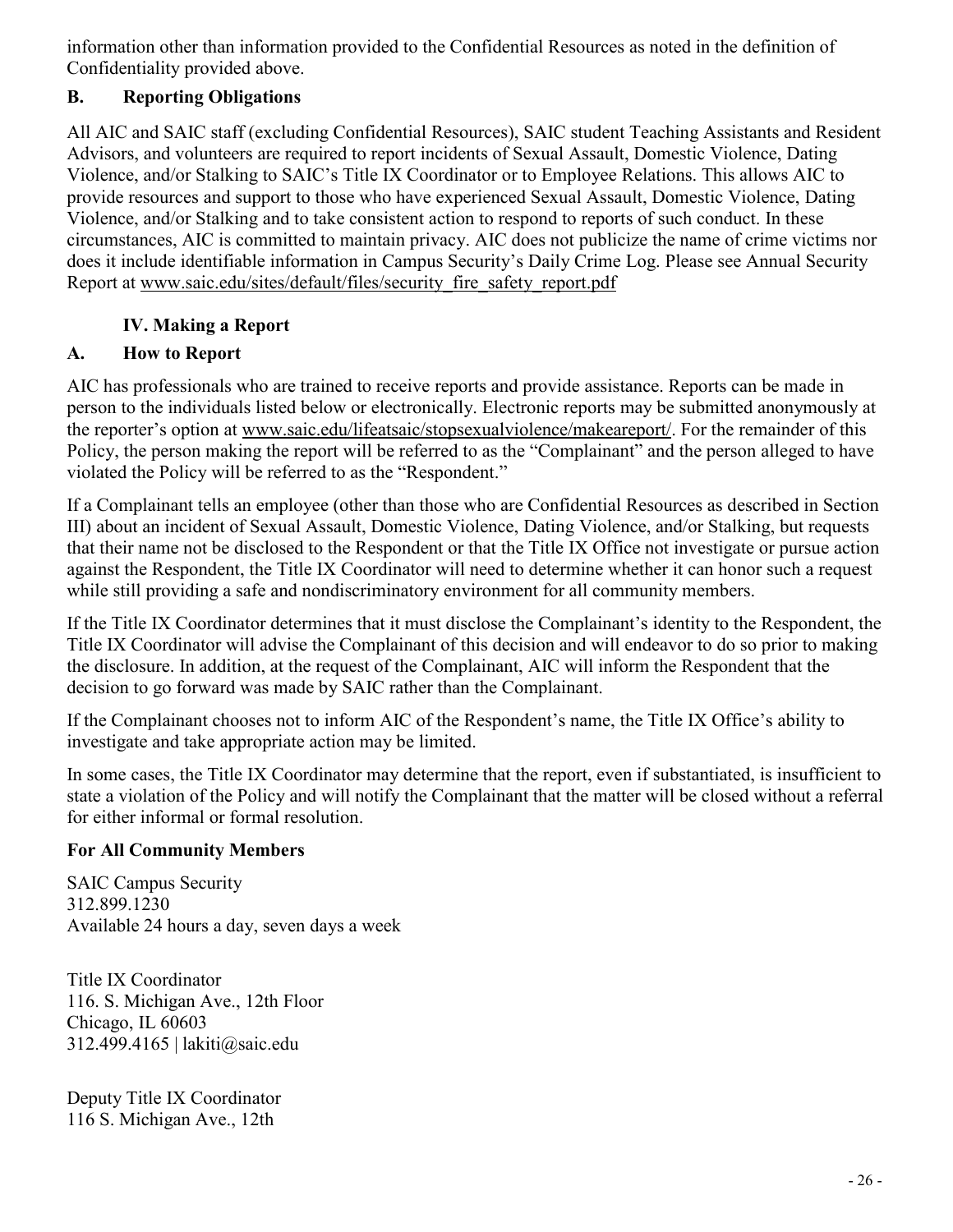Chicago, IL 60603 312.629.3381 | dlockett@saic.edu

#### **For Students**

Title IX Coordinator 116 S. Michigan Ave., 12th floor Chicago, IL 60603 312.499.4165 | lakiti@saic.edu

)Dean on Call \* Office of Student Affairs (Intake Person) Assistant Dean of Student Affairs for Student Support and Conflict Resolution 36 S. Wabash Ave., suite 1204 Chicago, IL 60603 312.629.6725 | mblackman@saic.edu

*\*. Deans on Call are staff members in the Office of Student Affairs who have received training in responding to issues of Sexual Assault, Domestic Violence, Dating Violence, and/or Stalking. A Dean on Call is available 24 hours a day.*

#### **For Faculty**

Title IX Coordinator 116 S. Michigan Ave., 12th floor Chicago, IL 60603 312.499.4165 | lakiti@saic.edu

Raja El Halwani Faculty Liaison 37 S. Wabash Ave., suite 816 Chicago IL 60603 312.345.3751 | relhalwani@saic.edu

#### **For Staff & Visitors**

Title IX Coordinator 116 S. Michigan Ave., 12th floor Chicago, IL 60603 312.499.4165 | lakiti@saic.edu

Timeka Young Employee Relations and Training Manager 116 S. Michigan Ave., 12th Floor Chicago, IL 60603 312.629.3378 | tyoung6@artic.edu

Alan Hooker Employee Relations and Training Manager 116 S. Michigan Ave., 12th Floor Chicago, IL 60603 312.629.3385 | ahooker@artic.edu

#### **B. Notice Provided by AIC**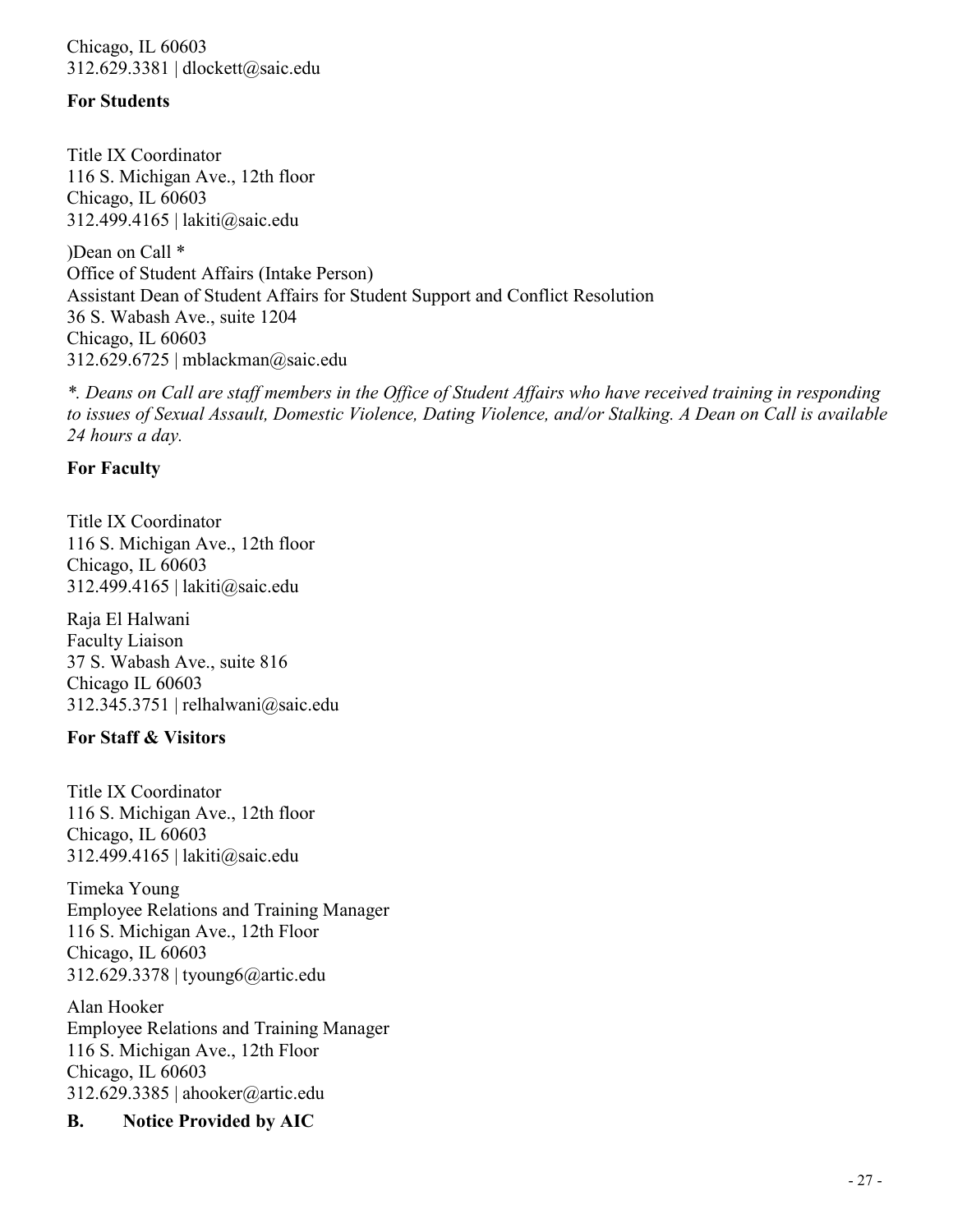When an AIC community member reports to AIC that they have been a victim of Sexual Assault, Domestic Violence, Dating Violence, and/or Stalking, AIC will give them a written explanation of their rights and options, as described in this Policy, including, but not limited to:

- Confidentiality, Privacy, and Reporting Obligations, Section III
- Making a Report, Section IV.A
- Interim Protective Measures, Section V
- Resources, Section VII
- Information Regarding Sexual Assault, Domestic Violence, Dating Violence, and Stalking, Section VIII
- Orders of Protection, Section X

#### **V. Supportive Measures**

AIC will provide information about interim protective measures to the individual who makes a report and will arrange such measures if the individual requests them and they are reasonably available. AIC will also provide such measures, if reasonably available, upon the request of the individual who is the subject of a report. Examples of supportive measures include: mutual no contact instructions, changes to academic or work schedules such as extension of deadlines or other course-related adjustments, leaves of absence, or housing, counseling services, campus escort services, and increased security and monitoring of certain areas of the campus. Although supportive measures are not punitive or disciplinary in nature, they may impose a burden, albeit a reasonable one, on a member or members of SAIC's community. AIC will maintain as private any supportive measures provided to an individual, except as necessary to provide the supportive measure; for example, both individuals would be informed of a mutual no contact instruction. The Title IX Office also reassesses the availability and implementation of supportive measures on an ongoing basis.

# **VI. Process & Applicable Procedures**

# **A. Informal Resolution**

In a diverse community, disagreements and conflicts of various degrees of seriousness are inevitable. In many instances, an informal approach can be useful in resolving instances of inappropriate conduct. Problems are sometimes easier to resolve in an informal atmosphere that encourages people to identify the difficulty, talk it out, and agree how to deal with it.

An informal process is a flexible approach to resolving disagreements. As a result, there is no fixed format. It can involve a meeting between the two parties to facilitate an informal discussion, arranging to channel communications through a third party if the parties do not want to meet, or some other approach suitable to the circumstances. In some cases, both parties have to agree to the informal resolution process.

If a Complainant wishes to pursue an informal process, the Title IX Coordinator or designee will facilitate it. If the Complainant and the facilitator are satisfied the issue has been resolved, no further action will be taken.

If an informal process ends without a satisfactory resolution, the Complainant may choose to pursue a formal process if they wish. An informal process is voluntary; a Complainant does not have to agree to an informal process and if they do pursue an informal resolution, the Complainant may end it at any time. Note: Face-toface mediation (even on a voluntary basis) is not appropriate or permitted if there are allegations of Sexual Assault.

If an informal process is not used or fails to resolve the matter, the Title IX Coordinator will promptly initiate an investigation. The Title IX Coordinator is responsible for overseeing the investigation and for determining the appropriate scope of the investigation.

#### **B. Formal Process**

The Title IX Coordinator will determine the next steps in the process based on the identity of the Respondent.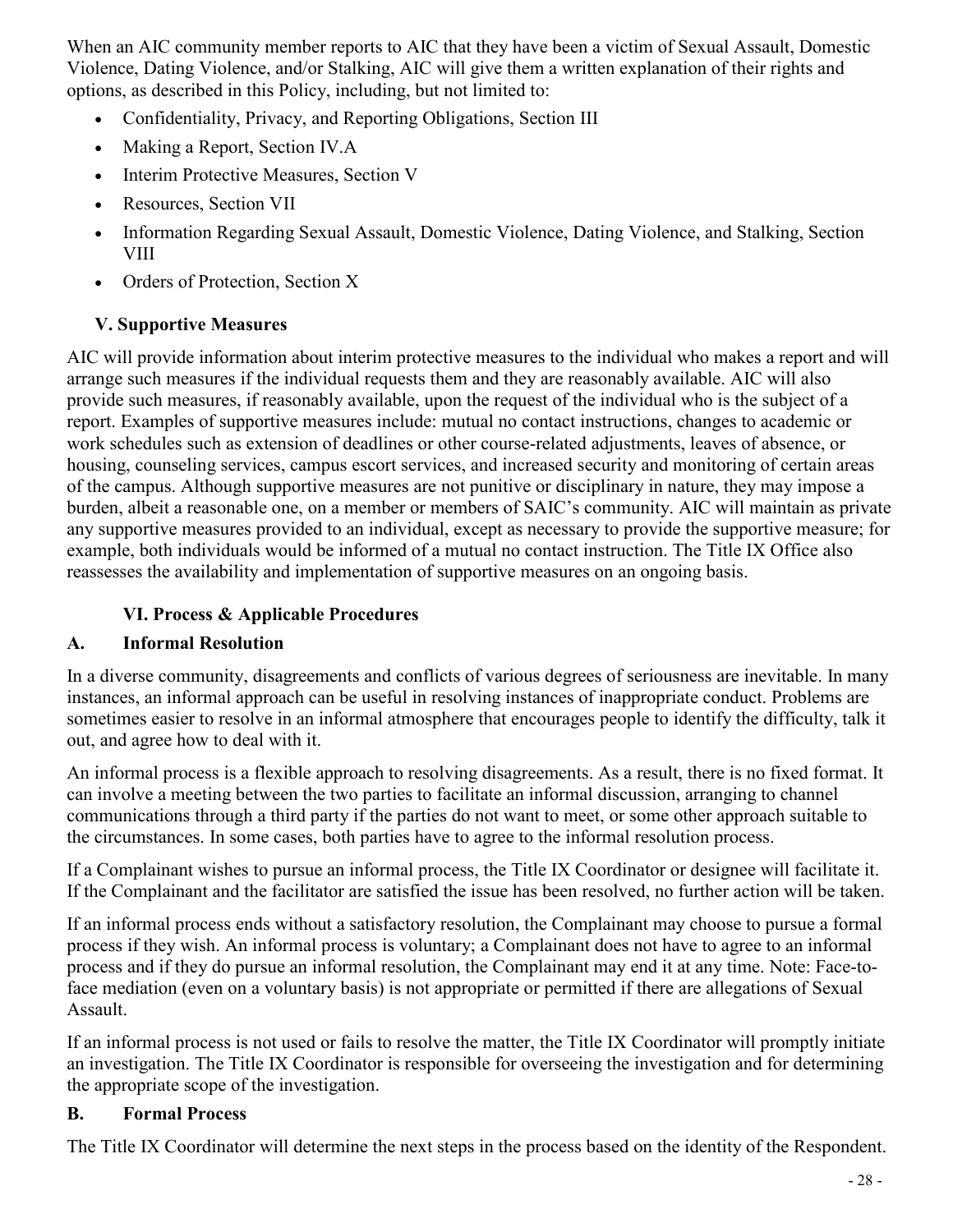If the Respondent is a student, the Title IX Coordinator will oversee the investigation; the Vice President and Dean of Student Affairs ("VPSA") will decide whether a policy violation occurred and if so, the appropriate sanction; and any appeals will be decided by the Provost. The investigation and resolution of matters in which the Respondent is a student are governed by Section C of this Policy and the Student Conduct Procedures. Anyone with a report that a student engaged in Sexual Assault, Domestic Violence, Dating Violence, and/or Stalking should refer to that section of this Policy and the Student Conduct Procedures. The Student Conduct Procedures may be found here: www.saic.edu/sites/default/files/Student%20Handbook.pdf

If the Respondent is a faculty member, the Title IX Coordinator will oversee the investigation in consultation with the Faculty Liaison; the Dean of Faculty and Vice President for Academic Affairs will decide whether a policy violation occurred and if so, the appropriate sanction; and any appeals will be decided by the Dean of Faculty and Vice President for Academic Affairs. The investigation and resolution of matters in which the Respondent is a faculty member are governed by Section D of this Policy, and anyone with a report that a faculty member engaged in Sexual Assault, Domestic Violence, Dating Violence, and/or Stalking should refer to that section of this Policy.

If the Respondent is a staff member, the Title IX Coordinator and the Director of Employee Relations will oversee the investigation; the Chief Human Resources Officer will decide whether a policy violation occurred and if so, the appropriate sanction; and the Chief Human Resources Officer will also decide any appeals. The investigation and resolution of matters in which the Respondent is a staff member are governed by Section E of this Policy. Anyone with a report that a staff member engaged in Sexual Assault, Domestic Violence, Dating Violence, and/or Stalking should refer to that section of this Policy.

The Title IX Coordinator will determine the appropriate process to be used, including who will conduct the investigation and who will decide the matter (including appeals), in the following circumstances: (a) if the Respondent is a third party on our premises or in an AIC program, (b) if the Respondent has dual status in the community (such as a student employee or a staff member who also teaches), and (c) if the Respondent alleges that the Complainant also violated this Policy or another policy so that there are cross-reports from the Complainant against the Respondent and the Respondent against the Complainant. In these cases, the Title IX Coordinator may use one of the processes outlined above or may combine or coordinate processes as appropriate to the circumstances. The Title IX Coordinator will notify both the Complainant and the Respondent of the process to be used.

AIC administrators involved in the investigation and resolution of reports of Sexual Assault, Domestic Violence, Dating Violence, and/or Stalking receive annual training on these issues. It is the responsibility of AIC, not the involved parties, to gather the relevant information relating to the report of Sexual Assault, Domestic Violence, Dating Violence, and/or Stalking.

#### **C. Procedures Applicable to Students**

If the Respondent is a student, the Student Conduct Procedures will be utilized for the investigation, resolution, and any appeal, in conjunction with the terms set forth below. The Student Conduct Procedures can be found in this handbook.

**1. Investigation.** The Title IX Coordinator will designate an investigator ("Investigator"), generally a member of their staff, to investigate the report. The Investigator is responsible for ensuring that the investigation is prompt, thorough, and fair. During the investigation, both the Complainant and the Respondent will be offered the opportunity to explain their understanding of the circumstances and offer any additional information they believe is relevant. AIC may also meet with and/or gather information from other individuals who may have relevant information.

**2. Time Frame for Investigation and Resolution.** AIC endeavors to complete the investigation and resolution of a report of Sexual Assault, Domestic Violence, Dating Violence, and/or Stalking as promptly as possible. As a general matter, AIC strives to complete its investigation and resolution (excluding any appeal) of this type of report within ninety (90) calendar days; however, the timeframe for resolution of any particular report will depend on a variety of factors, such as the complexity of the investigation and the severity and extent of the alleged conduct. In addition, if there is a parallel criminal investigation or if the process occurs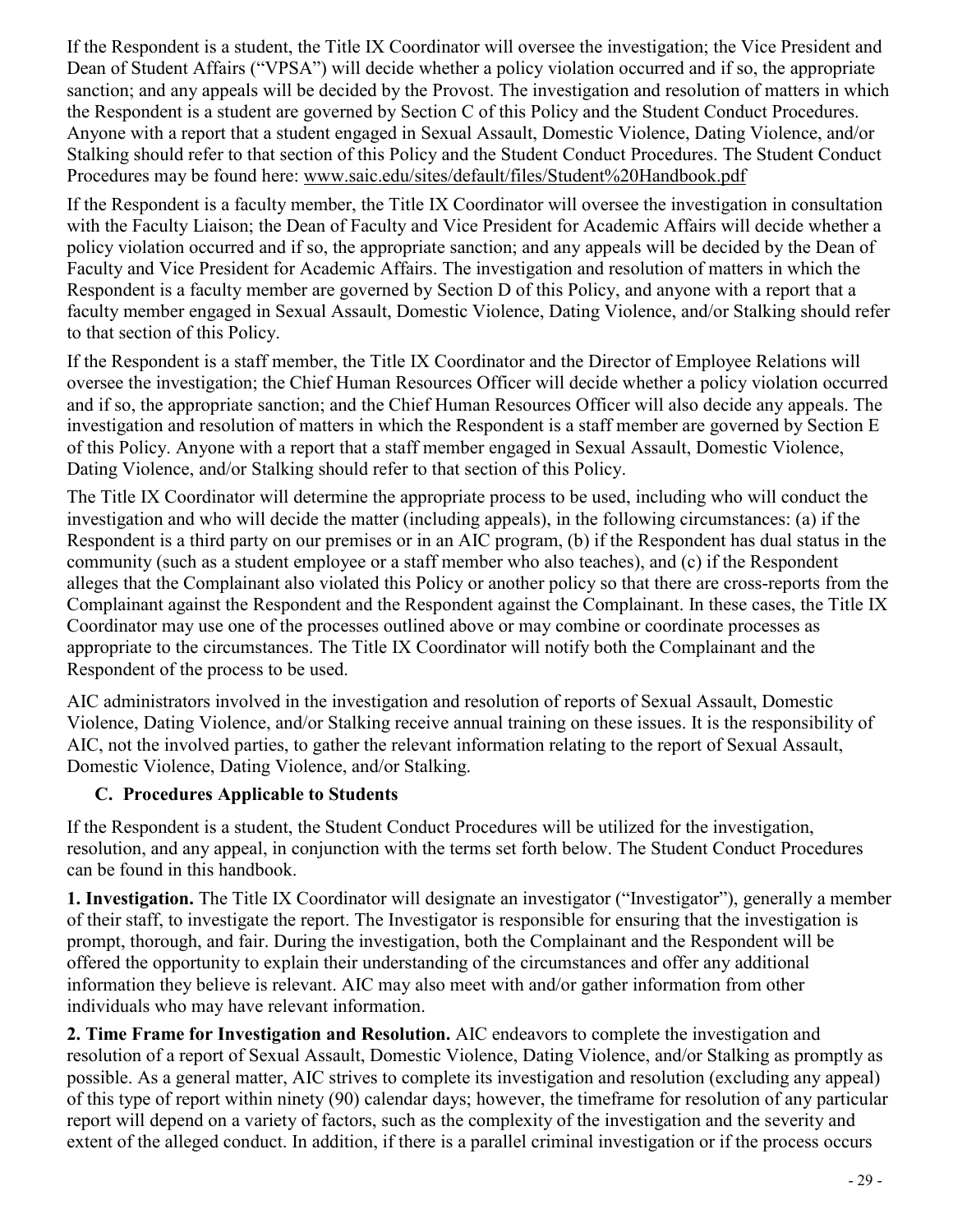partially during school breaks, the time needed for investigation and resolution may exceed ninety (90) days. If the Title IX Coordinator determines that it must extend the time frame for investigation and resolution of a report, it will provide written notice to the Complainant and the Respondent of the revised time frame.

**3. Advisors.** During any investigation into a report of Sexual Assault, Domestic Violence, Dating Violence, and/or Stalking, the Complainant and Respondent have the right to be assisted by an advisor. The advisor's role can include helping the Complainant/Respondent prepare their statements (whether written or oral) and/or being a nonparticipating supporter at any meeting that may occur. However, the Complainant/Respondent must speak for themselves and present information on their own. While the party may consult with the advisor, the advisor may not present information or make statements or arguments during any meetings that may occur. Furthermore, the advisor may only be present when the person whom they are advising is also present. Any person who serves as an advisor should plan to make themselves available for meetings throughout the process. An individual may not serve as an advisor if they are a witness or otherwise have information relevant to the report. If either the Complainant or the Respondent intends to bring an advisor to a meeting, then, in advance of the meeting, the party must notify the VPSA in writing of the advisor's name, occupation, relationship to the party, and relationship to the School, if any. Additional information regarding the role of an advisor in a Student Conduct Meeting is set forth in the Student Conduct Procedures in the Student Handbook, Section 2(D). A party may choose to consult with an attorney of their choice at their own expense. Because attorneys for AIC represent AIC rather than any individual, these attorneys are not available to advise the Complainant or Respondent.

**4. Notice of Meetings.** The Complainant and the Respondent will receive timely notice of meetings at which the Complainant, the Respondent, or both, are invited to be present.

**5. Information Available.** The Complainant and the Respondent will be provided with timely and equal access to any information that will be reviewed during the Student Conduct Meeting. After receipt of this information, both the Complainant and the Respondent have the opportunity to respond in writing to provide additional information and/or to submit questions to the VPSA that they suggest be posed to the other during the Student Conduct Meeting. The VPSA shall determine, in an exercise of their discretion, whether to pose such questions.

**6. Conflict of Interest.** Both the investigation and the Student Conduct Meeting will be conducted by School administrators who do not have a conflict of interest or a potential conflict of interest with the Complainant or the Respondent (e.g., because of familial, intimate, financial, business, or other relationship). An administrator will be considered to have a conflict of interest in the event of a circumstance that would prevent them from being impartial in their review of the report. For example, no administrator should conduct the investigation or serve on a Student Conduct Board if their actions are the subject of the report.

The Complainant and Respondent shall be given prior notice of the individual(s) who will investigate a report or participate in Student Conduct Meetings. Within twenty-four (24) hours of receiving this notice, the Complainant and/or the Respondent shall notify the VPSA if they believe that any of those individuals has a conflict of interest. The notification shall include the basis of the alleged conflict. The VPSA shall determine whether the alleged conflict disqualifies that individual. If an individual is disqualified, the VPSA will select a substitute and the process for identifying conflicts set forth above shall be followed for any such additional individuals.

**7. Resolution.** Refer to the Student Conduct Procedures in the Student Handbook.

**8. Sanctions.** Potential sanctions are set forth in the Student Conduct Procedures section of the Student Handbook under Sanctions.

**9. Simultaneous Notification of Decision.** The Complainant and the Respondent will be simultaneously notified, in writing, of the decision whether a violation of this Policy was found to have occurred; if so, the sanction; the rationale for the result and any sanction; and the appeal process will be shared. The Complainant will also be notified of any individual remedies offered or provided to the Complainant and steps AIC has taken to eliminate the hostile environment, if AIC finds one to exist, and prevent recurrence.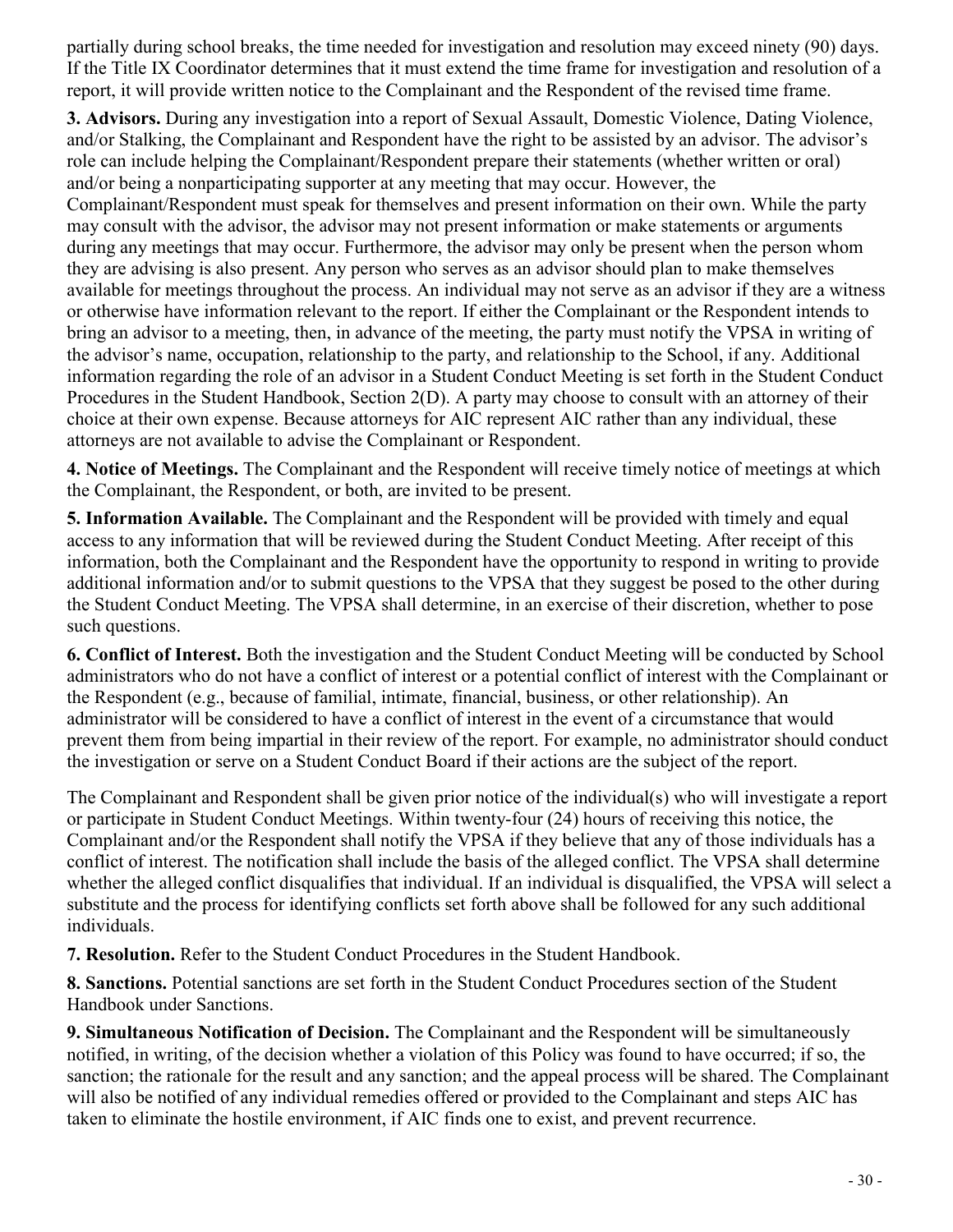**10. Appeal.** Either the Complainant or the Respondent may appeal the decision made by the VPSA within five (5) business days after receiving notice of the decision. An appeal must be made to the Title IX Coordinator. An appeal must be made in writing, and must state the basis for the appeal. Appeals are only permitted to proceed if the written notice of the appeal identifies (a) a procedural error that allegedly occurred; (b) new information that was not available at the time of the Student Conduct Meeting and that would substantially change the outcome, or (c) one (1) or more reasons why the sanction is disproportionate with the violation.

The appeal shall be decided by the Provost or their designee. The Title IX Coordinator will advise both the Complainant and the Respondent of the individual who will decide the appeal ("Appeal Reviewer"). Within twenty-four (24) hours of receiving this notice, the Complainant and/or the Respondent shall notify the Title IX Coordinator if they believe that the Appeal Reviewer has a conflict of interest that would preclude them from deciding the appeal. The notification shall include the basis of the alleged conflict. The Title IX Coordinator shall determine whether the alleged conflict disqualifies that individual. If an individual is disqualified from a particular appeal, the School will select a substitute and the process for identifying conflicts set forth above shall be followed.

After the Appeal Reviewer is determined, they will first evaluate the notice of appeal to determine whether one of the three (3) bases for appeal is alleged. If not, the appeal will be dismissed. If so, the Appeal Reviewer will notify the Complainant and the Respondent that the appeal is under consideration as well as whether any change to the prior decision will be made pending resolution of the appeal. The Appeal Reviewer may undertake any inquiries that they deem appropriate, including but not limited to requesting the Title IX Coordinator's office to conduct additional investigation. Following their examination of the matter, the Appeal Reviewer may grant or deny the appeal or take any action that they deem appropriate. The Appeal Reviewer will simultaneously notify the Complainant and the Respondent, in writing, of the decision on appeal, any changes to the result, and that the decision is final. This notice must be provided within seven (7) business days of the decision of the appeal. The Appeal Reviewer will also notify the VPSA of the decision.

Underage Drinking/Drug Protection: SAIC will not find a student responsible for violating the School's Rules of Conduct with respect to use of alcohol or drugs if they are sexually assaulted while under the influence of alcohol or drugs or if they report, in good faith, an alleged violation of this Policy and were engaged in underage drinking or illegal use of drugs during the incident. However, the School may provide referrals to counseling and/or require educational sessions to address the alcohol or drug use in such cases. Excluded from this protection are all students accused of encouraging or voluntarily participating in the assault/sexual assault.

#### **D. Procedures Applicable to Faculty**

In reports where the Respondent is a faculty member, the following procedures will be used to ensure a prompt, fair, and impartial process.

**1. Investigation.** The Title IX Coordinator will designate an investigator ("Investigator"), generally a member of their staff, to investigate the report. The Investigator is responsible for ensuring that the investigation is prompt, thorough, and fair. The Investigator will collaborate with the Faculty Liaison on the investigation.

During the investigation, both the Complainant and the Respondent will be offered the opportunity to explain their understanding of the circumstances and offer any additional information that they believe is relevant. The Investigator may also meet with and/or gather information from other individuals who may have relevant information.

**2. Time Frame for Investigation and Resolution.** AIC will endeavor to complete the investigation and resolution of a report of Sexual Assault, Domestic Violence, Dating Violence, and/or Stalking as promptly as possible. As a general matter, AIC strives to complete its investigation and resolution (excluding any appeal) of this type of report within ninety (90) calendar days; however, the time frame for resolution of any particular report will depend on a variety of factors, such as the complexity of the investigation and the severity and extent of the alleged conduct. In addition, if there is a parallel criminal investigation or if the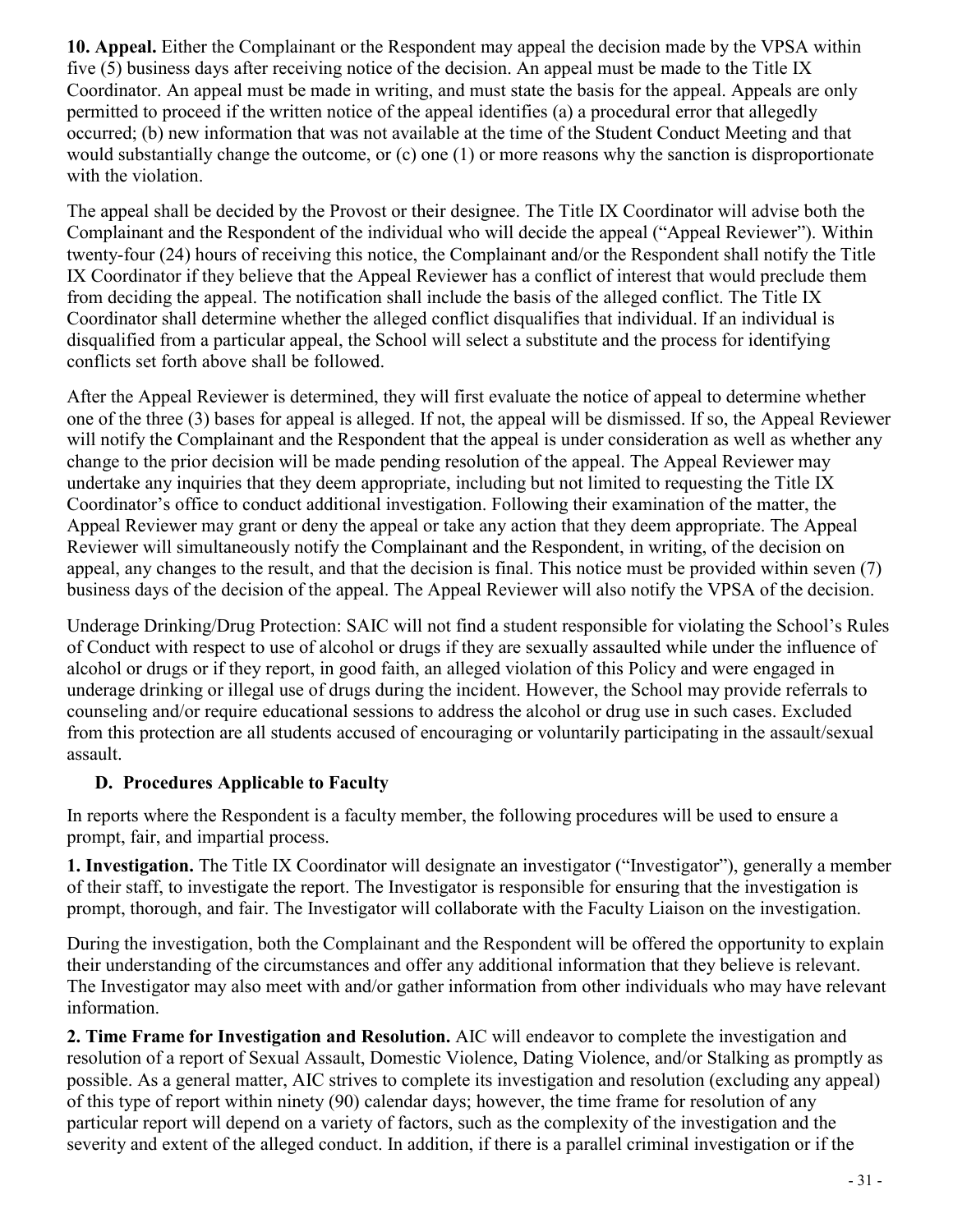process occurs partially during school breaks, the time needed for investigation and resolution may exceed ninety (90) days. If the Title IX Coordinator determines that it must extend the time frame for investigation and resolution of a report, it will provide written notice to the Complainant and the Respondent of the revised time frame.

**3. Advisors.** During any investigation into a report of Sexual Assault, Domestic Violence, Dating Violence, and/or Stalking, the Complainant and Respondent have the right to be assisted by an advisor. The advisor's role can include helping the Complainant/Respondent prepare their statements (whether written or oral) and/or being a nonparticipating supporter at any meeting that may occur. However, the Complainant/Respondent must speak for themselves and present information on their own. While the party may consult with the advisor, the advisor may not present information or make statements or arguments during any meetings that may occur. Furthermore, the advisor may only be present when the person whom they are advising is also present. Any person who serves as an advisor should plan to make themselves available for meetings throughout the process. An individual may not serve as an advisor if they are a witness or otherwise have information relevant to the report. If either the Complainant or the Respondent intends to bring an advisor to a meeting, then, in advance of the meeting, the party must notify the Title IX Coordinator in writing of the advisor's name, occupation, relationship to the party, and relationship to the School, if any. A party may choose to consult with an attorney of their choice at their own expense. Because attorneys for AIC represent AIC rather than any individual, these attorneys are not available to advise the Complainant or Respondent.

**4. Notice of Meetings.** The Complainant and the Respondent will receive timely notice of meetings at which the Complainant, the Respondent, or both, are invited to be present.

**5. Information Available.** The Complainant and the Respondent will be provided with timely and equal access to investigative materials submitted by the Investigator as well as any other information that the Dean of Faculty will review in reaching a decision.

**6. Conflict of Interest.** Both the investigation and resolution of a report will be conducted by School administrators who do not have a conflict of interest or a potential conflict of interest with the Complainant or the Respondent (e.g., because of familial, intimate, financial, business, or other relationship). An administrator will be considered to have a conflict of interest in the event of a circumstance that would prevent them from being impartial in their review of the report. For example, no administrator should conduct the investigation or make the determination if their actions are the subject of the report. If a question arises as to whether the Investigator, the Faculty Liaison, or the Dean of Faculty has a conflict of interest, the Title IX Coordinator will review the alleged conflict and determine whether a conflict exists and, if so, will designate another administrator to perform the role of the disqualified administrator.

**7. Resolution.** Upon completion of the investigation, the Dean of Faculty will determine whether the Respondent violated this Policy. The determination shall be made on the basis of whether it is more likely than not that the Respondent violated this Policy. If the Dean of Faculty determines that the Respondent violated this Policy, then they will also determine the appropriate sanction and take prompt and appropriate action to stop the prohibited conduct. The Dean of Faculty will also take action to ensure that the violation will not recur. Even where a violation is not found, it may be appropriate to counsel individuals regarding their behavior.

**8. Sanctions.** Violations of this Policy can lead to corrective action ranging from a notation in the Respondent's file up to and including termination. In cases where the Dean of Faculty determines that termination is the appropriate sanction, they must first advise the President of the School. If the President agrees, the faculty member will be terminated immediately, except that faculty members with tenure or whose term appointment has not expired. For those faculty, the matter will proceed in accordance with Section 9.C., AAUP Statements on Academic Due Process Procedures, in the Faculty Handbook Supplement. If the President disagrees with the Dean of Faculty's determination that the Respondent should be terminated, the Dean will determine an appropriate alternative sanction.

**9. Simultaneous Notification of Decision.** The Complainant and the Respondent will be simultaneously notified, in writing, of the decision whether a violation of this Policy was found to have occurred; if so, the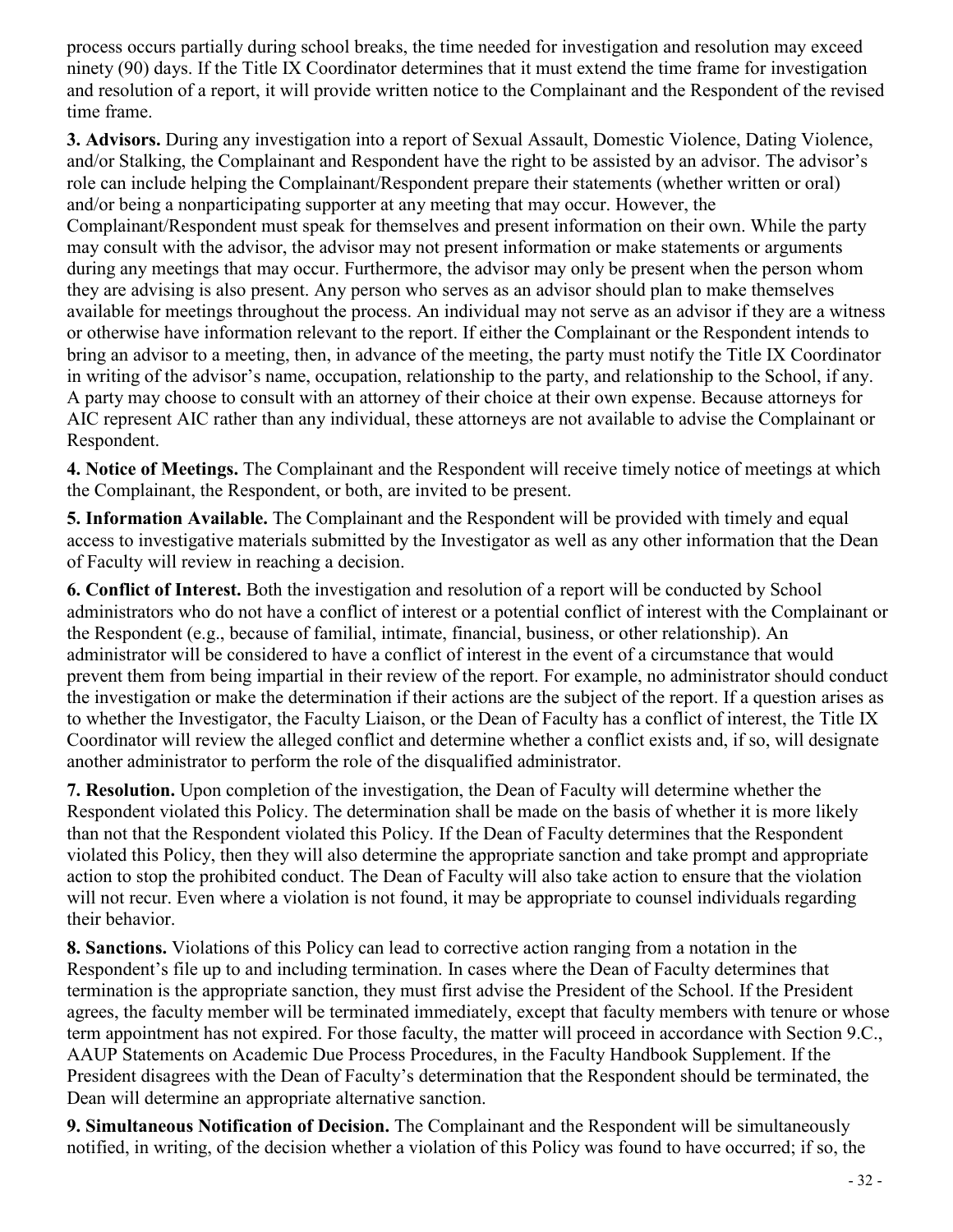sanction; the rationale for the result and any sanction; and the appeal process. The Complainant will also be notified of any individual remedies offered or provided to the Complainant and steps the Dean of Faculty has taken to eliminate the hostile environment, if the Dean of Faculty finds one to exist, and prevent recurrence.

**10. Appeal.** Either the Complainant or the Respondent may appeal the decision of the Dean of Faculty within five (5) business days after receiving notice of the decision. The Dean of Faculty has the discretion to decide whether any sanction that may have been imposed will be carried out, revised, or held in abeyance during this five (5) day period and also while an appeal is being considered and decided. An appeal must be made in writing, must be submitted to the Dean of Faculty, and must state the basis for appeal. Appeals are only permitted to proceed if the written notice of appeal identifies new information that was not available at the time of the investigation and resolution and the new information would substantially change the outcome. If the notice indicates that there is such new information, the Dean of Faculty will notify the Complainant and the Respondent of the need to follow up on the new information. The Dean of Faculty may undertake any inquiries that they deem appropriate, including but not limited to requesting the Title IX Coordinator's office to conduct additional investigation. Following their examination of the matter, the Dean of Faculty may grant or deny the appeal or take any action that they deem appropriate. The Dean of Faculty will notify the Complainant and the Respondent simultaneously, in writing, of the decision on the appeal, any changes to the result, and that the decision is final.

#### **E. Procedures Applicable to Staff**

In matters where the Respondent is a staff member, the following procedures will be used to ensure a prompt, fair, and impartial process.

**1. Investigation.** The Title IX Coordinator will designate an investigator ("Investigator"), generally a member of their staff, to conduct an investigation into the report. The Investigator is responsible for ensuring that the investigation is prompt, thorough, and fair. During the investigation, the Respondent and the Complainant will each be offered the opportunity to explain their understanding of the circumstances and offer any additional information that they believe is relevant. The investigation typically includes interviews with the Complainant, the Respondent, and any witnesses.

**2. Time Frame for Investigation and Resolution.** AIC will endeavor to complete the investigation and resolution of a report of Sexual Assault, Domestic Violence, Dating Violence, and/or Stalking as promptly as possible. As a general matter, AIC strives to complete its investigation and resolution (not including any appeal) of this type of report within ninety (90) calendar days; however, the time frame for resolution of any particular report will depend on a variety of factors, such as the complexity of the investigation and the severity and extent of the alleged conduct. In addition, if there is a parallel criminal investigation or if the process occurs partially during school breaks, the time needed for investigation and resolution may exceed ninety (90) days. If the Title IX Coordinator determines that it must extend the time frame for investigation and resolution of a report, it will provide written notice to the Complainant and the Respondent of the revised time frame.

**3. Advisors.** During any investigation into a report of Sexual Assault, Domestic Violence, Dating Violence, and/or Stalking, the Complainant and Respondent have the right to be assisted by an advisor. The advisor's role can include helping the Complainant/Respondent prepare their statements (whether written or oral) and/or being a nonparticipating supporter at any meeting that may occur. However, the Complainant/Respondent must speak for themselves and present information on their own. While the party may consult with the advisor, the advisor may not present information or make statements or arguments during any meetings that may occur. Furthermore, the advisor may only be present when the person whom they are advising is also present. Any person who serves as an advisor should plan to make themselves available for meetings throughout the process. An individual may not serve as an advisor if they are a witness or otherwise have information relevant to the report. If either the Complainant or the Respondent intends to bring an advisor to a meeting, then, in advance of the meeting, the party must notify the Title IX Coordinator in writing of the advisor's name, occupation, relationship to the party, and relationship to the School, if any. A party may choose to consult with an attorney of their choice at their own expense. Because attorneys for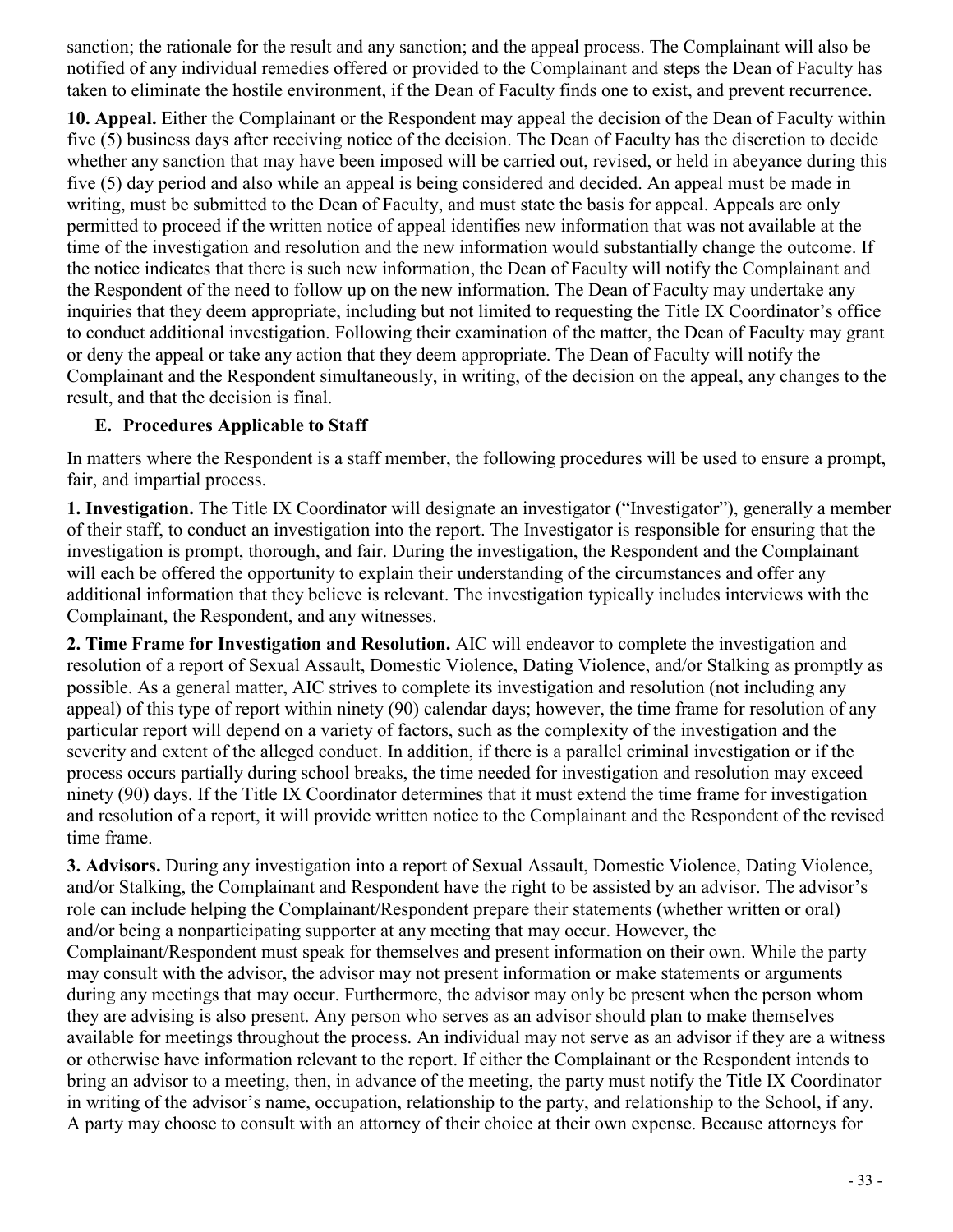AIC represent the AIC rather than any individual, these attorneys are not available to advise the Complainant or Respondent.

**4. Notice of Meetings.** The Complainant and the Respondent will receive timely notice of meetings at which the Complainant, the Respondent, or both, are invited to be present.

**5. Information Available.** The Complainant and the Respondent will be provided with timely and equal access to information that the Chief Human Resources Officer will review in reaching a decision on the resolution of the report.

**6. Conflict of Interest.** Both the investigation and resolution of a report will be conducted by administrators who do not have a conflict of interest or a potential conflict of interest with the Complainant or the Respondent (e.g., because of familial, intimate, financial, business, or other relationship). An administrator will be considered to have a conflict of interest in the event of a circumstance that would prevent them from being impartial in their review of the report. For example, no administrator should conduct the investigation or make the determination if their actions are the subject of the report. If a question arises as to whether the Investigator or the Chief Human Resources Officer has a conflict of interest, the Title IX Coordinator will review the alleged conflict and determine whether a conflict exists and, if so, will designate another administrator to perform the role of the disqualified administrator.

**7. Resolution.** Upon completion of the investigation, the Chief Human Resources Officer will determine whether the Respondent violated this Policy. The determination shall be made on the basis of whether it is more likely than not that the Respondent violated this Policy. If a violation is found, the Chief Human Resources Officer will then determine the appropriate sanction and take prompt and appropriate action to stop the prohibited conduct. The Chief Human Resources Officer will also take action to ensure that the violation will not recur. Even where a violation is not found, it may be appropriate to counsel individuals regarding their behavior.

**8. Sanction.** Violations of this Policy can lead to corrective action ranging from a notation in the Respondent's file up to and including termination.

**9. Simultaneous Notification of Decision.** The Complainant and the Respondent will be simultaneously notified, in writing, whether a violation of this Policy was found to have occurred; if so, the sanction; the rationale for the result and any sanction; and the appeal process. The Complainant will also be notified of any individual remedies offered or provided to the Complainant and the steps the Chief Human Resources Officer has taken to eliminate the hostile environment, if the Chief Human Resources Officer finds one to exist, and prevent recurrence.

**10. Appeal.** Either the Complainant or the Respondent may appeal the decision of the Chief Human Resources Officer within five (5) business days after receiving notice of the decision. The Chief Human Resources Officer has the discretion to decide whether any sanction that may have been imposed will be carried out, revised, or held in abeyance during this five (5) day period and also while an appeal is being considered and decided. An appeal must be made in writing, must be submitted to the Chief Human Resources Officer, and must state the basis for appeal. Appeals are only permitted to proceed if the written notice of appeal identifies new information that was not available at the time of the investigation and resolution and the new information would substantially change the outcome of the finding. If the notice indicates that there is such new information, the Chief Human Resources Officer will notify the Complainant and the Respondent of the need to follow up on the new information. The Chief Human Resources Officer may undertake any inquiries that they deem appropriate. Following their examination of the matter, the Chief Human Resources Officer may grant or deny the appeal or take any action that they deem appropriate, including but not limited to requesting the Title IX Coordinator's office to conduct additional investigation. The Chief Human Resources Officer will notify the Complainant and the Respondent simultaneously, in writing, of the decision on the appeal, any changes to the result, and that the decision is final.

#### **VII. Resources**

AIC is committed to providing support and resources that are broadly accessible to all AIC community members.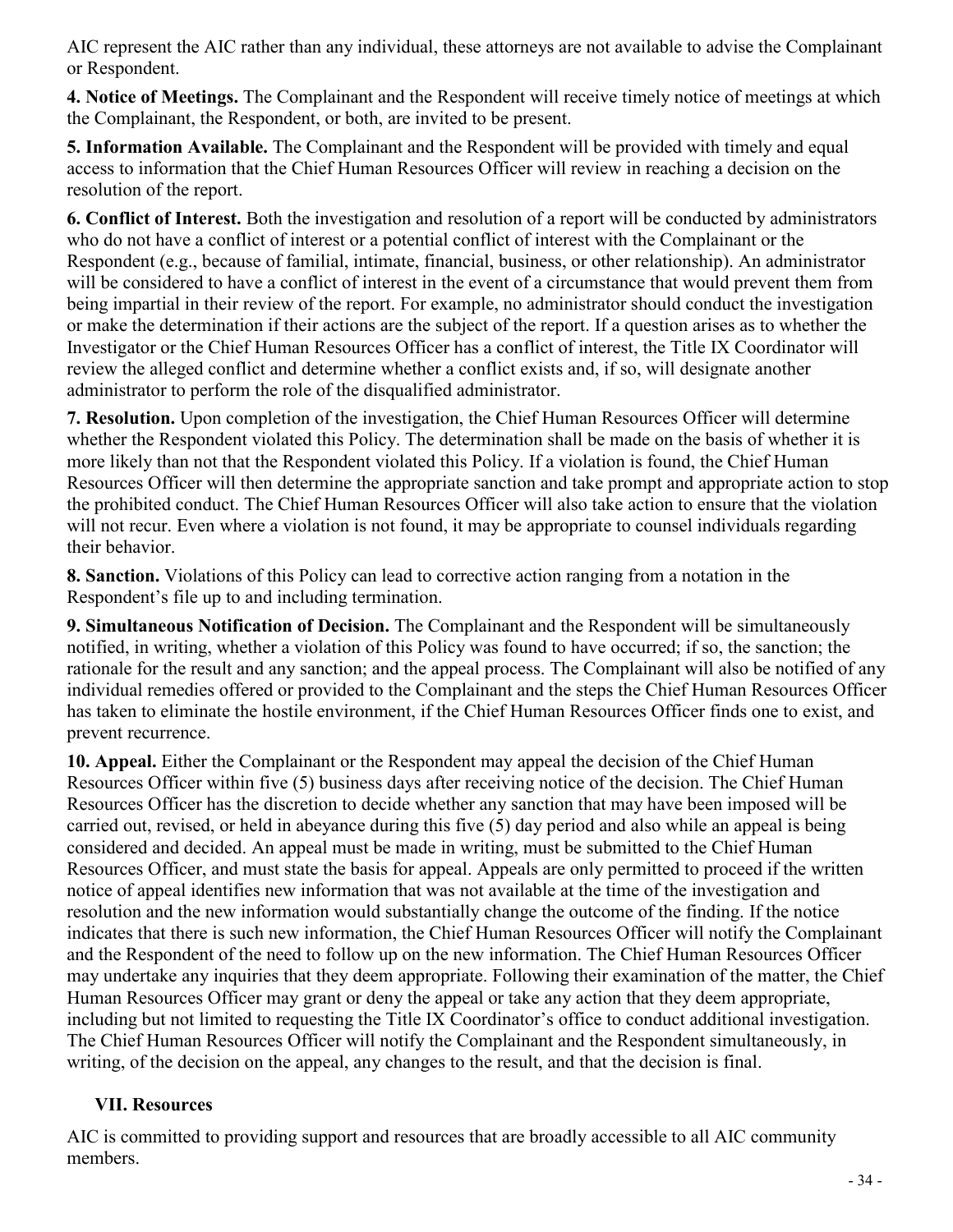Anyone who has experienced Sexual Assault, Domestic Violence, Dating Violence, and/or Stalking is urged to immediately seek help. Help includes seeking medical assistance, seeking confidential counseling or crisis response, filing a report with law enforcement, and/or making a report to AIC. The Title IX Office will help any individual who has experienced Sexual Assault, Domestic Violence, Dating Violence, and/or Stalking, including providing transportation to the hospital, assisting with contacts to law enforcement, and offering information about resources. Although AIC encourages all members of its community to report any incidents of Sexual Assault, Domestic Violence, Dating Violence, and/or Stalking to the police, the individual who experienced Sexual Assault, Domestic Violence, Dating Violence, and/or Stalking may choose not to make a report to the police.

Emergency Resources

#### **On-Campus Resources**

• **SAIC Campus Security** 312.899.1230 Available 24/7 Ask to speak to supervisor on duty

#### **Off-Campus Resources**

*sexual assault.*

- **Northwestern Memorial Hospital Emergency Department** 250 E. Erie St. 312.926.5188 *Hospitals are required to provide a no-cost medical examination for a person who has experienced*
- **Chicago Police Emergency** Call 911
- **Chicago Police Department** 1718 S. State St. 312.745.4290

Confidential Resources (Medical/Counseling/Advocacy)

#### **On-Campus Resources**

- **Confidential Advisor (Students)** Teresa J. Sit 312.499.4271 | tsit@saic.edu
- **Health Services (Students)** 312.499.4288 | healthservices@saic.edu
- **Counseling Services (Students)**  $312.499.4271$  | counselingservices $@$ saic.edu
- **Employee Assistance Program (Faculty/Staff)** 800.311.4327

#### **Off-Campus Resources**

- **Northwestern Memorial Hospital Emergency Department** 250 E. Erie St. 312.926.5188
- **Center on Halsted** 773.472.6469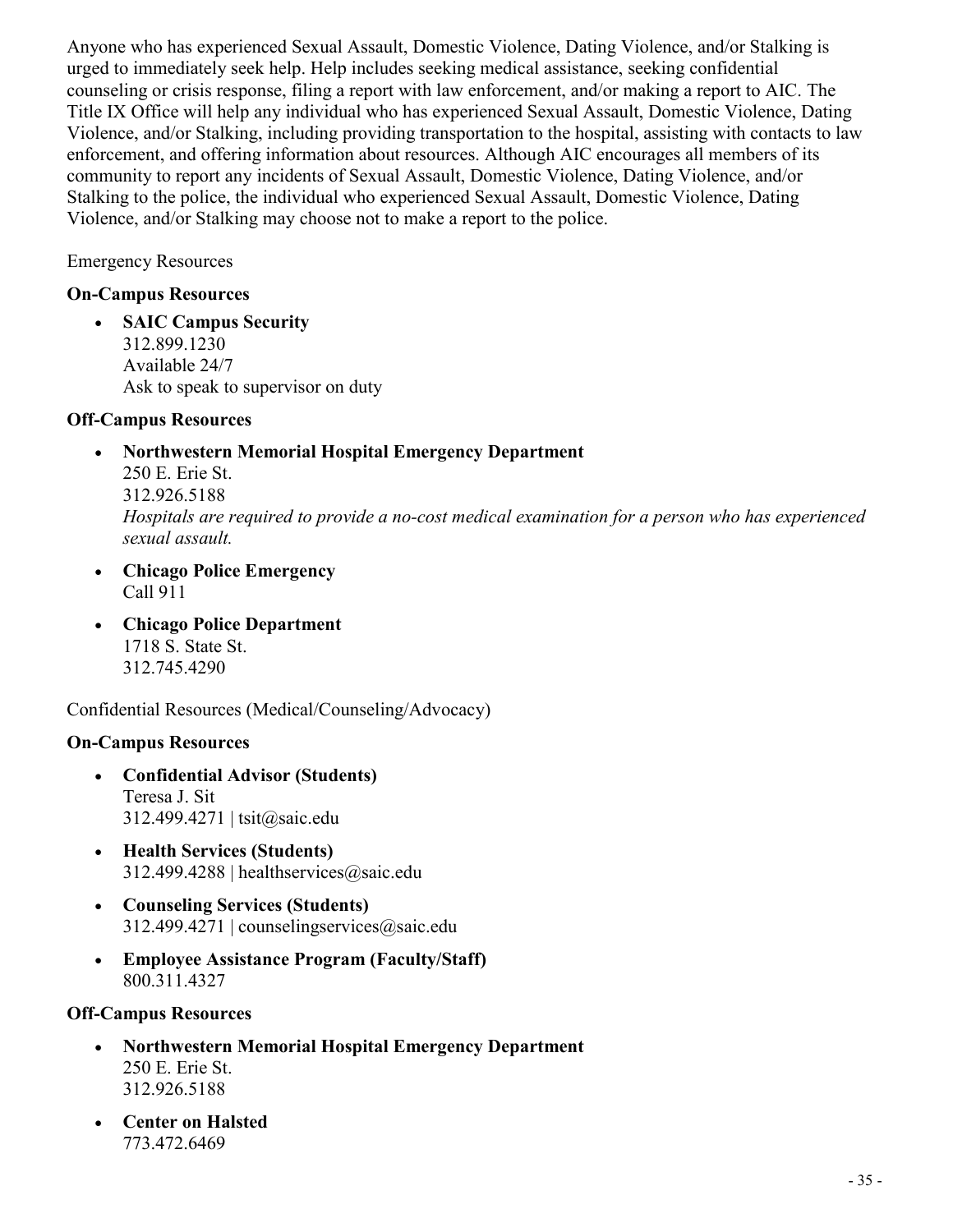LGBTQ Violence Resource Line 773.871.2273

- **City of Chicago Domestic Violence Helpline** 877.863.6338
- **Porchlight Counseling Services** Evanston, IL 773.750.7077
- **KAN-WIN (multilingual advocacy)** 773.583.1392 kanwin.org
- **Resilience** 180 N. Michigan Ave., suite 600 312.443.9603
- **YWCA Metropolitan Chicago**  1 N. LaSalle St., suite 1150 312.372.6600

Additional Resources

#### **On-Campus Resources**

• **SAIC Student Financial Services (financial assistance)**  36 S. Wabash Ave., suite 1200 Chicago, IL 60603 312.629.6660 (extension 9 for Receptionist)

#### **Off-Campus Resources**

- **Life Span Center for Legal Services & Advocacy** 70 E. Lake St., suite 600  $312.408.1210$  | life-span@life-span.org
- **Legal Assistance Foundation of Chicago** lafchicago.org
- **National Immigrant Justice Center** 208 S. LaSalle St., suite 1300 312.660.1370 immigrantjustice.org

Additional information on what to do if you have experienced Sexual Assault, Domestic Violence, Dating Violence, and/or Stalking is available in Section VIII, Information Regarding Sexual Assault, Domestic Violence, Dating Violence, and Stalking.

VIII. Information Regarding Sexual Assault, Domestic Violence, Dating Violence, and Stalking

#### **What to Do if You Are the Victim of Sexual Assault**

These are important steps to take right away after an assault:

- Get away from the person who assaulted you and to a safe place as fast as you can. Then call 911.
- Call a friend or family member you trust. You may also want to call a crisis center or a hotline to talk with a counselor. Hotline resources include the National Sexual Assault Hotline at 800.656.HOPE (4673) or the Chicago Rape Crisis Hotline (888.293.2080). Feelings of shame, guilt, fear, and shock are normal. It is important to get counseling from a trusted professional.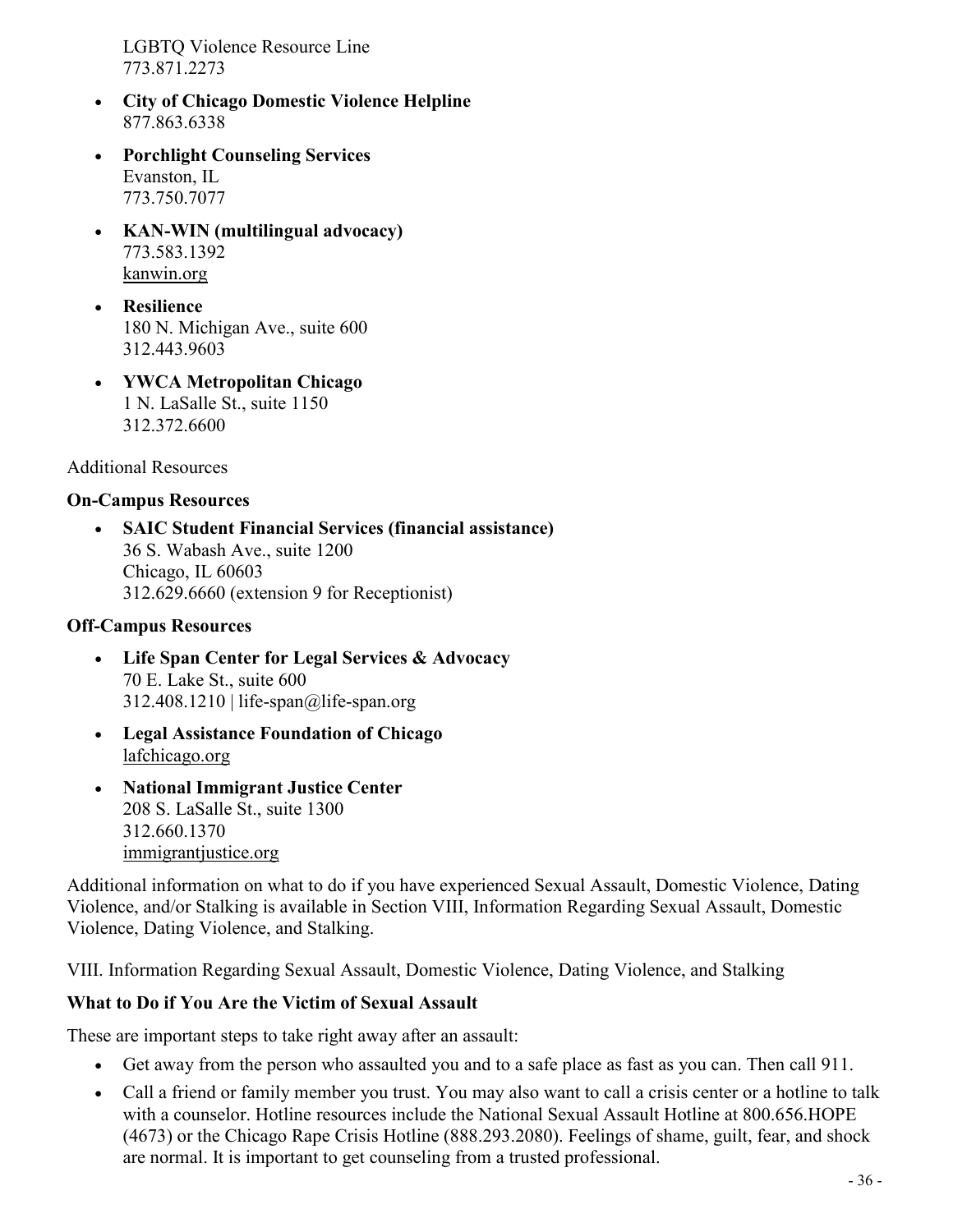- Do not wash, comb, or clean any part of your body. Do not change clothes if possible, so that hospital staff can collect evidence. Do not touch or change anything at the scene of the assault. The police or other investigators may be able to collect more evidence if the scene has not been cleaned or disturbed.
- Go to your nearest hospital emergency room as soon as possible. You need to be examined, treated for any injuries, and screened for possible sexually transmitted infections (STIs) or pregnancy. The doctor will collect evidence using a rape kit for fibers, hairs, saliva, semen, or clothing that the person who assaulted you may have left behind. This evidence may help the police and prosecutors find and charge the perpetrator or may help you if you seek an order of protection. Illinois law requires hospitals to provide free treatment to sexual assault survivors. You may want to contact the Rape Victim Advocates to assist you.

While at the hospital:

- If you decide you want to file a police report, you or the hospital staff can call the police from the emergency room.
- Ask the hospital staff to connect you with the local rape crisis center. The center staff can help you make choices about reporting the attack and getting help through counseling and support groups.

#### *Adapted from womenshealth.gov*

#### **Domestic Violence or Dating Violence—Warning Signs and How to Get Help**

Domestic Violence or Dating Violence can happen to anyone of any race, age, sexual orientation, religion, or gender. It can happen to couples who are married, living together, or dating. Domestic Violence or Dating Violence affects people of all socioeconomic backgrounds and education levels.

The following are not necessarily Policy violations; whether there is a Policy violation depends on the specific circumstances. However, these are some warning signs that you may be experiencing emotional or physical abuse if your partner has done or repeatedly does any of the following:

- Monitors what you're doing all the time
- Unfairly accuses you of being unfaithful all the time
- Prevents or discourages you from seeing friends or family
- Prevents or discourages you from going to work or school
- Gets very angry during and after drinking alcohol or using drugs
- Controls your use of needed medicines
- Decides things for you that you should be allowed to decide (like what to wear or eat)
- Humiliates you in front of others
- Destroys your property or things that you care about
- Threatens to hurt you, children, or pets
- Hurts you (by hitting, beating, pushing, shoving, punching, slapping, kicking, or biting)
- Uses (or threatens to use) a weapon against you
- Forces you to have sex against your will
- Controls your birth control or insists that you get pregnant
- Blames you for their violent outbursts
- Threatens to self-harm when upset with you
- Says things like, "If I can't have you then no one can."

If you think someone is abusing you, get help. Abuse can have serious physical and emotional effects. No one has the right to hurt you.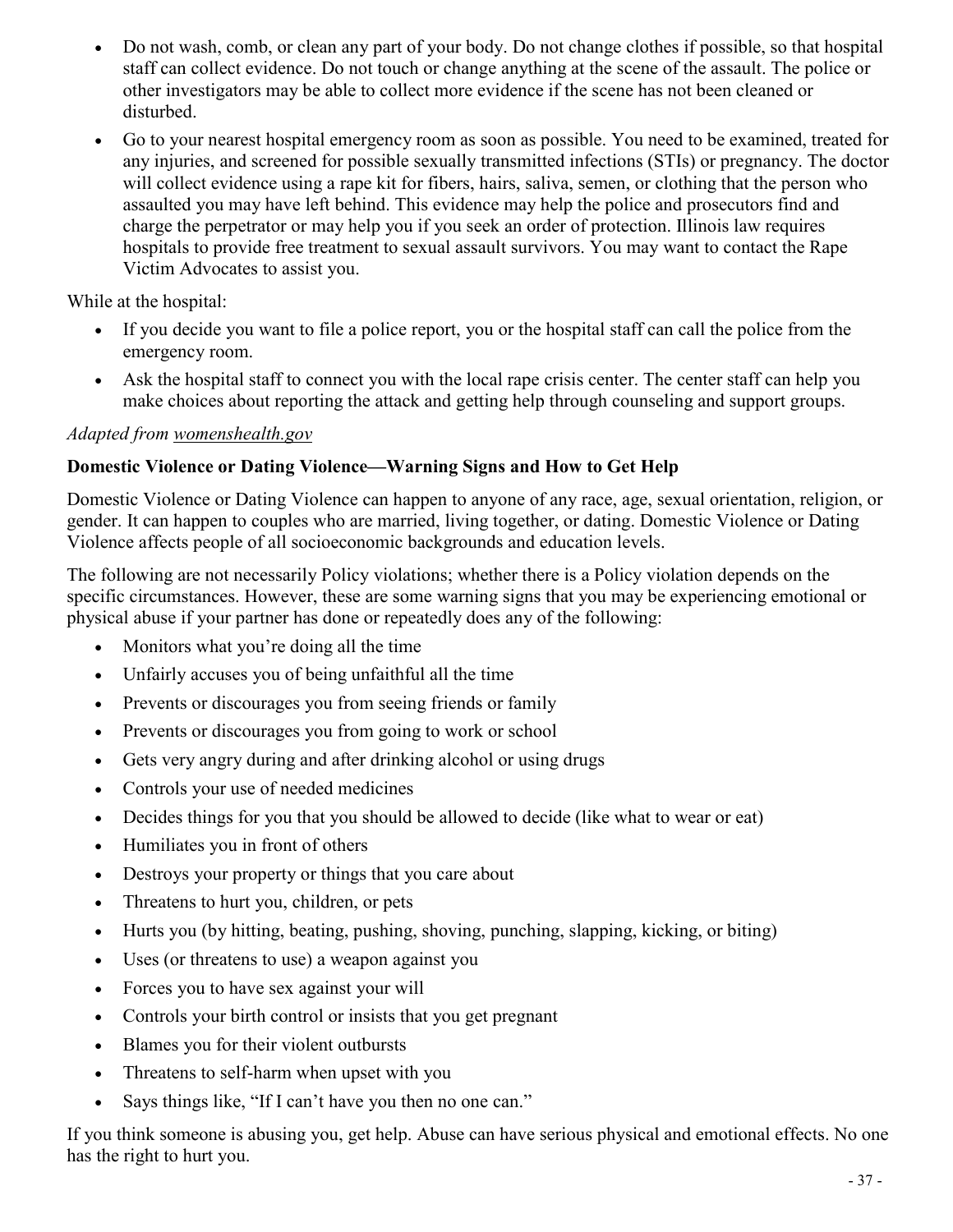#### *Adapted from womenshealth.gov*

#### **How to Get Help**

- Contact the Chicago Police Department (911), Campus Security (312.899.1230), or the Domestic Violence Hotlines (national: 800.799.7233; Chicago/local: 877.863.6338) to get information on campus and local resources as well as your legal options. Please see Section III, Difference between Confidentiality and Privacy, which explains the duties of various AIC employees with respect to confidentiality.
- Identify your partner's use and level of force so that you can assess the risk of physical danger to you and others before it occurs.
- If possible, have a phone accessible at all times and know what numbers to call for help. Know where the nearest public phone is located. Know the phone number to your local battered women's shelter. If your safety is at risk, call the Chicago Police Department (911).
- Let trusted friends and neighbors know of your situation and develop a plan and visual signal for when you need help.

#### *Adapted from the National Domestic Violence Hotline: thehotline.org*

#### **Stalking—Warning Signs and How to Get Help**

Stalking is a crime. A stalker can be someone you know well or not at all. Most stalkers have dated or been involved with the people they stalk. The following are not necessarily Policy violations; whether there is a Policy violation depends on the specific circumstances. However, these are some warning signs that you may be experiencing stalking. Stalkers may:

- Repeatedly call you, including hang-ups, or contact you repeatedly through electronic communication and social media
- Follow you and show up wherever you are
- Send unwanted gifts, letters, texts, or emails
- Damage your home, car, or other property
- Monitor your phone calls or computer use
- Use technology, like hidden cameras or global positioning systems (GPS), to track where you go
- Drive by or hang out at your home, school, or work
- Threaten to hurt you, your family, friends, or pets
- Find out about you by using public records or online search services, hiring investigators, going through your garbage, or contacting friends, family, neighbors, or coworkers
- Other actions that control, track, or frighten you

#### *Adapted from the National Center for Victims of Crime: victimsofcrime.org*

#### **How to Get Help If You Are Being Stalked**

Stalking is unpredictable and dangerous. No two stalking situations are alike. There are no guarantees that what works for one person will work for another, yet you can take steps to increase your safety.

- If your safety is at risk, call 911.
- Trust your instincts. Don't downplay the danger. If you feel you are unsafe, you probably are.
- Take threats seriously.
- Contact Campus Security, a crisis hotline, a victim services agency, or a domestic violence or rape crisis program. They can help you devise a safety plan, give you information about local laws, refer you to other services, and weigh options such as seeking an order of protection. (For more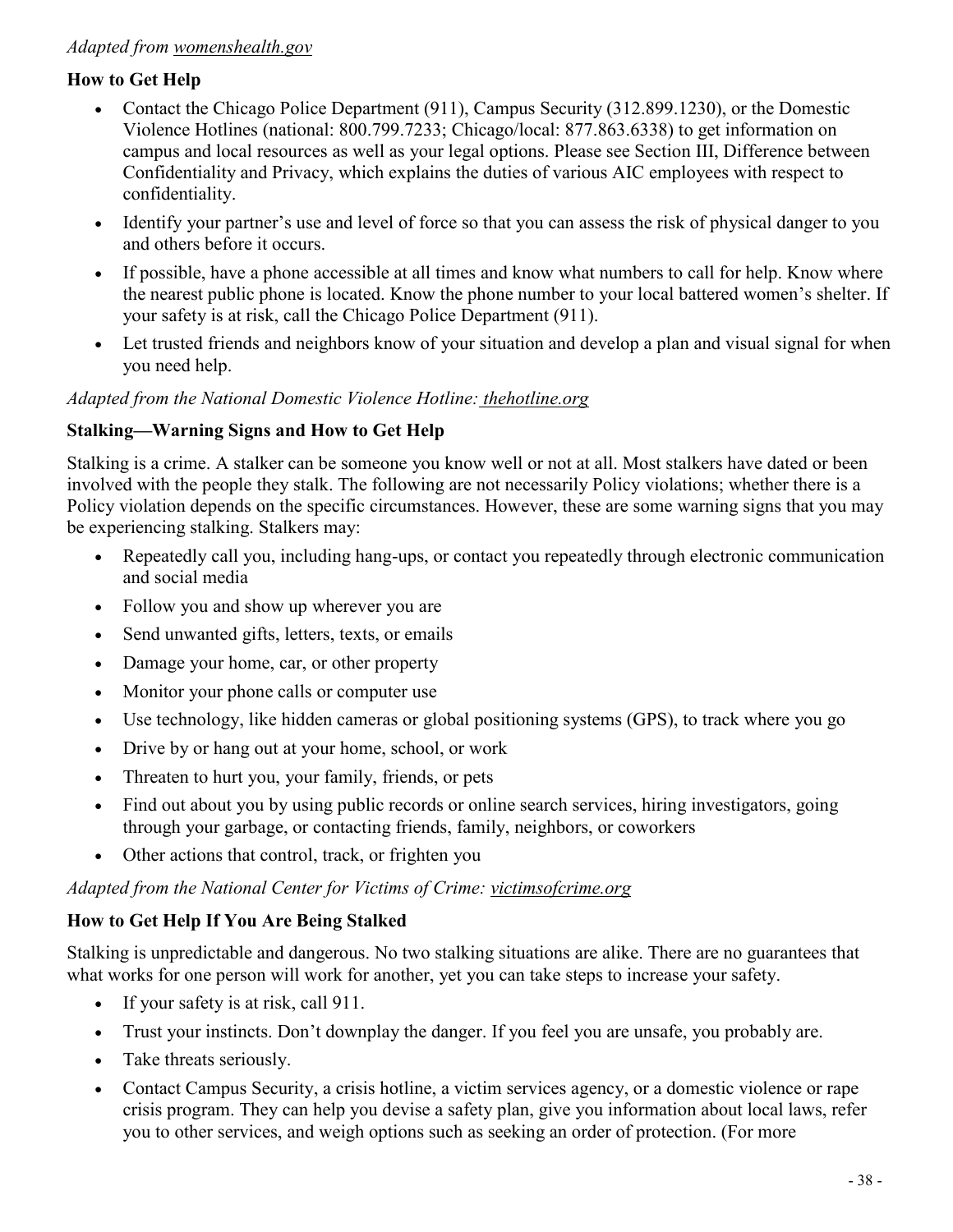information, see Section IV, Resources.) Please see Section III, Difference between Confidentiality and Privacy, which explains the duties of various AIC employees with respect to confidentiality.

- Develop a safety plan, including things like changing your routine, arranging a place to stay, and having a friend or relative go places with you. Also, decide in advance what to do if the stalker shows up at your home, work, school, or somewhere else. Tell people how they can help you.
- Don't communicate with the stalker or respond to their attempts to contact you.
- Keep evidence of the stalking. When the stalker follows you or contacts you, write down the time, date, and place. Keep emails, phone messages, letters, or notes. Photograph anything of yours the stalker damages and any injuries the stalker causes. Ask witnesses to write down what they saw.
- Contact the police, as Illinois has a stalking law. AIC staff and local resources are available to assist should you choose to contact law enforcement.
- Consider getting a court order that tells the stalker to stay away from you.
- Tell your family, friends, roommates, coworkers, Campus Security, and the Office of Student Affairs about the stalking and seek their support.

#### **Keeping Safe When Traveling Around Campus and the City**

- Try to arrive at and leave social gatherings with a group of people you trust.
- Avoid giving out your personal information (phone number, where you live, etc.). If someone asks for your number, take their number instead of giving out yours.
- Keep track of your drinking. Watch your drink as it is made and don't leave it unattended; avoid group drinks.
- If you feel extremely tired or drunk for no apparent reason, find your friends and ask them to leave with you as soon as possible.
- Make sure your cell phone is easily accessible and fully charged.
- Be familiar with where emergency phones are installed in AIC buildings.
- Avoid dimly lit places; take major, public paths rather than less populated shortcuts.
- Pay attention to your surroundings. Avoid putting music headphones in your ears and/or using your smartphone when walking alone.
- If walking feels unsafe, especially after dark, try to walk with a friend or contact Campus Security to request an escort or utilize the Safe Ride service (9:00 p.m.–6:00 a.m. during fall and spring semesters) or request a Safe Walk escort (9:00 p.m.–6:00 a.m. during summer and winter terms).
- Carry a noisemaker (like a whistle) and/or a small flashlight on your keychain.

#### **What to Do If Someone You Know Is at Risk of Sexual Assault, Domestic Violence, Dating Violence, or Stalking**

AIC is a community, and we all have a responsibility to support each other. A "bystander" is someone other than the victim who is present when an act of Sexual Assault, Domestic Violence, Dating Violence, and/or Stalking is occurring or when a situation is occurring in which a reasonable person feels as though some protective action is required to prevent Sexual Assault, Domestic Violence, Dating Violence, and/or Stalking. Bystanders, if active, can prevent harm or intervene before a situation gets worse. Examples of active bystander intervention include:

- Not leaving an overly intoxicated person in a bar/party alone
- Calling the police when a potentially violent situation is unfolding
- Not leaving an unconscious person alone; instead, alert Campus Security or a staff member
- Intervening when someone is being belittled, degraded, or emotionally abused; instead, walking the victim away from the abuser and/or contact a staff member for help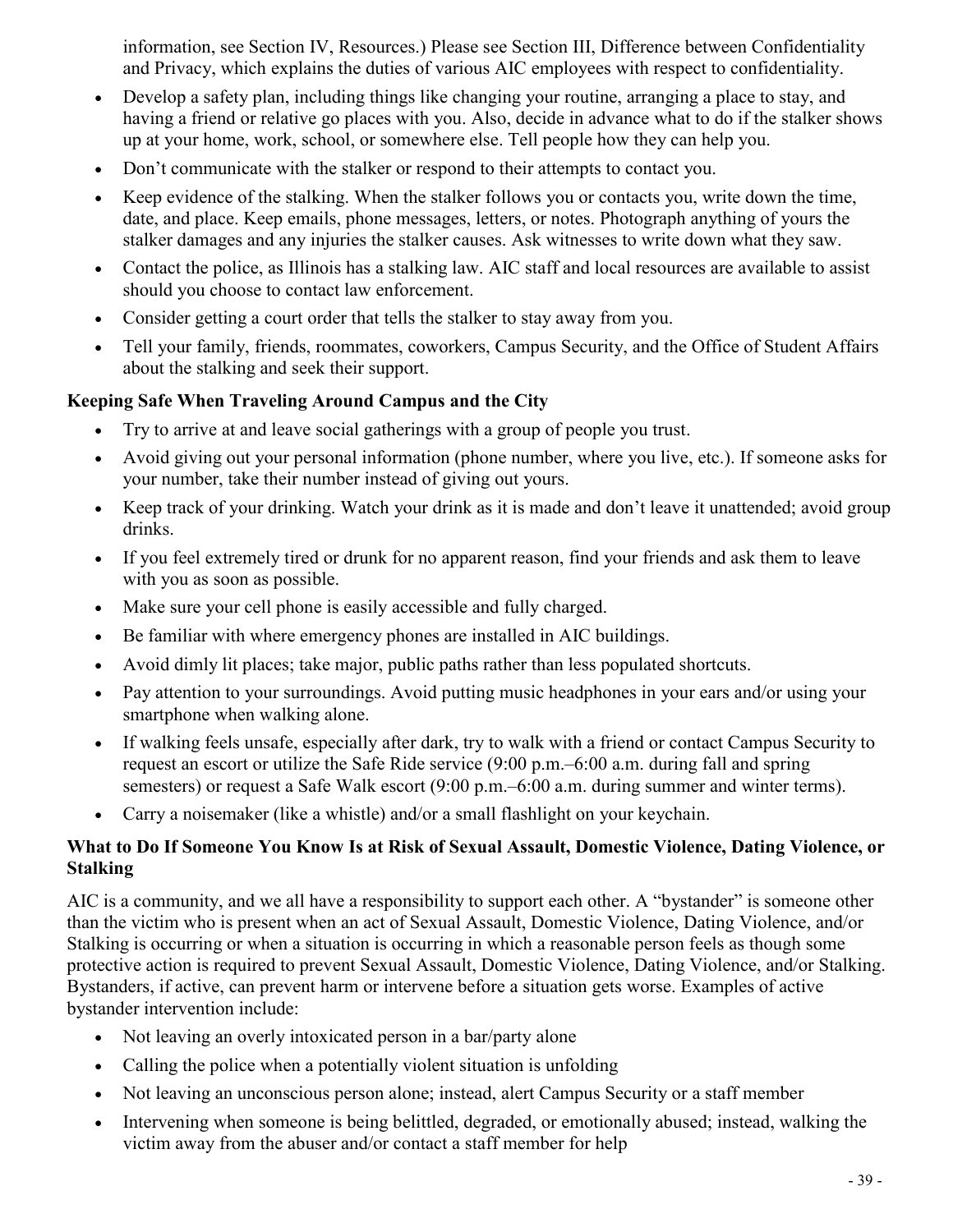If you become aware that a member of the AIC community is the victim of Sexual Assault, Domestic Violence, Dating Violence, and/or Stalking, contact the Chicago Police Department (911), Campus Security, the Title IX Coordinator, or the Director of Student Conflict Resolution. Additional resources are listed in Section VII, Resources.

#### **IX. Education and Prevention Programs**

SAIC provides education programs to promote awareness of Sexual Assault, Domestic Violence, Dating Violence, and Stalking. Educational programming consists of primary prevention and awareness programs for all incoming students and new staff and faculty. It also includes ongoing awareness and prevention campaigns for students, staff, and faculty. Learning outcomes for these programs include that participants will be able to:

- Identify Sexual Assault, Domestic Violence, Dating Violence, and Stalking as prohibited conduct;
- Define Sexual Assault, Domestic Violence, Dating Violence, and Stalking under AIC's Policy and under Illinois law;
- Define behavior that constitutes consent to sexual activity under Illinois law;
- Provide safe and positive options for bystander intervention that may be carried out by an individual to prevent harm or intervene when there is a risk of Sexual Assault, Domestic Violence, Dating Violence, and/or Stalking against a person other than the bystander;
- Provide information on risk reduction so that students, staff, and faculty may recognize warning signs of abusive behavior and how to avoid potential attacks;
- Provide an overview of information contained in the Annual Security Report in compliance with the Clery Act.

SAIC has developed an annual educational campaign consisting of presentations that include: New Student Orientation, New Employee Orientation, New Faculty Orientation, Communication Program (to include signage, brochures, and email), Campus Security Authority Training, Investigator/Adjudicator Training, Web-based Manager Training, and Security Officer Training.

In addition, AIC, by means of this Policy, provides written notification to students and employees about existing counseling, health, mental health, victim advocacy, legal assistance, visa and immigration assistance, student financial aid, and other services available to those who have experienced Sexual Assault, Domestic Violence, Dating Violence, and/or Stalking, both within AIC and in the community. See Section VII, Resources.

# **X. Orders of Protection**

Orders of protection (also referred to as restraining orders) are legal orders, put in place by a judge, that restrict or limit the amount of contact a person can have with another person.

AIC takes all existing orders of protection seriously.

If you have an order of protection, protecting you from someone else, we ask that you please inform Campus Security so that they have it on record. This will help in case there is an issue with the offender. To do so, please email Art Jackson, Director of Campus Security, ajackson@saic.edu.

If you are having an issue with a person, Campus Security can help explain the process for obtaining an order of protection.

For more information on obtaining an order of protection, please visit this website: womenslaw.org/laws state type.php?id=509&state code=IL&open id=11067

# **XI. Applicable Illinois State Law**

Under the Violence Against Women Reauthorization Act of 2013, AIC is required to provide the following information about applicable Illinois State law.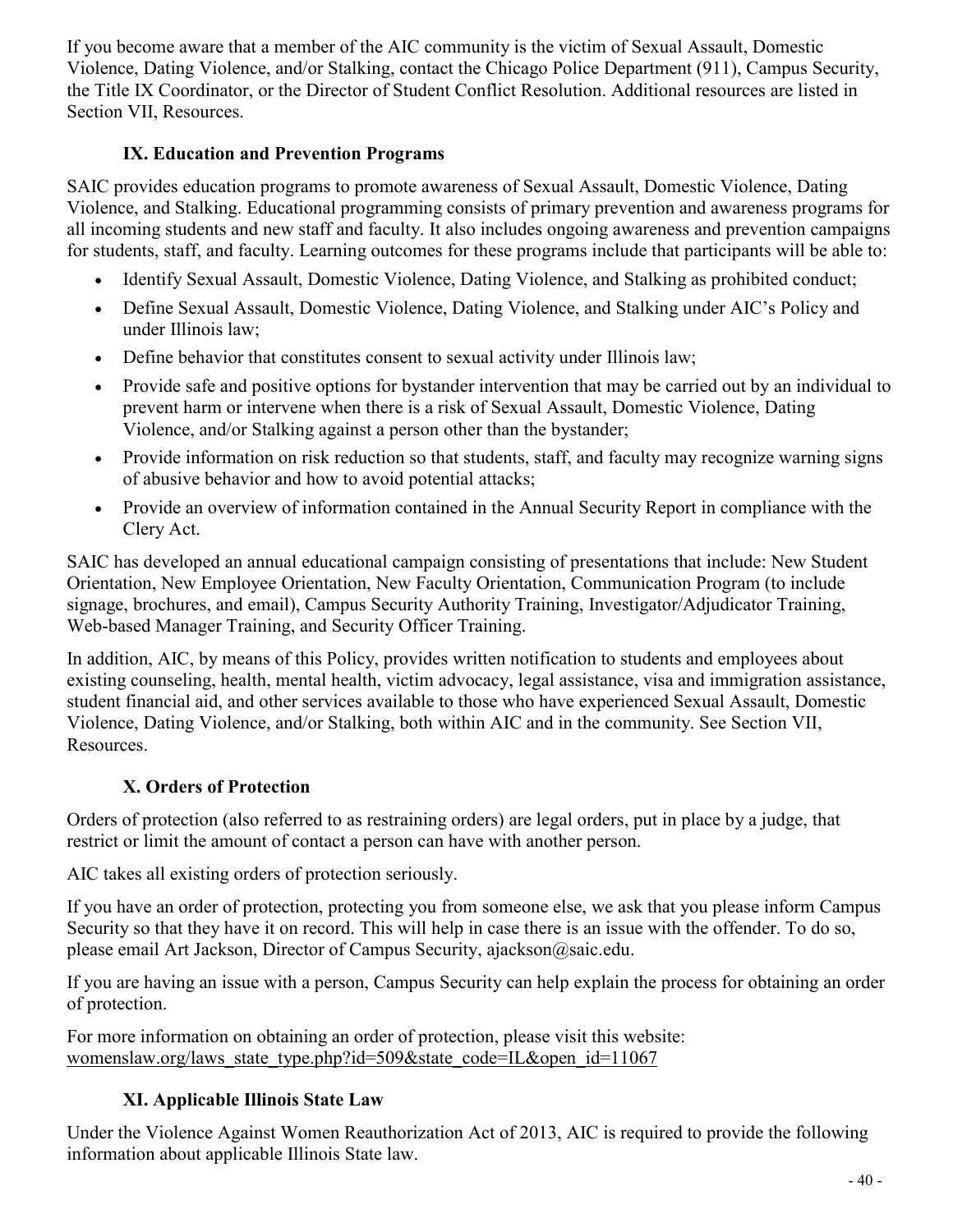Definition of "Consent" to Sexual Act: ilga.gov/legislation/ilcs/documents/072000050K11-1.70.htm

Illinois Domestic Violence Act of 1986: ilga.gov/legislation/ilcs/ilcs3.asp?ActID=2100&ChapterID=59

# **Illinois Stalking Statutes**

Stalking, 720 ILCS 5/12-7.3: ilga.gov/legislation/ilcs/fulltext.asp?DocName=072000050K12-7.3

Aggravated stalking, 720 ILCS 5/12-7.4: ilga.gov/legislation/ilcs/documents/072000050K12-7.4.htm

Cyberstalking, 720 ILCS 5/12-7.5: www.ilga.gov/legislation/ilcs/documents/072000050K12-7.5.htm

# <span id="page-40-0"></span>**Room Condition And Decoration**

The student must notify SAIC of any defects in the condition of their assigned space at the time of move in. If no notice of defects is received, the assigned space is deemed to be in good condition. At the end of the contract period, the student agrees to return the assigned space to SAIC in the same condition as when received. The following items are not allowed when decorating a room:

- $\bullet$  Items that hang from the ceiling, overhead pipes, or sprinkler heads (e.g., plants, blankets, cloth)
- Screws, nails, or hooks in walls, ceilings, or door frames
- Decals, bumper stickers, or contact paper affixed to SAIC property
- Materials used to hang posters that leave marks
- Decorations that are not labeled or rated as "fire retardant" or "noncombustible."
- Live holiday decoration including cut trees, corn stalks, bales of hay, and bark shavings

Items found in violation of this policy may be confiscated.

# <span id="page-40-1"></span>**Sexual Misconduct Under Title IX**

# **I. Statement of Policy**

Consistent with its Non-Discrimination and Equal Employment Opportunity Notice and the U.S. Department of Education's implementing regulations for Title IX of the Education Amendments of 1972 ("Title IX") (*see* 34 C.F.R. § 106 *et seq.*), the School of the Art Institute of Chicago ("SAIC") prohibits Sexual Misconduct that occurs within its Education Programs and Activities (as defined herein).

As further defined herein, Sexual Misconduct includes Quid Pro Quo Sexual Harassment, Hostile Environment Sexual Harassment, Sexual Assault, Domestic Violence, Dating Violence, and Stalking.

SAIC also prohibits Retaliation (as defined herein) against any individual for the purpose of interfering with any right or privilege secured by Title IX, or because the individual has made a report or complaint, testified, assisted, or participated or refused to participate in any manner in an investigation, proceeding, or hearing.

False accusations, made with knowledge that they are false, are prohibited and will be treated as violations of this Policy. An individual who, in good faith, makes a report or complaint that later is not substantiated is not considered to have made a false accusation and, therefore, is not in violation of this Policy. Further, charging an individual with a violation for making a materially false statement in bad faith during a grievance proceeding under this Policy does not constitute retaliation. A determination regarding responsibility, alone, is insufficient to conclude that any party made a materially false statement in bad faith.

# **II. Scope of Policy**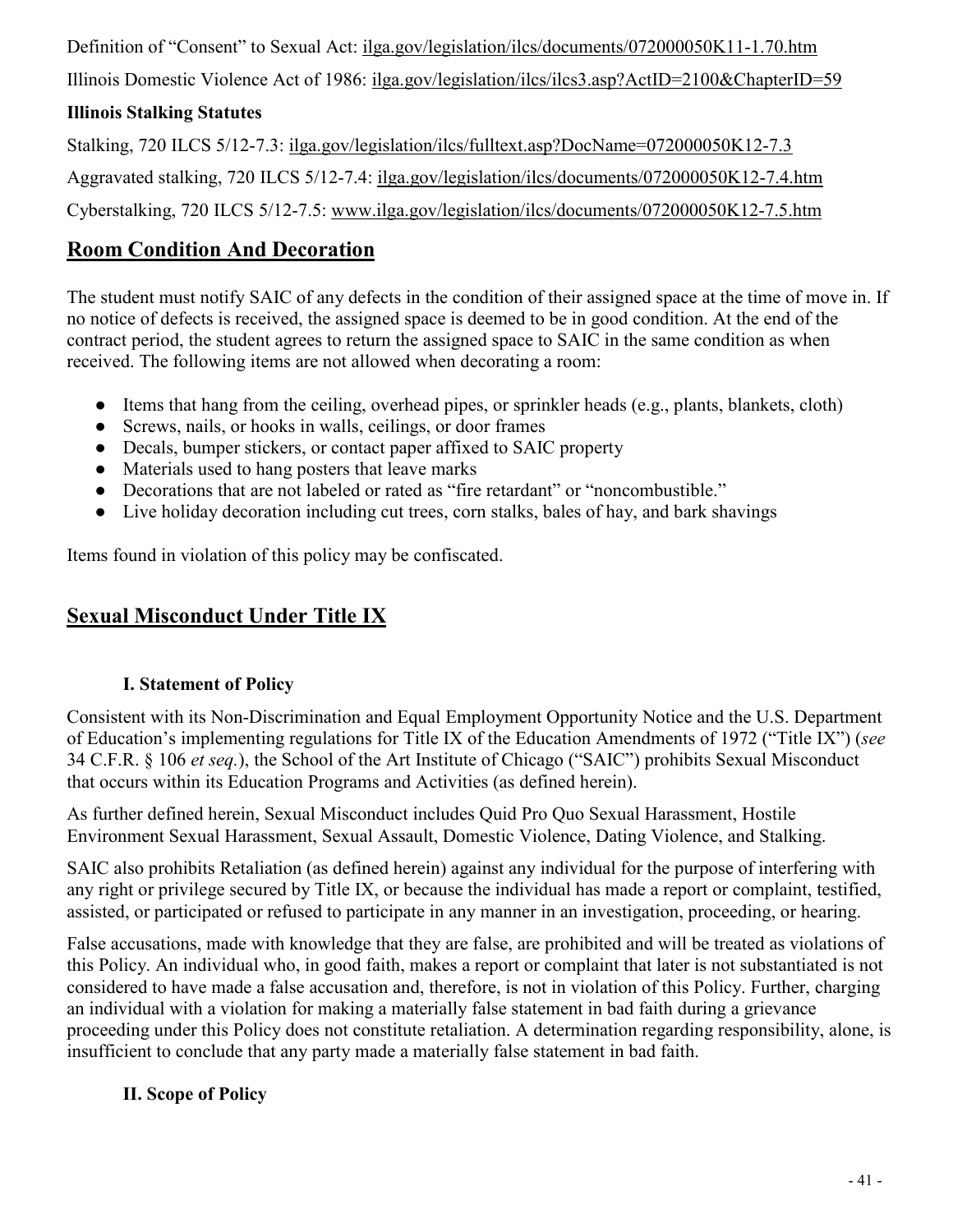This Policy applies to Sexual Misconduct that occurs within SAIC's Education Programs and Activities, as that term is defined below, and that is committed by an administrator, faculty member, staff, student, contractor, guest, or other member of the SAIC community.

This policy does not apply to Sexual Misconduct that occurs off-campus, in a private setting, and outside the scope of the SAIC's Education Programs and Activities; such Sexual Misconduct may be prohibited by the Rules of Conduct in the Student Handbook, SAIC's Policies Prohibiting Discrimination, Harassment, and Retaliation, the Policy Prohibiting Sexual Assault, Domestic Violence, Dating Violence and Stalking and other SAIC policies and standards, as applicable.

Consistent with the U.S. Department of Education's implementing regulations for Title IX, this Policy does not apply to Sexual Misconduct that occurs outside the geographic boundaries of the United States, even if the Sexual Misconduct occurs in SAIC's Education Programs and Activities, such as a study abroad program. Sexual Misconduct that occurs outside the geographic boundaries of the United States is governed by the Rules of Conduct in the Student Handbook, SAIC's Policies Prohibiting Discrimination, Harassment, and Retaliation, the Policy Prohibiting Sexual Assault, Domestic Violence, Dating Violence and Stalking and other SAIC policies and standards, as applicable.

This Policy addresses conduct that is unwelcome and/or not based on consent. SAIC has an additional, separate policy that applies to consensual romantic or sexual relationships with students. That policy, called the Consensual Romantic or Sexual Relationship Policy is in the Student Handbook and Faculty Dashboard. SAIC also has separate policies that apply to discrimination, harassment, and retaliation. Please see the Discrimination, Harassment, and Retaliation policies in the Student Handbook, Faculty Dashboard, and Employee Guidelines.

#### **III. Policy Definitions**

#### **A. Sexual Misconduct, under this Policy, includes the following definitions:**

**i. Sexual Harassment.** Conduct on the basis of sex that satisfies one or more of the following:

- An employee conditioning educational benefits on participation in unwelcome sexual conduct (i.e., quid pro quo); or
- Unwelcome conduct that a reasonable person would determine is so severe, pervasive, and objectively offensive that it effectively denies a person equal access to SAIC's Education Programs and Activities.

**ii. Sexual Assault.** Conduct that includes Sexual Intercourse Without Consent, Sexual Contact Without Consent, Incest, and Statutory Rape.

- Sexual Intercourse Without Consent means having or attempting to have sexual intercourse with another individual without Affirmative Consent, as defined below. Sexual intercourse means vaginal or anal penetration, however slight, with any body part or object, or oral penetration involving mouth to genital contact.
- Sexual Contact Without Consent means the touching of the person's breasts, anal, groin or genital areas for the purpose of sexual gratification without Affirmative Consent, as defined below.
- Incest is sexual intercourse between persons who are related to each other within the degrees wherein marriage is prohibited by law.
- Statutory Rape is sexual intercourse with a person who is under the statutory age of consent.

#### **iii. Affirmative Consent**

Consent represents the cornerstone of a respectful and healthy intimate relationship. SAIC strongly encourages its community members to communicate – openly, honestly and clearly– about their wishes and intentions when it comes to sexual behavior, and to do so before engaging in sexual conduct.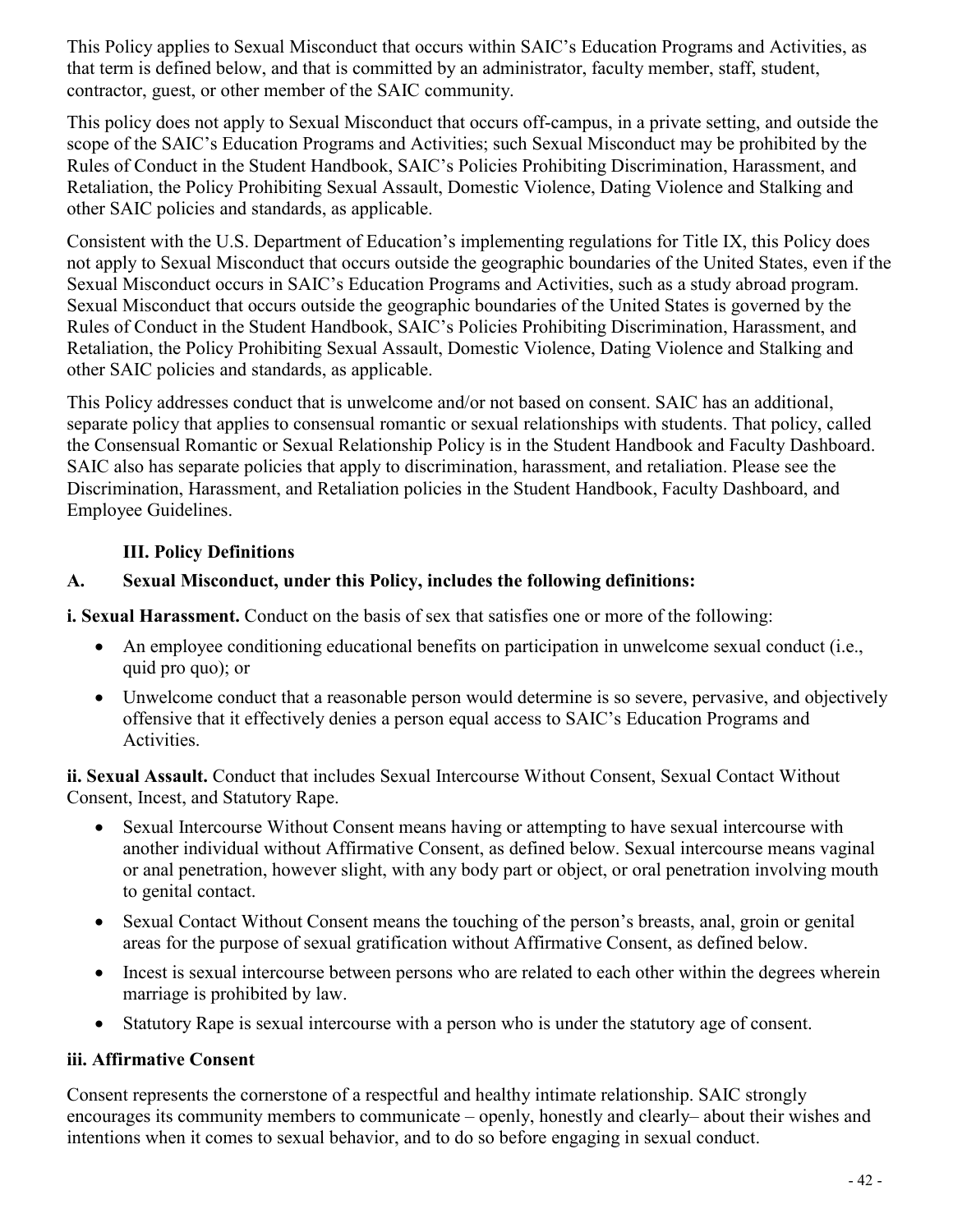Consent is the communication of an affirmative, conscious, and freely-made decision by each participant to engage in agreed upon forms of sexual contact. Consent requires an outward demonstration, through understandable words or actions that conveys a clear willingness to engage in sexual contact.

Consent is not to be inferred from silence, passivity, or a lack of resistance, and relying on non-verbal communication alone may result in a violation of this Policy. For example, a person who does not physically resist or verbally refuse sexual contact may not necessarily be giving consent. There is no requirement that an individual verbally or physically resist unwelcome sexual contact for there to be a violation of this Policy.

Consent is not to be inferred from a current or previous dating or sexual relationship. Even in the context of a relationship, there must be mutual consent to engage in sexual contact.

Consent to one form of sexual contact does not constitute consent to any other form of sexual contact, nor does consent to sexual contact with one person constitute consent to sexual contact with any other person. Additionally, consent to sexual contact on one occasion is not consent to engage in sexual contact on another occasion. A person's manner of dress does not constitute consent.

A person who has given consent to engage in sexual contact may withdraw consent at any time. However, withdrawal of consent requires an outward demonstration, through understandable words or actions that clearly conveys that the person is no longer willing to engage in sexual contact. Once consent is withdrawn, the sexual contact must cease immediately.

Consent cannot be obtained by coercion or force or by taking advantage of a person's inability to give consent because of Incapacitation or other circumstances. Under Illinois law, a person must be at least 17 years old in order to give consent to Sexual Intercourse. It is also illegal in Illinois for a person 17 years old or older to commit sexual acts on or with a person under the age of 18 if they have a position of authority or trust over that person.

#### **iv. Incapacitation**

An individual who is incapacitated is unable to give Affirmative Consent. States of Incapacitation include sleep, unconsciousness, intermittent consciousness, or any other state where the individual is unaware that sexual contact is occurring. Incapacitation may also exist because of a mental or developmental disability that impairs the ability to consent to sexual contact.

Alcohol or drug use is one of the prime causes of Incapacitation. Where alcohol or drug use is involved, Incapacitation is a state beyond intoxication, impairment in judgment, or "drunkenness." Because the impact of alcohol or other drugs varies from person to person, evaluating whether an individual is Incapacitated, and therefore unable to give Affirmative Consent, requires an assessment of whether the consumption of alcohol or other drugs has rendered the individual physically helpless or substantially incapable of:

- Making decisions about the potential consequences of sexual contact;
- Appraising the nature of one's own conduct;
- Communicating Affirmative Consent to sexual contact; or
- Communicating unwillingness to engage in sexual contact.

Where an individual's level of impairment does not rise to Incapacitation, it is still necessary to evaluate the impact of intoxication from drug or alcohol use on Affirmative Consent. In evaluating whether Affirmative Consent was sought or given, the following factors may be relevant:

- Intoxication may impact one's ability to give Affirmative Consent and may lead to Incapacitation (the inability to give Affirmative Consent).
- A person's level of intoxication is not always demonstrated by objective signs; however, some signs of intoxication may include difficulty walking, poor judgment, difficulty communicating, slurred speech, or vomiting.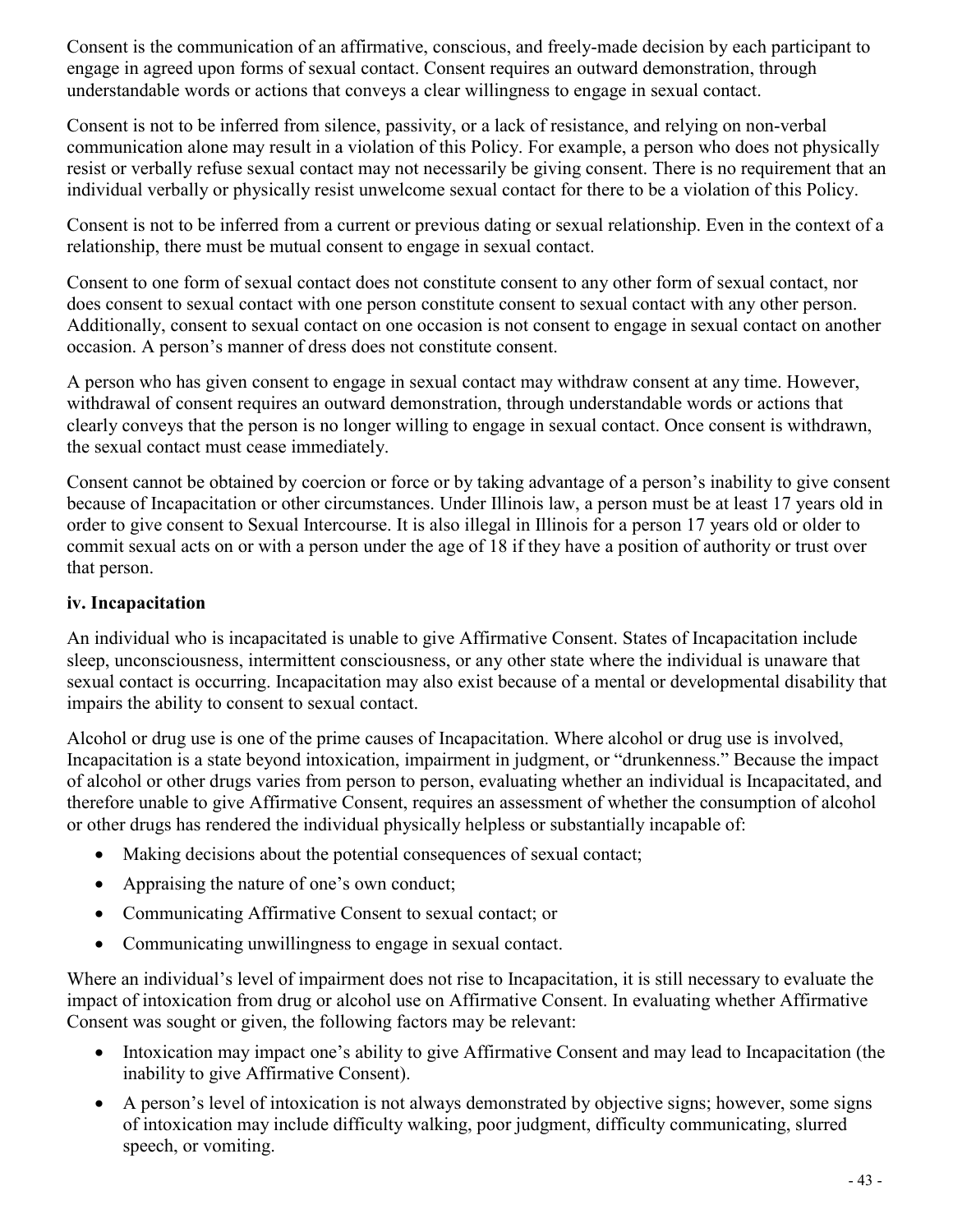- An individual's level of intoxication may change over a period of time based on a variety of subjective factors, including the amount of substance intake, speed of intake, body mass, and metabolism.
- No matter the level of an individual's intoxication, if that individual has not affirmatively agreed to engage in sexual contact, there is no Affirmative Consent.

Anyone engaging in sexual contact must be aware of both their own and the other person's level of intoxication and capacity to give Affirmative Consent. The use of alcohol or drugs can lower inhibitions and create an atmosphere of confusion about whether consent is effectively sought and freely given. If there is any doubt as to the level or extent of one's own or the other individual's intoxication or Incapacitation, the safest course of action is to forgo or cease any sexual contact. An individual's intoxication is never an excuse for or a defense to committing Sexual Assault and it does not diminish one's responsibility to obtain Affirmative Consent.

**v. Domestic Violence.** Felony or misdemeanor crimes of violence committed by a current or former spouse or intimate partner of the victim, by a person with whom the victim shares a child in common, by a person who is cohabitating with or has cohabitated with the victim as a spouse or intimate partner, by a person similarly situated to a spouse of the victim under the domestic or family violence laws of Illinois, or by any other person against an adult or youth victim who is protected from that person's acts under the domestic or family violence laws of Illinois.

**vi. Dating Violence.** Violence committed by a person who is or has been in a relationship of a romantic or intimate nature with the other person. Dating violence includes, but is not limited to, sexual or physical abuse or the threat of such abuse. The existence of such a relationship shall take into account the length of the relationship, the type of relationship, and the frequency of interaction between the persons involved in the relationship.

**vii. Stalking.** A course of conduct directed at a specific person that is unwelcome and would cause a reasonable person to fear for their safety (or the safety of a third party) or suffer emotional distress.

- Course of conduct means two or more acts, including, but not limited to, acts in which the stalker directly, indirectly, or through third parties, by any action, method, device, or means, follows, monitors, observes, surveils, threatens, or communicates to or about a person, or interferes with a person's property.
- Reasonable person means a reasonable person under similar circumstances and with similar identities to the victim.
- Substantial emotional distress means significant mental suffering or anguish that may, but does not necessarily, require medical or other professional treatment or counseling.

#### **B. Other Policy Definitions.**

**i. Retaliation.** Intimidation, threats, coercion, or discrimination against any individual for the purpose of interfering with any right or privilege secured by Title IX and its implementing regulations or because an individual has made a report or complaint, testified, assisted, or participated or refused to participate in any manner in an investigation, proceeding, or hearing under this policy.

**ii. Designated Officials.** Designated Officials are those officials who have the authority to institute corrective action and are required to inform the Title IX Coordinator of reports of Sexual Misconduct. These individuals are the Vice President and Dean of Student of Affairs, Provost and Senior Vice President of Academic Affairs, Dean of Faculty, Chief Human Resources Officer, and President.

**iii. Education Programs and Activities.** All the operations of SAIC, including, but not limited to, in-person and online educational instruction, employment, research activities, extracurricular activities, residence life, dining services, performances, and community engagement and outreach programs. The term applies to all activity that occurs on campus or on other property owned or occupied by SAIC. It also includes off-campus locations, events, or circumstances over which SAIC exercises substantial control over the Respondent and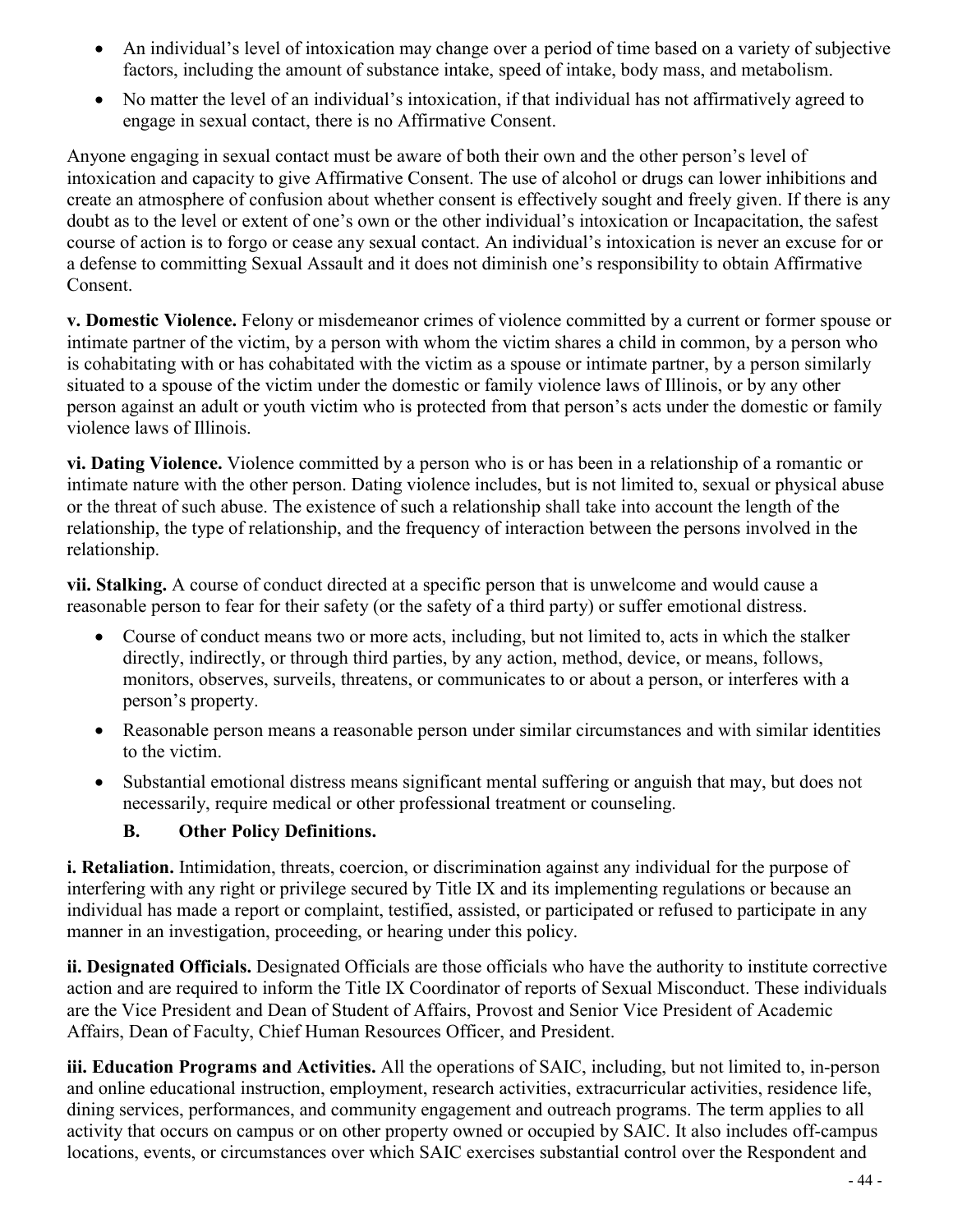the context in which the Sexual Misconduct occurs. This Policy does not apply to conduct that occurred in a private, off-campus location and is not a part of SAIC's Education Programs and Activities.

**iv. Formal Complaint.** A Formal Complaint is a signed document filed by the Complainant or signed by the Title IX Coordinator alleging Sexual Misconduct as defined under this Policy against Respondent(s) and requesting an investigation of the allegation of Sexual Misconduct under this Policy. Only a Complainant or the Title IX Coordinator may file a Formal Complaint.

**v. Complainant.** The person who is alleged to have experienced the conduct that could constitute Sexual Misconduct will be referred to as the "Complainant."

**vi. Respondent. T**he person who is the subject of the Formal Complaint and alleged to have violated the Policy will be referred to as the "Respondent."

**vii. Appeal Reviewer.** An SAIC administrator responsible for reviewing and determining the outcome of appeal(s) filed by the Complainant or Respondent.

#### **IV. Reporting Obligations**

All SAIC staff (excluding Confidential Resources), SAIC student Teaching Assistants and Resident Advisors, and volunteers are required to report incidents or allegations of Sexual Misconduct to the Title IX Coordinator. This allows SAIC to provide resources, options, and rights to those who have reported they have experienced Sexual Misconduct and those who are the subject of the report. This allows for SAIC to take consistent action to respond to reports of such conduct. In these circumstances, SAIC is committed to maintain privacy. SAIC does not publicize the name of crime victims nor does it include identifiable information in Campus Security's Daily Crime Log. Please see Annual Security Report at https://www.saic.edu/sites/default/files/security\_fire\_safety\_report.pdf.

### **V. Confidentiality vs. Privacy**

When making a choice about how to get help, it is important to understand the difference between seeking confidential assistance through Confidential Resources and making a report to SAIC. Making a report to SAIC means that the report, while handled with privacy, will be shared with other administrators, and will lead to further actions to respond appropriately as outlined in this Policy.

Different employees on campus have different abilities to maintain confidentiality. Most SAIC community members, including faculty and staff members, cannot maintain confidentiality because of reporting obligations. In these circumstances, SAIC is committed to maintain the privacy of the information shared. The terms "confidentiality" and "privacy" are defined below.

**Confidentiality,** as used in this Policy, refers to a legal obligation not to disclose information without the express written permission of the individual who provided the information, with certain exceptions, such as if there is a continuing threat of serious harm to self or others or another legal obligation to reveal such information (e.g., where there is suspected sexual abuse or neglect of a minor). Only the professional counselors in SAIC's Counseling Services, the nurses in Health Services, and the Confidential Advisor ("Confidential Resources") can maintain confidentiality. These Confidential Resources are available only to students. The Confidential Resources provide support to students who have experienced Sexual Misconduct. Confidential Resources (excluding the Confidential Advisor) also provide support to students who are the subject of a report alleging Sexual Misconduct. Confidential Resources are not required to report information to the Title IX Coordinator. The Confidential Resources will not report to the Title IX Coordinator any personally identifiable information about a student; however, they will provide aggregate data about incidents of Sexual Misconduct to the Title IX Coordinator.

Various off-campus resources available to anyone, such as counselors, advocates, and health care providers, will also generally maintain confidentiality and not share information with SAIC unless the individual providing the information requests disclosure and signs a consent form. The Employee Assistance Program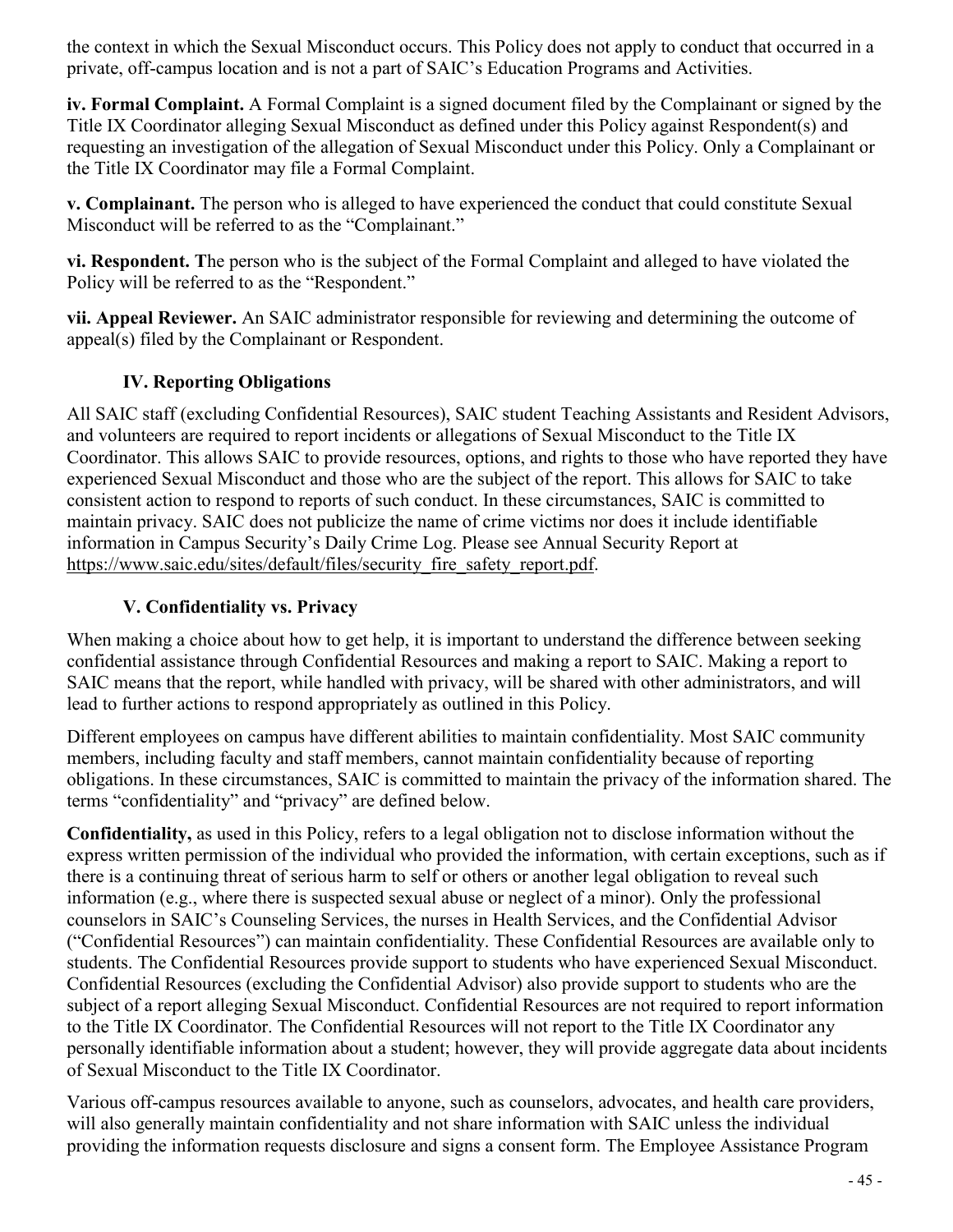(800.311.4327), which is available to faculty and staff, is considered a confidential off-campus resource even though it is paid for by SAIC.

**Privacy** generally means that information related to a report will be shared only with those employees who "need to know" in order to assist in the review, investigation, or resolution of a report. While not bound by confidentiality, individuals who receive private information will be discreet and do their best to respect the privacy of all individuals involved in the process. If an investigation is required, the information may also be shared with the alleged offender or others as required to conduct a complete and fair investigation. Although SAIC manages private information with discretion, it is not possible to maintain confidentiality for any information other than information provided to the Confidential Resources as noted in the definition of *Confidentiality* provided above.

#### **VI. Making a Report**

Reports can be made in person to the individuals listed below under "Making a Report" or electronically. Electronic reports may be submitted anonymously at the reporter's option at http://www.saic.edu/lifeatsaic/stopsexualviolence/makeareport/.

#### **For All Community Members**

- **SAIC Campus Security** 312.899.1230 Available 24 hours a day, seven days a week
- Title IX Coordinator 116. S. Michigan Ave., 12th Floor Chicago, IL 60603

312.499.4165

•

Deputy Title IX Coordinator 116 S. Michigan Ave., 12th Floor Chicago, IL 60603

312.629.3381

#### **For Students**

•

Title IX Coordinator 116 S. Michigan Ave., 12th Floor Chicago, IL 60603

312.499.4165

• **Dean on Call** (or designee)\* – Office of Student Affairs (Intake Person) Assistant Dean of Student Affairs for Student Support and Conflict Resolution 36 S. Wabash Ave., Suite 1204 Chicago, IL 60603

312.629.6725

\*When Mike is not available, a Dean on Call will serve as the intake for student reports. Deans on Call are staff members in the Office of Student Affairs who have received training in responding to reports of Sexual Misconduct. A Dean on Call is available 24 hours a day.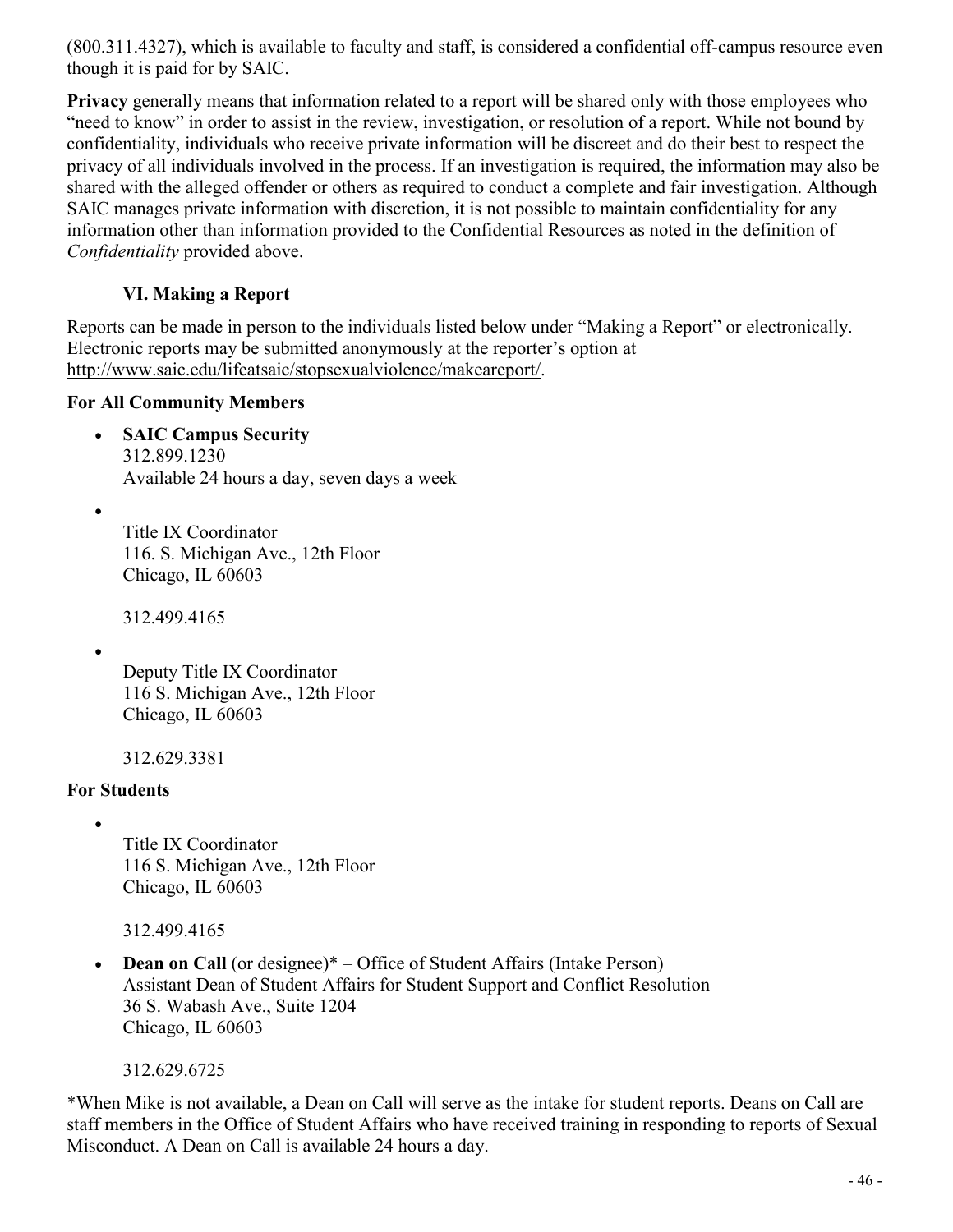#### **For Faculty**

•

Title IX Coordinator 116 S. Michigan Ave., 12th Floor Chicago, IL 60603

312.499.4165

#### • **Raja El Halwani**

Faculty Liaison 37 S. Wabash Ave., suite 816 Chicago, IL 60603 relhalwani@saic.edu 312.345.3751

#### **For Staff & Visitors**

•

Title IX Coordinator 11. S. Michigan Ave., 12th Floor 6hicago, IL 60603 lakiti@saic.edu 312.499.4165

#### • **Timeka Young** Employee Relations and Training Manager 116 S. Michigan Ave., 12th Floor Chicago, IL 60603 tyoung6@artic.edu 312.629.3378

#### • **Alan Hooker**  Employee Relations and Training Manager 116 S. Michigan Ave., 12th Floor Chicago, IL 60603 ahooker@artic.edu 312.629.3385

#### **VII. Intake & Supportive Measures**

Upon receiving a report of Sexual Misconduct, the Title IX Office will determine the identity of the alleged victim of the reported Sexual Misconduct (who may be the reporting party) and provide that individual information about rights, options, and resources, which include supportive measures and the process for filing a Formal Complaint. Upon receiving a report, the Title IX Office will arrange for supportive measures if the individual requests them and they are reasonably available.

Supportive measures are designed to restore and preserve equal access to SAIC's Education Programs and Activities. Examples of supportive measures include: mutual no contact instructions, changes to academic or work schedules such as extension of deadlines or other course-related adjustments, leaves of absence, or housing, counseling services, campus escort services, and increased security and monitoring of certain areas of the campus. Although supportive measures are not punitive or disciplinary in nature, they may impose a burden, albeit a reasonable one, on a member or members of SAIC's community. SAIC will maintain as private any supportive measures provided to an individual, except as necessary to provide the supportive measure; for example, both individuals would be informed of a mutual no contact instruction. Supportive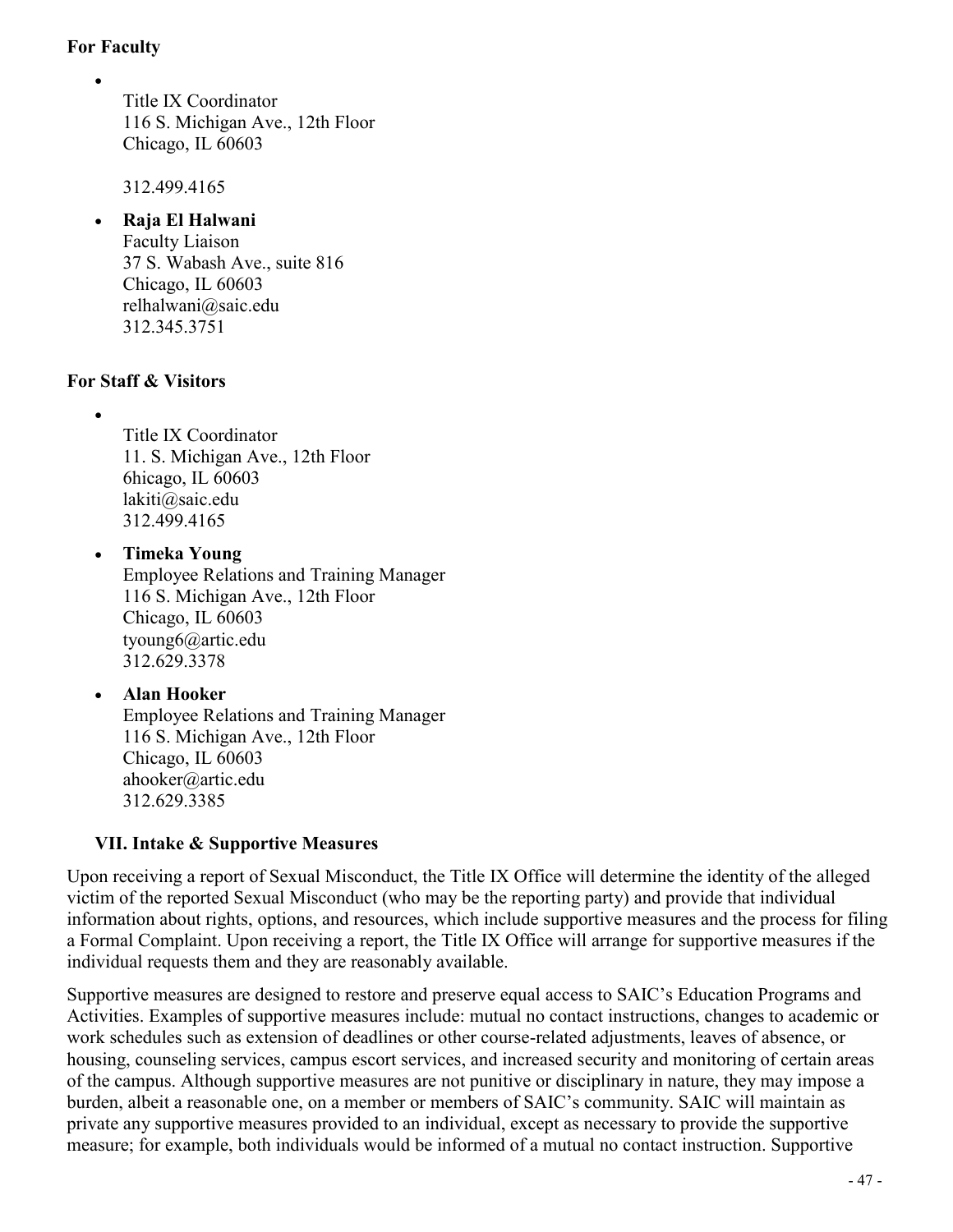measures are available to both the individual making a report and the individual who is the subject of a report; and they are available before or after the filing of a Formal Complaint or where no Formal Complaint has been filed. The Title IX Office also reassesses the availability and implementation of supportive measures on an ongoing basis.

#### **VIII. Formal Complaint**

*1. Formal Complaint.* A Formal Complaint is a document filed by the Complainant, who experienced the alleged Sexual Misconduct, or signed by the Title IX Coordinator alleging Sexual Misconduct (as defined herein) against Respondent(s), and requesting an investigation of the allegation of Sexual Misconduct under this Policy. Only a Complainant or the Title IX Coordinator may file a Formal Complaint.

A Complainant may file a Formal Complaint with the Title IX Coordinator in person, by mail, or by electronic mail, provided that the document or electronic submission contains the Complainant's physical or digital signature or otherwise indicates that the Complainant is the person filing the Formal Complaint. At the time of filing, a Complainant must be participating in or attempting to participate in SAIC's Education Programs and Activities with which the Formal Complaint is filed.

The Title IX Coordinator has discretion to initiate a Formal Complaint when the Title IX Coordinator believes that, with or without a Complainant's participation, an investigation is required. The Title IX Coordinator, in deciding whether to sign a Formal Complaint, may consider a variety of factors, including a pattern of alleged misconduct by a Respondent, violence involved, use of weapons, minor involved, or similar factors. The Title IX Coordinator's decision to sign a Formal Complaint includes taking into account the wishes of the person who reported experiencing Sexual Misconduct regarding how SAIC should respond to their report; to this end, the Title IX Coordinator will seek to contact that person to discuss the availability of supportive measures, consider that person's wishes with respect to supportive measures, and explain the process for filing a Formal Complaint. Where a Title IX Coordinator signs a Formal Complaint, the Title IX Coordinator is not a Complainant or otherwise a party.

The Title IX Coordinator has discretion to consolidate Formal Complaints in situations that arise out of the same facts or circumstances and involve more than one Complainant, more than one Respondent, or allegations between the Complainant and Respondent.

*2. Notice of Formal Complaint.* Upon receipt of a Formal Complaint, the Title IX Coordinator will provide written notice to the Complainant(s) and the Respondent(s) that includes:

- a. Notice of the allegations of Sexual Misconduct under Title IX, as defined above, including the conduct allegedly constituting Sexual Misconduct under Title IX, the identity of the individuals involved in the incident, if known, and the date and location of the incident, if known.
- b. Notice of SAIC's grievance process, including any informal resolution process.
- c. A statement that the Respondent(s) is presumed not responsible for the alleged conduct and that a determination regarding responsibility is made at the conclusion of the grievance process.
- d. Information regarding the role of advisors in the grievance process.
- e. Information regarding the prohibition on knowingly making false statements.

If, in the course of an investigation, the Title IX Coordinator determines that additional allegations, that were not in the Notice, will be investigated, the Title IX Coordinator will provide a supplemental notice of those allegations to all known Complainant(s) and Respondent(s).

*3.* A*ssessment of Formal Complaint.* The Title IX Coordinator, upon receipt of a Formal Complaint and throughout the investigation, will assess the information presented to determine whether:

- a. the Complainant in a Formal Complaint (i) experienced the conduct reported while in the United States and (ii) is participating or attempting to participate in a program or activity of SAIC at the time the Formal Complaint was made; and
- b. the alleged conduct occurred in SAIC's Education Programs and Activities.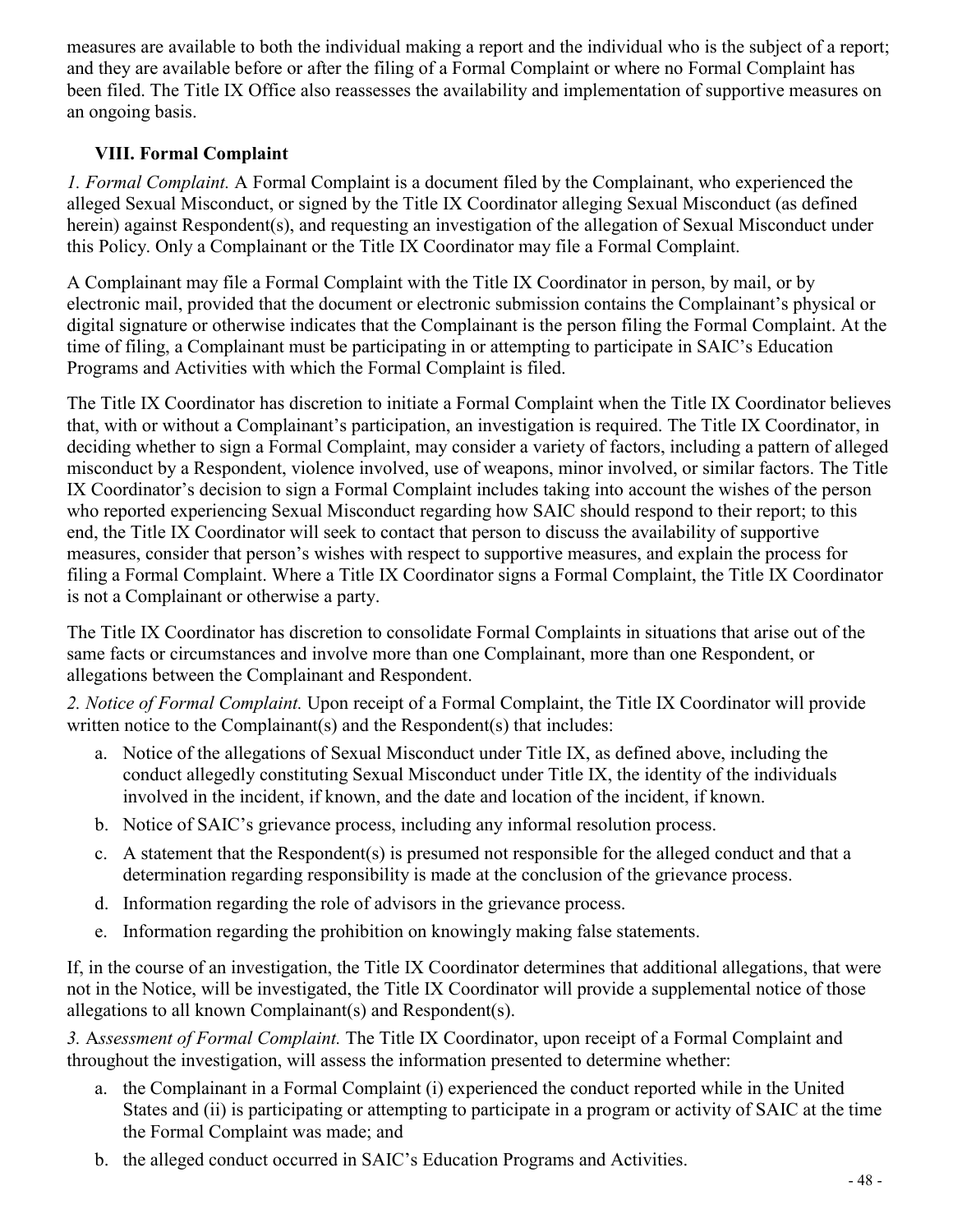If, at any point, the Title IX Coordinator determines that these requirements are not met, the Title IX Coordinator will proceed with a Dismissal of Formal Complaint, as set forth below.

In addition, if the Title IX Coordinator determines that the conduct alleged, even if substantiated, would not constitute Sexual Misconduct under Title IX (*see* "III. Policy Definitions"), then the Title IX Coordinator will proceed with a Dismissal of Formal Complaint, as set forth below.

#### *4. Dismissal of Formal Complaint*

(1) Mandatory Dismissal: If the conduct alleged in the Formal Complaint, even if substantiated, would not constitute Sexual Misconduct, did not occur in SAIC's education program or activity, or did not occur against a person in the United States, then the Title IX Coordinator will dismiss the Formal Complaint with regard to that conduct for purposes of Sexual Misconduct under Title IX. This dismissal does not preclude action under another SAIC policy.

(2) Discretionary Dismissal: The Title IX Coordinator may dismiss a Formal Complaint or any allegations in the Formal Complaint, if at any time during the investigation or hearing, a Complainant notifies the Title IX Coordinator, in writing, that the Complainant would like to withdraw the Formal Complaint or any allegations in the Formal Complaint; the Respondent is no longer enrolled or employed by SAIC; or specific circumstances prevent gathering information sufficient to reach a determination as to the Formal Complaint or allegations in the Formal Complaint.

Upon a mandatory or discretionary dismissal, the Title IX Coordinator will promptly send written notice of the dismissal and the reason(s) for the dismissal simultaneously to the Complainant and Respondent. In addition, in the written notice of a dismissal or a subsequent written notice, the Title IX Coordinator will inform the Complainant and the Respondent if the conduct will be reviewed under another SAIC policy.

*5. Dismissal Appeal.* Both parties may appeal a dismissal within five (5) business days after receiving notice of the dismissal. An appeal must be made in writing, must be submitted to the Appeal Reviewer, and must state the basis for appeal. The appeal procedures and bases for appeal are outlined in "*28. Appeal*" and "*29. Notice of Appeal*" below.

*6. Notice of Meetings.* The Title IX Office will provide written notice to Complainant(s) and/or Respondent(s) of any meeting where their participation is invited or expected, including the date, time, location, purpose, and participants in the meeting, including investigative interviews, hearings, or other meetings.

#### *7. Emergency Removal & Administrative Leave.*

Students. Students may be removed on a temporary basis only if: (1) an individualized safety and risk analysis conducted by SAIC administrators determines that an immediate threat to physical health or safety of any student or other individual arising from the alleged Sexual Misconduct justifies removal, and (2) the student is given immediate written notice by the Title IX Office and opportunity to contest the removal. The student may contest the removal by providing written notice to the Title IX Coordinator outlining the basis for contesting the temporary removal within five (5) business days of receiving written notice of temporary removal.

Faculty and staff. Faculty and staff may be placed on administrative leave or suspension pending an investigation and/or resolution of a Formal Complaint or informal resolution.

For all other Respondents. SAIC retains broad discretion to prohibit individuals (including contractors, guests, and visitors) from entering onto its campus and other properties at any time, and for any reason, whether after receiving a report of Sexual Misconduct or otherwise.

Other policies and standards implicated. Where the conduct referenced in a Formal Complaint could constitute a violation of some other applicable institutional policy or standard, irrespective of whether it constitutes Sexual Misconduct under this policy, SAIC retains full discretion to take interim measures under other applicable policies or standards.

*8. Conflict of Interest.*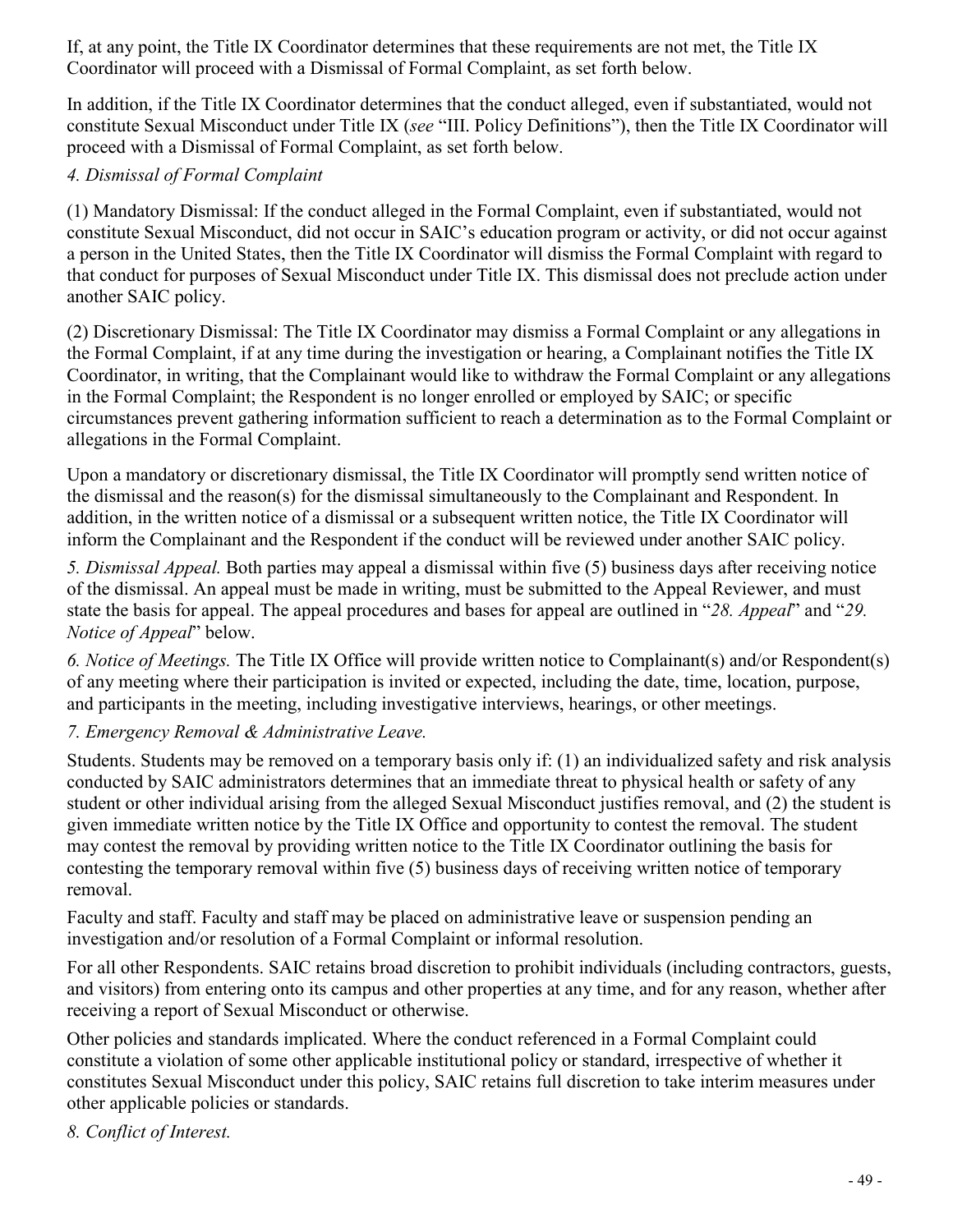- a. The Title IX Coordinator, investigator, decision maker(s), or any person designated by SAIC to facilitate a resolution process, must not have a conflict of interest or bias for or against complainants or respondents generally or an individual Complainant or Respondent. The Complainant and Respondent will be given simultaneous, prior notice of the individual(s) who will investigate a Formal Complaint, who will be the decision maker(s), and, if the Complainant and Respondent voluntarily seek to engage in informal resolution, the facilitator of such informal resolution. Within twenty-four (24) hours of receiving notice of such individual(s), the Complainant and/or the Respondent shall notify the Title IX Coordinator or designee if they believe that any of those individuals has a conflict of interest. The notification shall include the basis of the alleged conflict. The Title IX Coordinator or designee shall review the alleged conflict, and determine whether the alleged conflict disqualifies that individual. If an individual is disqualified, the Title IX Coordinator or designee will select a substitute and the process for identifying conflicts set forth above shall be followed for any such additional individuals.
- b. An individual will be considered to have a conflict of interest in the event of a circumstance that would prevent them from being impartial in their review of the Formal Complaint. Factors that may be relevant, include if their actions are the subject of the Formal Complaint or if they have relevant information regarding the factual allegations in the Formal Complaint. In addition, if an individual has a potential conflict of interest with the Complainant(s) or the Respondent(s) (e.g., because of familial, intimate, financial, business or other relationship), they should not serve as the Title IX Coordinator, investigator, decision maker(s), or any person designated by SAIC to facilitate a resolution process. Whether bias exists requires an examination of the particular facts and circumstances of a situation and does not rest on generalizations.

*9. Presumption of Not Responsible.* A Respondent is presumed not responsible for the alleged conduct until a determination regarding responsibility is made at the conclusion of the grievance process.

*10. Time Frame.* SAIC will endeavor to complete an informal resolution or investigation and resolution of a Formal Complaint of Sexual Misconduct as promptly as possible. As a general matter, SAIC strives to complete its investigation, resolution, and appeal within ninety (90) calendar days. However, the time frame for any Formal Complaint may be extended for good cause such as: absence of a party, a party's advisor, or a witness; concurrent law enforcement activity; or the need for language assistance or accommodation of disabilities. The Title IX Coordinator will provide simultaneous written notice to the Complainant and the Respondent of any extensions.

*11. Advisor.* During any investigation of a Formal Complaint, the Complainant and Respondent have a right to be accompanied by an advisor of their choice to any related meeting or grievance process. Any person who serves as an advisor should plan to make themselves available for meetings throughout the process. The advisor's role can include helping the Complainant(s) or Respondent(s) prepare their statements (whether written or oral), advising on the procedural aspects of the matter, and being a nonparticipating supporter at any meeting which may occur. Complainant(s) and Respondent(s) must speak for themselves and present their own cases; while the party may consult with the advisor, the advisor may not present information or make statements or arguments during any meetings which may occur, with the sole exception of conducting cross-examination at the hearing. Only the advisor for a Complainant or a Respondent may conduct crossexamination in the hearing. Finally, the advisor may only be present when the person that they are advising is also present. If either the Complainant or the Respondent intends to bring an advisor to any meeting, then, in advance of the meeting, the party must notify the Title IX Coordinator in writing of the advisor's name, occupation, relationship to the party, and relationship to SAIC, if any.

*12. Investigation of Formal Complaint.* The Title IX Coordinator will designate an investigator ("Investigator"), generally a member of their staff, to investigate the Formal Complaint. The Investigator is responsible for ensuring that the investigation is prompt, thorough, and fair.

a. *Gathering Information.* SAIC is responsible for performing the investigation and gathering relevant information. During the investigation, the Investigator will offer both the Complainant and the Respondent an equal opportunity to identify individuals who may have relevant information, including fact and expert witnesses, and other information that they believe is relevant to show responsibility or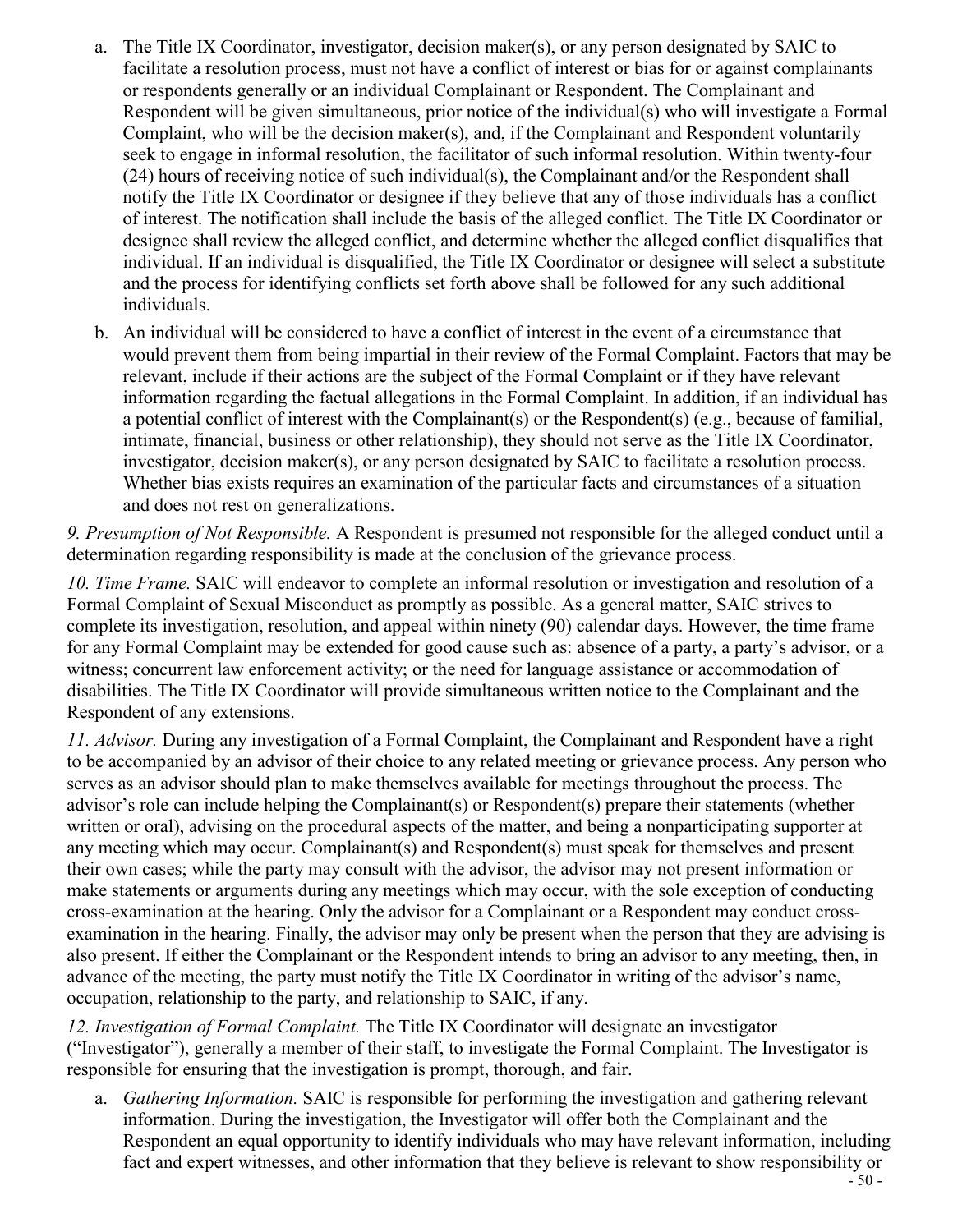that exculpates the Respondent from responsibility. The Investigator may also meet with and/or gather information from other individuals who may have relevant information. All relevant information gathered during the course of the investigation will be included in an investigative report.

- b. *Right to Review & Inspect Information Gathered in Investigation.* The Investigator will provide both the Complainant(s) and the Respondent(s) with an equal opportunity to inspect and review any information obtained by the Investigator as part of the investigation that is directly related to the allegations raised in the Formal Complaint. This includes both information that SAIC does not intend to rely on in reaching its decision as well as information relevant to show responsibility or that exculpates the Respondent from responsibility. Prior to completion of the investigative report, the Investigator will send to the Complainant(s) and the Respondent(s) and their respective advisors, if any, the information subject to inspection and review in an electronic format or a hard copy. The parties and their respective advisors will maintain the confidentiality of the investigative report. The Complainant(s) and the Respondent(s) will be given ten  $(10)$  calendar days to submit a written response, which the Investigator will consider prior to completion of the investigative report.
- c. *Right to Review Investigative Report.* At least ten (10) calendar days prior to a hearing, the Investigator will send the investigative report to the Complainant(s) and the Respondent(s) and their respective advisors, if any, in an electronic format or a hard copy, for their review and written response. Any written response to the final investigative report must be submitted at least three (3) calendar days prior to the hearing. Written responses to the final investigative report will be shared simultaneously with the parties and their respective advisors.
- d. *Investigation Information Available at Hearing.* The Investigator will make such information available to the Complainant(s) and the Respondent(s) and their respective advisors for inspection and review at any hearing to give each an equal opportunity to refer to such information during the hearing, including for purposes of cross-examination.

*13. Educational Rather Than Judicial Setting.* A Formal Complaint sets in motion a process that will occur in an educational rather than a judicial setting. The hearing shall be private and will not require application of legal rules, such as rules of evidence, that govern a civil or criminal case or other judicial or quasi-judicial proceedings. In addition, as this is an educational process, not a judicial one, neither the Complainant(s) nor the Respondent(s) can depose parties or witnesses or invoke a court system's subpoena powers to compel parties or witnesses to appear at hearings, which are common features of procedural rules governing litigation and criminal proceedings.

*14. Hearing.* Once the investigation is complete, the Title IX Office will convene a hearing with all parties (Complainant, Respondent, witnesses, and other participants such as advisors and decision maker(s)). The hearing will be arranged to have everyone physically present in the same geographic location or present virtually with technology enabling participants simultaneously to see and hear each other in real time.

- a. *Hearing.* The decision maker(s) in, and format of, the hearing may depend on whether the Respondent(s) are student(s), faculty, or staff.
	- i. If the Respondent is a student, the Vice President and Dean of Student Affairs (VPSA), or designee, will serve as the decision maker. A Student Conduct Board, as described in the Student Conduct Procedures in the Student Handbook, will be convened. The Student Conduct Board consists of representatives from SAIC's administration, faculty, and student body. As the Chair and member of the Student Conduct Board, the VPSA may determine, in their reasonable discretion, that the Student Conduct Board Meeting shall proceed in the absence of a representative from one of those three groups. The Student Conduct Board shall make a recommendation, including any proposed sanctions, and the reasons therefore, to the VPSA. The VPSA shall have final discretion as to the disposition of the case and any sanctions.
	- ii. If the Respondent is a faculty member, Dean of Faculty and Vice President for Academic Affairs, or designee, will serve as the decision maker.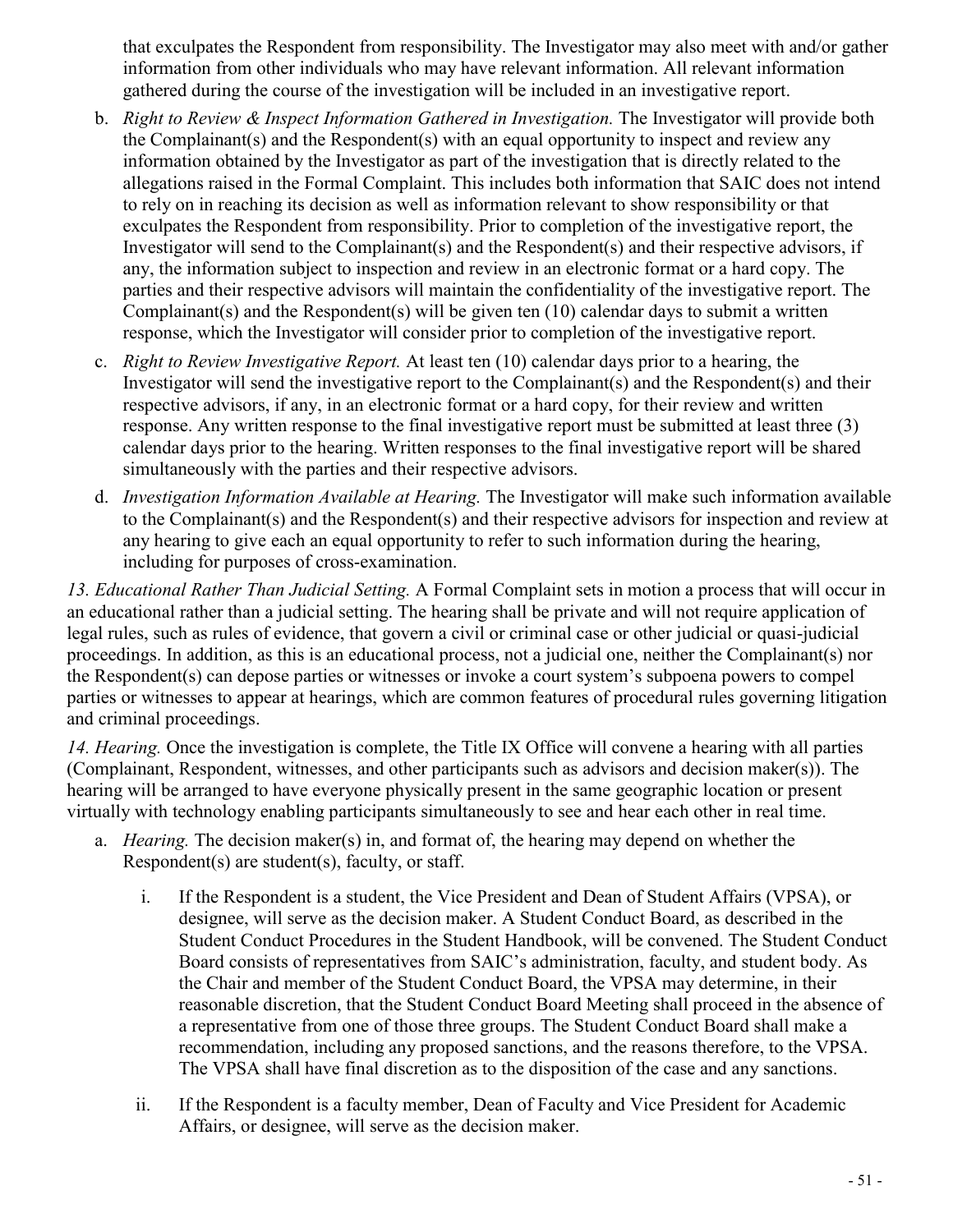- iii. If the Respondent is a staff member, the Chief Human Resources Officer, or designee, will serve as the decision maker.
- b. *Pre-Hearing Review of Investigative Report and Information.* Prior to commencement of the hearing, the decision maker(s) will review the investigative report and a copy of all information transmitted to the parties by the Investigator. This review of materials is provisional and intended to provide background and orientation to the decision maker(s) in planning and conducting the hearing. The decision maker(s) must exclude from consideration in deliberation any information developed during the investigation that is deemed inadmissible at the hearing, including specifically, but not limited to, the statements of any party or witness who refuses to submit to questioning by a party advisor.
- c. *Convening of Hearing.* The Title IX Coordinator, designee, will convene the hearing and clearly state for the record the date, time, and location of the hearing; the names of the Complainant and Respondent; the parties present at the hearing; any accommodations that have been provided at the request of a party or in SAIC's discretion; whether all or a portion of the hearing is being conducted virtually; and any other introductory matters that the decision maker deems appropriate.
- d. *Recording of Hearing.* The Title IX Coordinator, or designee, will make an audio or audiovisual recording, or transcript, of the hearing available to the parties for inspection and review after the hearing has concluded.

*15. Statements of the Parties.* After convening the hearing, the decision maker(s) will invite the Complainant to provide a statement to the decision maker(s) regarding the events in question and identify and comment on any non-testimonial information the Complainant believes is relevant. After the Complainant has made a statement, or waived the right to make a statement, the Complainant will be subject to questioning by the decision maker(s), followed by questioning from the advisor for the Respondent. After questioning of the Complainant is complete, the decision maker(s) will invite the Respondent to provide a statement to the decision maker(s) regarding the events in question and to identify and comment on any non-testimonial information the Respondent believes is relevant. After the Respondent has made a statement, or waived the right to make a statement, the Respondent will be subject to questioning by the decision maker(s), followed by questioning from the advisor for the Complainant.

*16. Testimony of Witnesses.* After questioning of the parties is complete, witnesses will be called to testify in the order determined by the decision maker(s). Unlike the parties, witnesses will not be invited to make a statement but, instead, will be subject to questioning from the decision maker(s) followed by questioning from each party's advisor commencing first with questioning from the advisor for the Complainant followed by questioning from the advisor for the Respondent.

*17. Cross Examination.* Cross-examination at the hearing must be conducted directly, orally, and in real time by the party's advisor of choice and never by a party personally. Any cross examination is subject to the following rules of decorum and enforced within the discretion of the decision maker(s): (1) cross examination must be conducted in a respectful manner; and (2) engaging in abusive and intimidating behavior such as yelling or badgering is strictly prohibited and is subject to immediate removal from hearing. Further, all parties, advisors, and other persons present at a hearing are required to act professionally, maintain decorum, and abide by the Policy, these procedures, and any other rules specified by the decision maker(s). Any party, advisor, or other person who materially disrupts the proceeding or violates applicable policies, procedures, and rules, may be barred from further participation and/or have their participation limited, as the case may be, by the decision maker(s).

*18. Relevancy*. Before the Complainant, Respondent, or witness answers a cross-examination or other question, the decision maker(s) must first determine whether the question is relevant and explain any decision to exclude a question as not relevant. In addition to ruling on questions of relevancy, the decision maker(s) may limit cumulative and redundant questioning. The decision maker(s) will make these relevancy determinations by applying logic and common sense and not against a backdrop of legal expertise. Among other things, rules of evidence do not apply to these proceedings.

*19. Advisor During a Hearing.* During a hearing, advisors to the parties must play a passive role in the hearing with the sole exception that advisors are permitted to question parties and witnesses. Advisors are not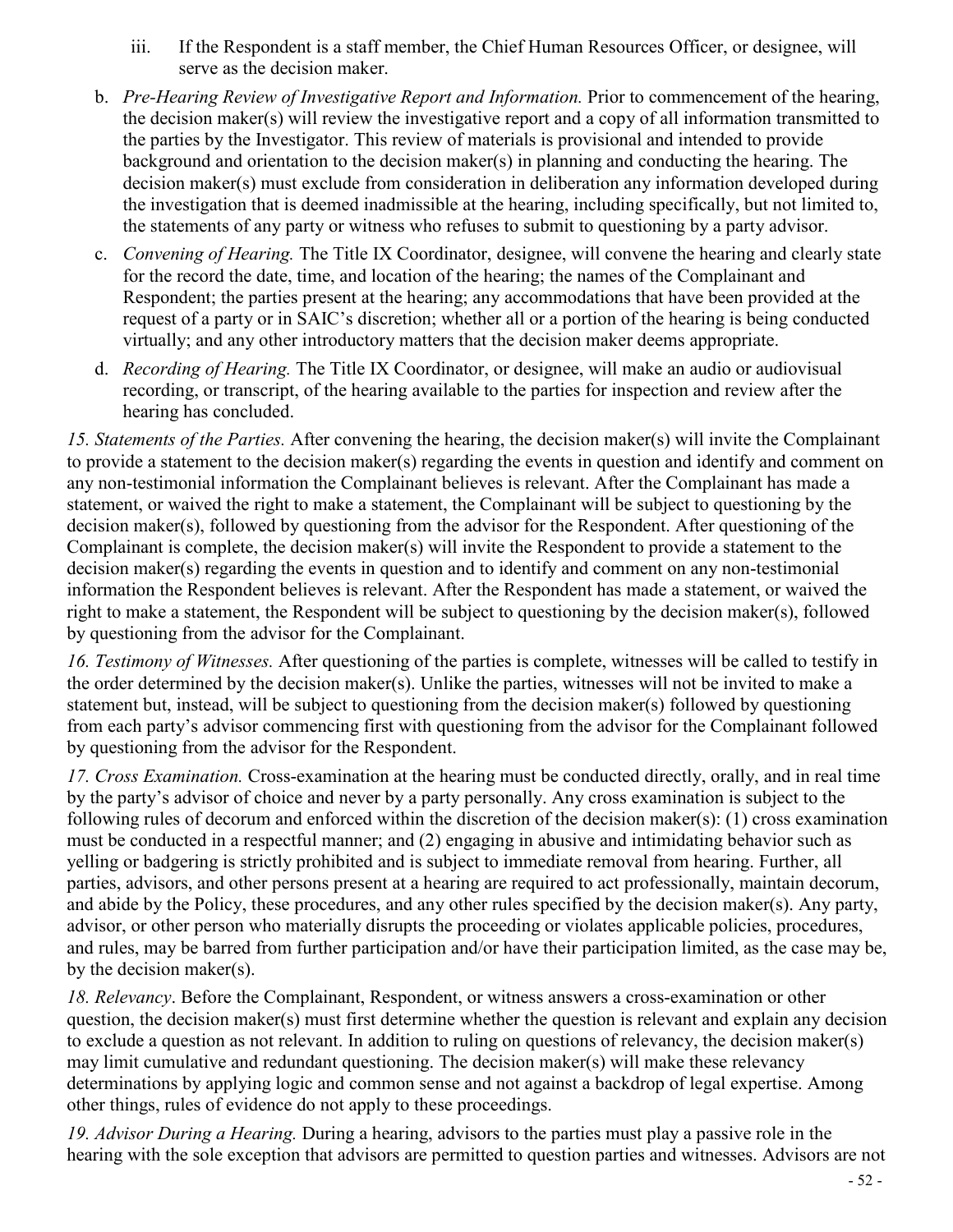permitted to speak for their advisee, make objections, present arguments, or engage in any other active role. If the Complainant or Respondent does not have an advisor present at the hearing, SAIC will provide an advisor of their choice, without fee or charge to the Complainant or Respondent, as applicable, to conduct crossexamination on their behalf. As this is an educational process, not a judicial one, there is no requirement that the advisor be an attorney.

*20. Prior Sexual Behavior.* Questions and information about the Complainant's sexual predisposition or prior sexual behavior are not relevant, unless such questions and information about the Complainant's prior sexual behavior are offered to prove that someone other than the Respondent committed the conduct alleged by the Complainant, or if the questions and information concern specific incidents of the Complainant's prior sexual behavior with respect to the Respondent and are offered to prove consent.

*21. Privilege.* Questions and information that constitute, or seek disclosure or, information protected under a legally recognized privilege, such as medical records, unless the person holding such privilege has waived the privilege.

*22. Refusal to Submit to Cross Examination.* If the Complainant, Respondent, or any witness does not submit to cross examination at the hearing, the decision maker(s) must not rely on any statement of that party or witness in reaching a determination regarding responsibility; provided, however, that the decision maker(s) cannot draw an inference about the determination regarding responsibility based solely on a party's or witness's absence from the hearing or refusal to answer cross examination or other questions.

*23. Investigation Materials.* After the questioning of witnesses is complete, the decision maker(s) will identify any portion of the information developed during the investigation that the decision maker(s) has determined should be excluded from the hearing record based on rulings made at the pre-hearing conference, during the hearing itself, due to the refusal of a party or witness to submit to questioning by a party advisor, or for any other reason. The decision maker(s) will then provide the parties a final opportunity to raise any additional objections to inclusion of any other portions of the investigation record into evidence and resolve any such objections. All information from the investigation and hearing not specifically excluded by the decision maker(s) shall be deemed admitted into the hearing record and may be considered by the decision maker(s) as part of the deliberation.

*24. Access to and Use of Investigation Information.* During the hearing, the parties and their advisors shall have access to the investigative report and a copy of all information transmitted to the parties by the Investigator. Such information may be utilized in the questioning of witnesses where relevant. Nontestimonial information utilized during the hearing shall be marked and referred to in such a manner as to make it clearly identifiable by audio (i.e., such as sequential marking of "Records")

*25. Closing Statement.* After the questioning of the witnesses is complete, the decision maker(s) will invite the Complainant to make a closing statement. After the Complainant has made a closing statement, or waived the right to make a closing statement, the hearing officer will invite the Respondent to make a closing statement.

*26. Deliberation and Determination.* After closing statements are complete, the decision maker(s) will conclude the hearing and deliberate and render a determination. The decision maker(s)'s determination shall be made on the basis of whether it is more likely than not that the Respondent violated the Policy. The decision maker(s) must provide a written determination to both the Complainant(s) and the Respondent(s) simultaneously. The determination becomes final on either the date that SAIC provides the parties with the result of the appeal, if any, or if an appeal is not filed, the date on which an appeal would no longer be considered timely. The determination will include the following:

- a. Identification of the allegation(s) of Sexual Misconduct;
- b. Description of the procedural steps taken from the filing of the Formal Complaint through the determination, including any notifications to the parties, interviews with parties and witnesses, methods used to gather other information, and hearings held;
- c. Findings of fact supporting the determination;
- d. Conclusions regarding the application of the Sexual Misconduct definitions to the facts;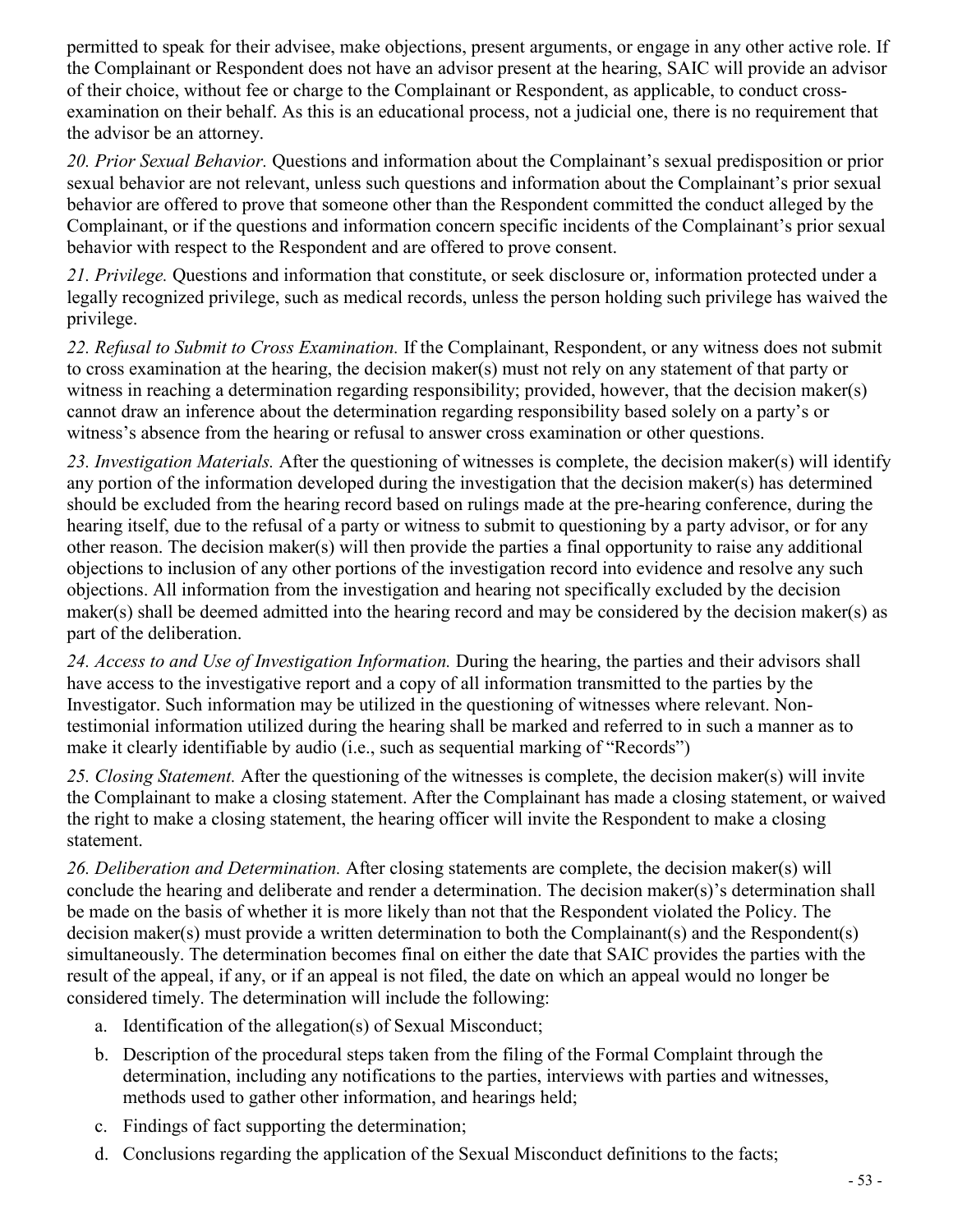- e. A statement of, and rationale for, the result as to each allegation, including a determination regarding responsibility, any disciplinary sanctions imposed on the Respondent, and whether remedies designed to restore or preserve equal access to SAIC's Programs and Activities will be provided to the Complainant; and
- f. Appeal bases.

*27. Timing and Extensions.* The decision maker(s) will have discretion to set the overall length of the hearing and may set time limits for statements of the parties, questioning of parties and witnesses, and closing statements. A hearing will not exceed three (3) hours in length absent extraordinary circumstances. Once a hearing is commenced, it will be extended only for good cause as determined by the decision maker(s).

*28. Sanctions.* The decision maker(s) will be responsible for assigning any sanctions if a determination of responsibility is made.

- a. If the Respondent is a student, potential sanctions are set forth in the Student Conduct Procedures section of the Student Handbook under Sanctions.
- b. If the Respondent is a faculty member, potential sanctions may include corrective action ranging from a notation in the Respondent's file, up to and including termination. In cases where the Dean of Faculty and Vice President for Academic Affairs, or designee, determines that termination is the appropriate sanction, they must first advise the President of SAIC. If the President agrees, the faculty member will be terminated immediately, except that faculty members with tenure or whose term appointment has not expired. For those faculty, the matter will proceed in accordance with Section 9.C., AAUP Statements on Academic Due Process Procedures, in the Faculty Handbook Supplement. If the President disagrees with the Dean of Faculty's determination that the Respondent should be terminated, the Dean of Faculty will determine an appropriate alternative sanction.
- c. If the Respondent is a staff member, potential sanctions may include corrective action ranging from a notation in the Respondent's file, up to and including termination.

*29. Appeal.* Either the Complainant or the Respondent may appeal the determination of the decision maker(s) within five (5) business days after receiving notice of the determination. An appeal must be made in writing, must be submitted to the Appeal Reviewer, and must state the basis for appeal. The following are the bases for an appeal:

- a. Procedural irregularity that affected the outcome of the matter;
- b. New information that was not reasonably available at the time the determination regarding responsibility or dismissal was made, that could affect the outcome of the matter;
- c. The Title IX Coordinator, investigator(s), or decision maker(s) had a conflict of interest or bias for or against complainants or respondents generally or the individual Complainant or Respondent that affected the outcome of the matter; and/or
- d. One or more reasons why the sanction is disproportionate with the violation.

*30. Notice of Appeal.* If an appeal is made, the Appeal Reviewer, or designee, will notify, in writing, the nonappealing party of the appeal. Both parties have an equal opportunity to submit a written statement in support of, or challenging, the determination or dismissal within three (3) business days after receiving notice of the appeal. The Appeal Reviewer, or designee, will provide simultaneous written notice of the outcome of the appeal(s), including the rationale, to both parties. The Appeal Reviewer, or designee, may undertake any inquiries that they deem appropriate, including but not limited to requesting the Title IX Coordinator's Office to conduct additional investigation. Following their examination of the matter, the Appeal Reviewer, or designee, may grant or deny the appeal or take any action that they deem appropriate. The Appeal Reviewer, or designee, will notify the Complainant and the Respondent simultaneously, in writing, of the decision on the appeal and rationale, any changes to the result, and that the determination is final.

*31. Discretion in Application.* SAIC retains discretion to interpret and apply these procedures in a manner that is not clearly unreasonable, even if SAIC's interpretation or application differs from the interpretation of the parties. Despite SAIC's reasonable efforts to anticipate all eventualities in these procedures, it is possible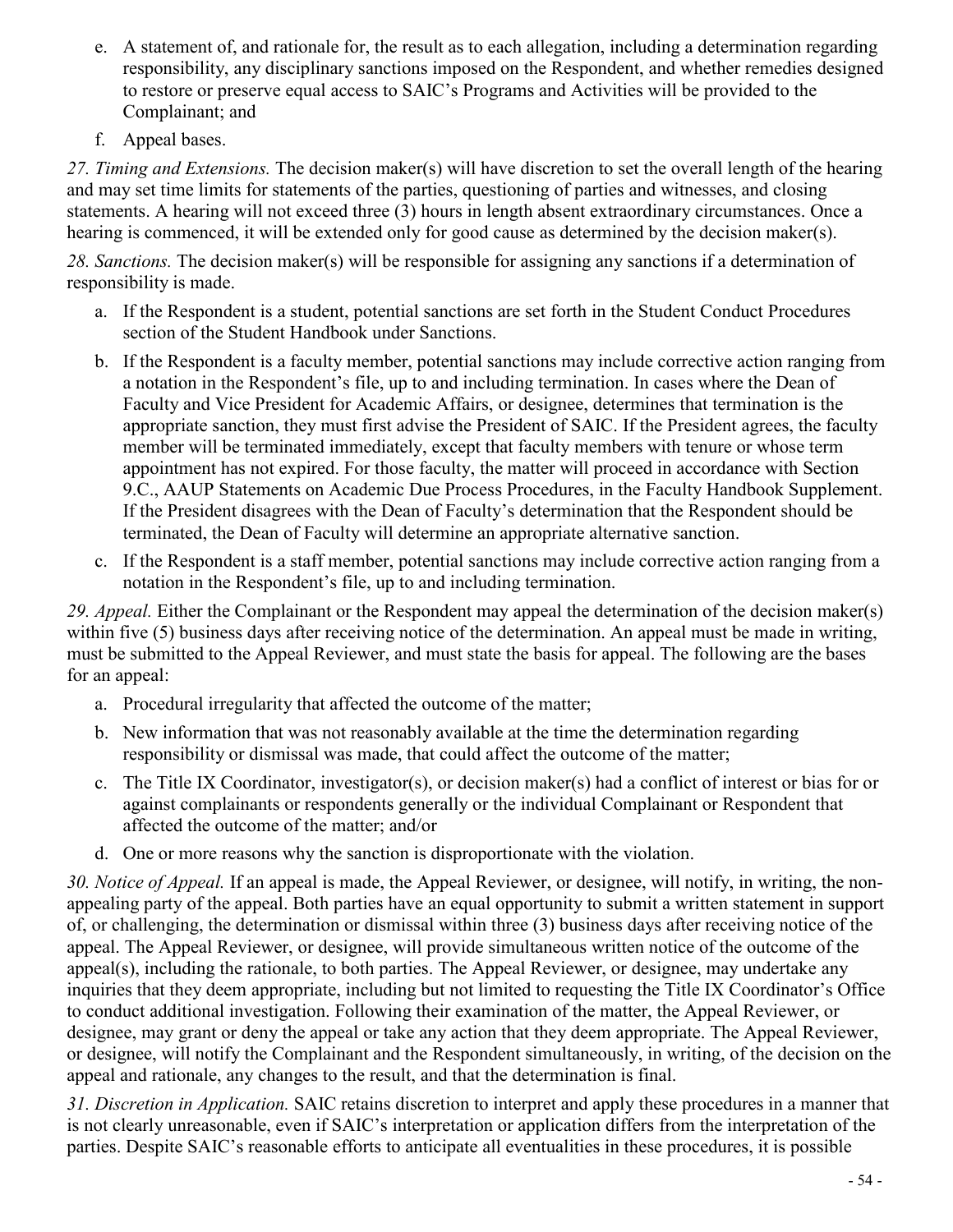unanticipated or extraordinary circumstances may not be specifically or reasonably be addressed by the express language of these procedures, in which case SAIC retains discretion to respond to the unanticipated or extraordinary circumstance in a way that is not clearly unreasonable.

#### **IX. Informal Resolution**

In a diverse community, disagreements and conflicts of various degrees of seriousness are inevitable. In many instances, an informal approach can be useful in resolving instances of inappropriate conduct. Problems are sometimes easier to resolve in an informal atmosphere that encourages people to identify the difficulty, talk it out, and agree how to deal with it.

At any time after the Complainant(s) and Respondent(s) are provided written notice of the Formal Complaint, and before the completion of any appeal specified in "*28. Appeal*" and "*29. Notice of Appeal*," the Complainant(s) and Respondent(s) may voluntarily consent, with the Title IX Coordinator's approval, to participate in an informal resolution process, the goal of which is to enter into a final resolution resolving the allegations raised in the Formal Complaint by agreement of the Complainant(s) and Respondent(s).

An informal resolution is a flexible approach to resolving disagreements. As a result, there is no fixed format. It can involve a meeting between the two parties to facilitate an informal discussion, arranging to channel communications through a third party if the parties do not want to meet, or some other approach suitable to the circumstances. Informal resolutions may include facilitated mediations.

The specific manner of any informal resolution process will be determined by the parties and the Title IX Coordinator, in consultation together. Prior to commencing the informal resolution process agreed upon, the Title IX Coordinator will transmit a written notice to the parties that: (1) describes the parameters and requirements of the informal resolution process to be utilized, (2) identifies the individual responsible for facilitating the informal resolution (who may be the Title IX Coordinator, another SAIC administrator, or a suitable third-party), (3) explains the effect of participating in informal resolution and/or reaching a final resolution will have on a party's ability to resume the investigation and adjudication of the allegations at issue in the Formal Complaint, and (4) explains any other consequence resulting from participation in the informal resolution process, including a description of records that will be generated, maintained, and/or shared.

After receiving the written notice specified in this paragraph, each party must voluntarily provide written consent to the Title IX Coordinator, before the informal resolution may commence.

During the pendency of the informal resolution process, the investigation and adjudication processes that would otherwise occur are stayed and all related deadlines are suspended.

If the parties reach a resolution through the informal resolution process, and the Title IX Coordinator agrees that the resolution is not clearly unreasonable, the Title IX Coordinator will document the agreed resolution and present the resolution to the parties for their written signature. Once both parties and the Title IX Coordinator sign the resolution, the resolution is final, and the allegations addressed by the resolution are considered resolved and will not be subject to further investigation, adjudication, remediation, or discipline by SAIC, except as otherwise provided in the resolution itself, absent a showing that a party induced the resolution by fraud, misrepresentation, or where required to avoid a manifest injustice to either party or to SAIC. Informal resolution is not subject to appeal.

A party may withdraw their consent to participate in informal resolution at any time before a resolution has been finalized.

Absent extension by the Title IX Coordinator, any informal resolution process must be completed within twenty-one (21) calendar days. If an informal resolution process does not result in a resolution within twentyone (21) calendar days, and absent an extension, abeyance, or other contrary ruling by the Title IX Coordinator, the informal resolution process will be deemed terminated, and the Formal Complaint will be resolved pursuant to the investigation and adjudication procedures. The Title IX Coordinator may adjust any time periods or deadlines in the investigation and/or adjudication process that were suspended due to the informal resolution.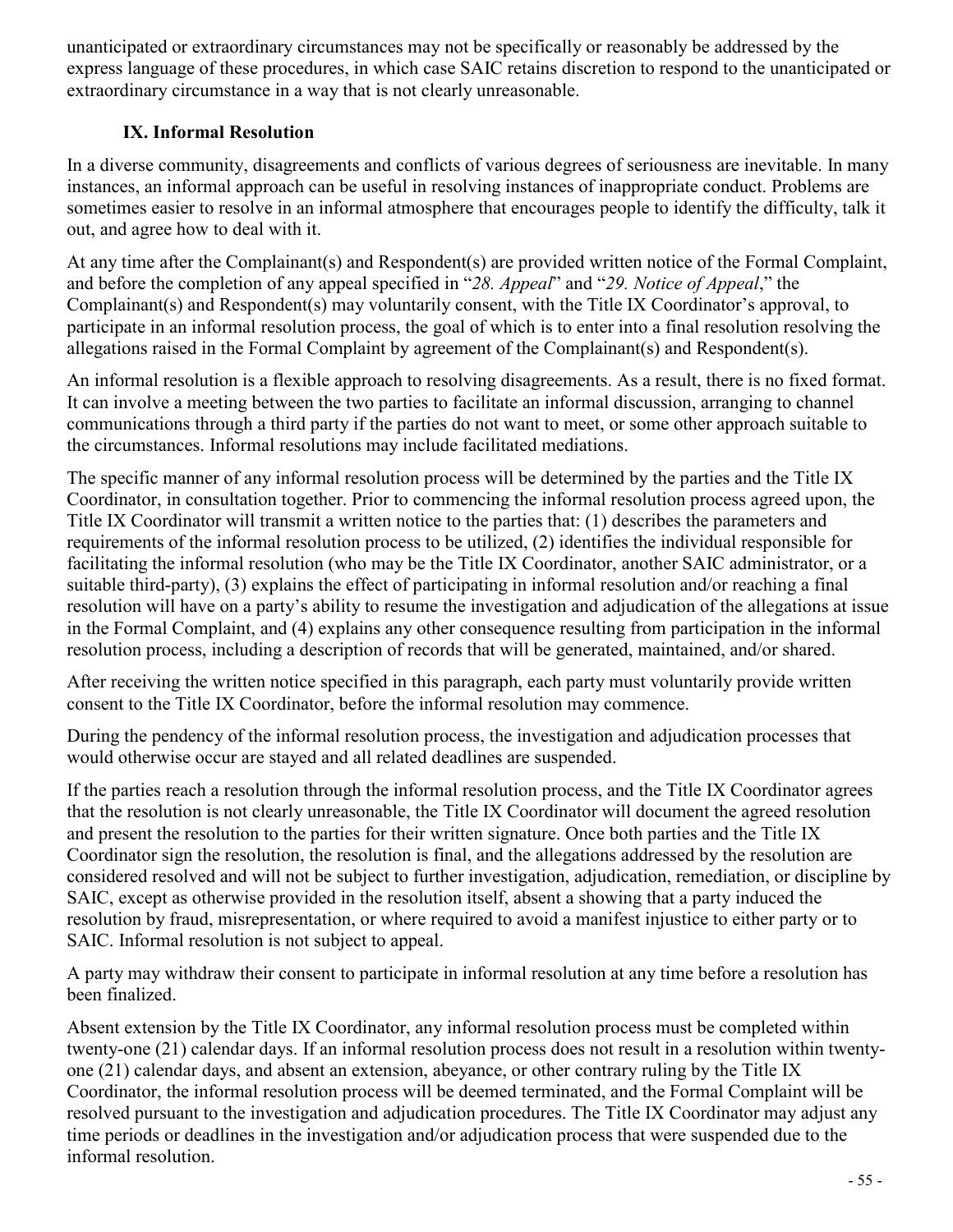Other language in this section, notwithstanding, an informal resolution will not be permitted in any form if the Respondent is a non-student employee accused of committing Sexual Misconduct against a student.

#### **X. Resources**

SAIC is committed to providing support and resources that are broadly accessible to all SAIC community members.

Anyone who has experienced Sexual Misconduct is urged to immediately seek help. Help includes seeking medical assistance, seeking confidential counseling or crisis response, filing a report with law enforcement, and/or making a report to SAIC. The Title IX Office will help any individual who has experienced Sexual Misconduct, including providing transportation to the hospital, assisting with contacts to law enforcement, and offering information about resources. Although SAIC encourages all members of its community to report any incidents of Sexual Misconduct to the police, the individual who experienced Sexual Misconduct may choose not to make a report to the police.

Emergency Resources

#### **On-Campus Resources**

• *SAIC Campus Security* 312.899.1230 Available 24/7 Ask to speak to supervisor on duty

#### **Off-Campus Resources**

• *Northwestern Memorial Hospital Emergency Department* 250 E. Erie St. 312.926.5188

*Hospitals are required to provide a no-cost medical examination for a person who has experienced sexual assault.*

- *Chicago Police Emergency* Call 911
- *Chicago Police Department* 1718 S. State St. 312.745.4290

Confidential Resources (Medical/Counseling/Advocacy)

#### **On-Campus Resources**

- *Confidential Advisor (Students)* Teresa J. Sit 312.499.4271 tsit@saic.edu
- *Counseling Services (Students)* 312.499.4271 counselingservices@saic.edu
- *Health Services (Students)* 312.499.4288 healthservices@saic.edu
- *Employee Assistance Program (Faculty/Staff)* 800.311.4327

#### **Off-Campus Resources**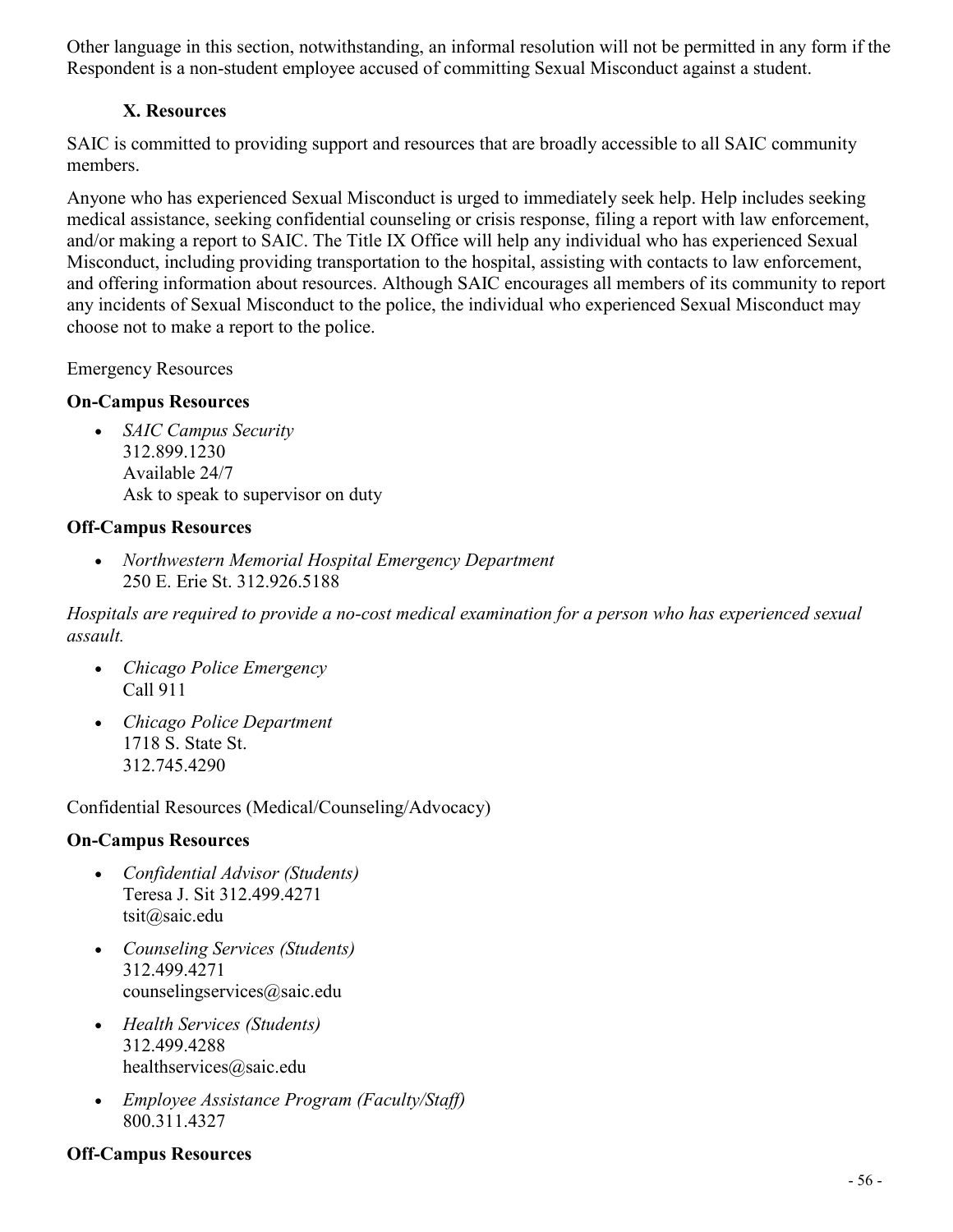- *Northwestern Memorial Hospital*  Emergency Department 250 E. Erie St. 312.926.5188
- *City of Chicago Domestic Violence Helpline* 877.863.6338
- *Center on Halsted* 773.472.6469 LGBTQ Violence Resource Line 773.871.2273
- *Porchlight Counseling Services* Evanston, IL 773.750.7077
- *KAN-WIN (multilingual advocacy)* 773.583.1392 kanwin.org
- *Resilience* 180 N. Michigan Ave., suite 600 312.443.9603
- *YWCA Metropolitan Chicago* 1 N. LaSalle St., suite 1150 312.372.6600

#### Additional Resources

#### **On-Campus Resources**

• *SAIC Student Financial Services (financial assistance)* 312.629.6660 (extension 9 for Receptionist) 36 S. Wabash Ave., suite 1200 Chicago, IL 60603

#### **Off-Campus Resources**

- *Life Span Center for Legal Services & Advocacy* 70 E. Lake Street, suite 600 312.408.1210 life-span@life-span.org
- *Legal Assistance Foundation of Chicago* lafchicago.org *National Immigrant Justice Center* 208 S. LaSalle St., suite 1300 312.660.1370 immigrantjustice.org

# <span id="page-56-0"></span>**Studio Use**

The residence hall studios support the intellectual, creative, and personal growth of aspiring artists and designers at all stages of development. Individual residents collectively create a community of practitioners dependent on tolerance and respect for one another within these spaces.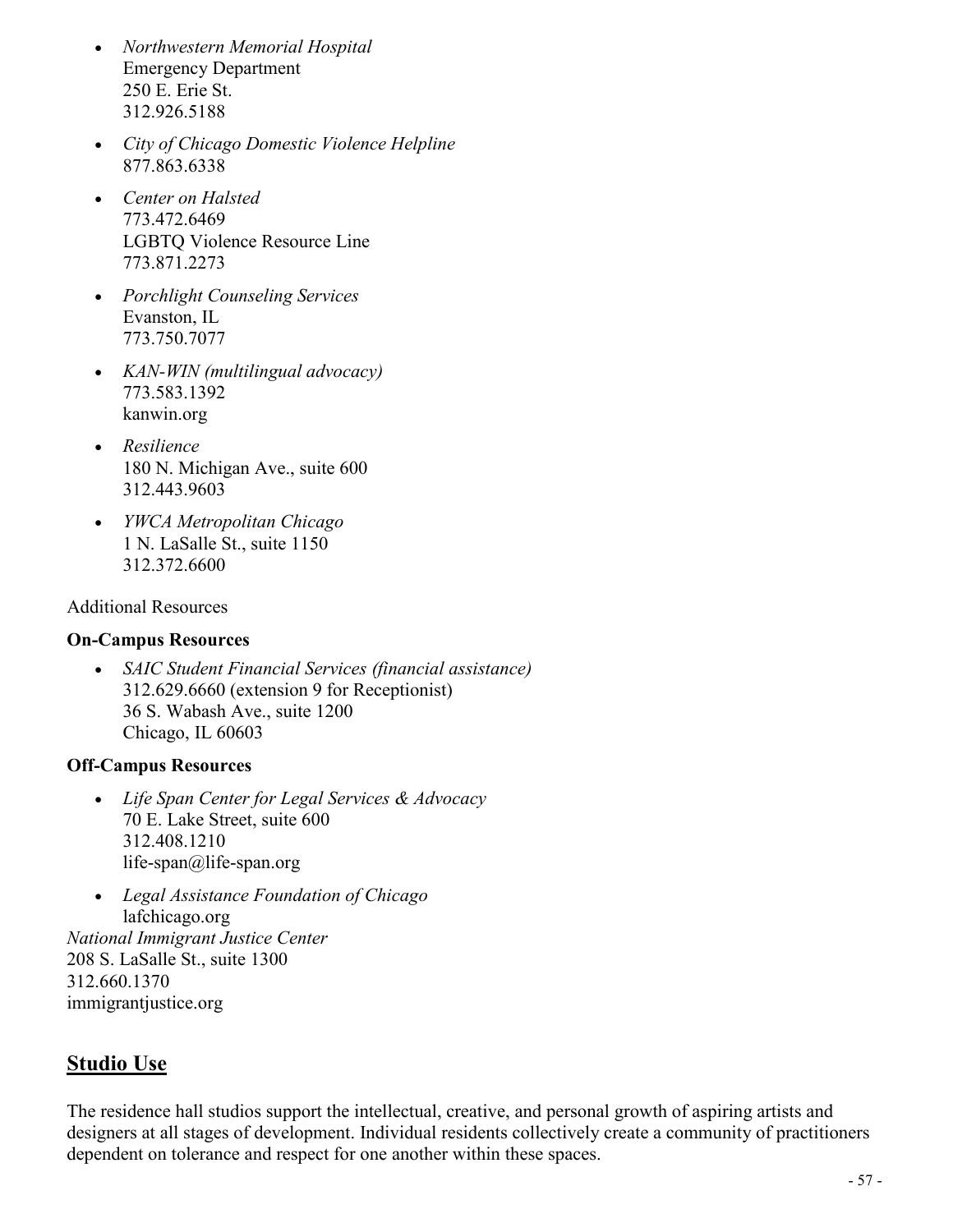Studios are exclusively for art making activities. Students should not bring furniture or appliances into the studios unless these items are directly related to their work. Residents must follow all posted policies in studio workspaces.

#### **Hazardous Materials and Personal Protection**

Follow all Material Safety Data Sheets (MSDS) precautions, safe storage and first aid emergency procedures for all art making materials.

Do not use toxic substances or processes that may affect others working in the same space. Some pastels and chalks contain highly toxic pigments or heavy metals and, should be used with caution. In some cases, vented areas such as the spray booth on the 17th floor of the 162 North State Street Residences must be used with the ventilation turned on when using materials that created noxious and nuisance odors, or require local ventilation while using. Always use Personal Protective Equipment (PPE) (aprons, gloves, goggles, dust masks, respirators) as necessary. PPE is available in SAIC Resale stores. When possible, substitute less toxic materials.

#### **Approved Chemicals**

- Turpenoid
- Linseed, Stand, Walnut, Poppy Seed, Safflower oil
- Liquin oil medium
- Gamsol paint thinner
- Japan medium
- Copal medium
- Varnish
- Spray paints, fixatives, or adhesives only when used in the spray booth.

Approved chemical/flammable substances may pose a safety hazard when used in large volumes. As such, residents may be asked to limit the volume of these substances when used in the studio. If staff finds permitted chemical/flammable material left unattended, the staff member may confiscate the material, or place the material in the yellow flammable/combustible storage cabinets provided in the studio.

#### **Prohibited Chemicals**

- Resin and epoxies
- Mineral spirits
- Paint thinner (other than Gamsol or Turpenoid)
- Turpentine
- Biohazardous waste (defined as all biologically contaminated waste that could potentially cause harm including but not limited to human and animal blood, tissues, body fluids, dead animals, and human or animal pathogens)
- Gasoline

Highly flammable materials such as lint, hay, cornstalk, furniture/batting materials, and/or wood chips should not be used in the studio or in resident rooms.

#### **Chemical Storage**

• All approved flammable or combustible liquid containers, including Turpenoid, Linseed oil, and all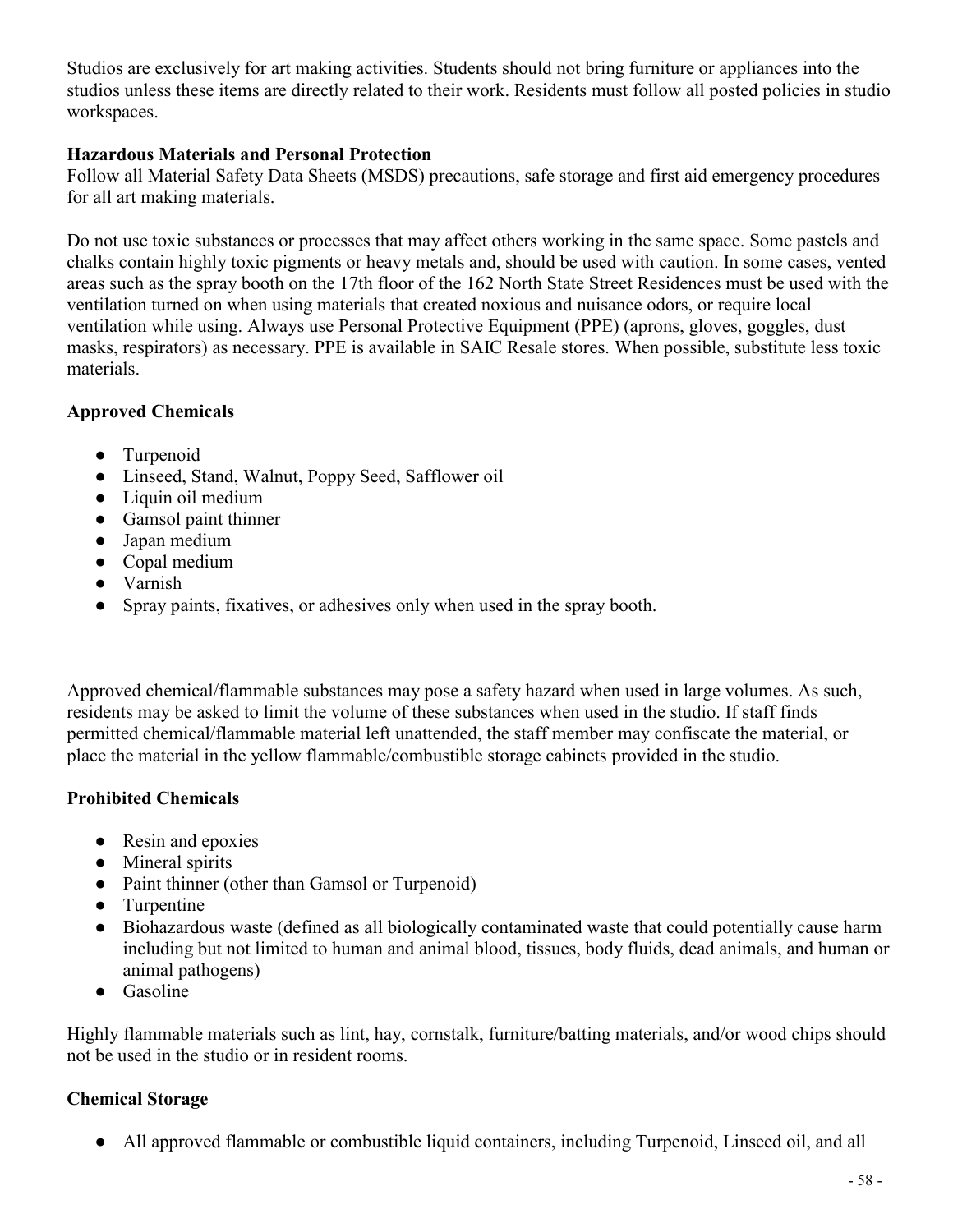aerosol cans must be stored in a labeled, yellow, closed flammable storage safety cabinet when not attended.

- Use the yellow flammable storage cabinets to store all approved flammables with a rating  $\leq 1$  as indicated by MSDS or label.
- All chemical containers must have labels and be clearly marked with the student's name. If materials are repackaged, they must be clearly labeled with the contents, the date, and the student's name. Use only tightly resealable containers for mixtures. Mixtures must be stored in flammable storage cabinets. Avoid glass containers.
- Do not use recycled food containers for storage of hazardous materials unless food labels are fully removed and contents are clearly labeled.
- Cabinets will be purged at the end of each semester and all materials will be containerized and disposed of by SAIC as hazardous waste.

#### **Waste Disposal**

- All Turpenoid and Linseed oil must be disposed of in standard, wide mouth yellow and black flammable solvent/hazardous waste containers.
- All solvent soaked materials such as rags, paint tubes, brown paper, and dirty towels must be disposed of in the yellow or red solid waste disposal cans. Never leave these materials uncovered, in the open. Never dispose of them in regular trash cans.
- Sinks, toilets or drinking fountains may not be used to dispose of solvents, chemical or paint waste.
- Acrylic waste materials should be allowed to dry, and then discarded in facilities trash.
- Regular trash containers are to be used exclusively for the disposal of regular household trash and debris.
- Bulk water-based materials, such as acrylic paint, must be disposed of properly and are not to be rinsed down the sink. The hall director is available to arrange for disposal of bulk water-based waste materials.

#### *Waste materials are collected on a regular basis and properly disposed of. If a can is full, notify the Residence Hall Office or Instructional Resources and Facilities Management (IRFM).*

Environmental, health, and safety violations will be immediately addressed by Residence Life Staff, Security, and/or IRFM and may involve confiscation of work or materials.

#### **Tools**

Hand-held electric power tools are only allowed in the designated area of the 17th floor studio of the 162 North State Street Residences and the 15th floor studio of Jones Hall. Use equipment in the appropriate manner and wearing appropriate protective clothing.

Approved tools may only be used if they are in good working order with required guards installed and are used in conjunction with proper PPE (Goggles, respiratory, and/or hearing protection). Students must comply with both manufacturer guidelines and SAIC Instructional Fabrication equipment authorization manuals. Tools should not be used to process toxic or potentially sensitizing materials such as plastic, painted surfaces, or materials containing formaldehyde binders or adhesives.

# **Approved Tools**

- Unpowered hand tools such as screwdrivers, pliers, and hand saws (used with appropriate work surfaces and clamps for safe work).
- Battery-powered and corded drills and drivers used with standard bits.
- Orbital or palm sanders may be used moderately, on nontoxic materials (no plastics or painted surfaces), in areas where the dust is not problematic.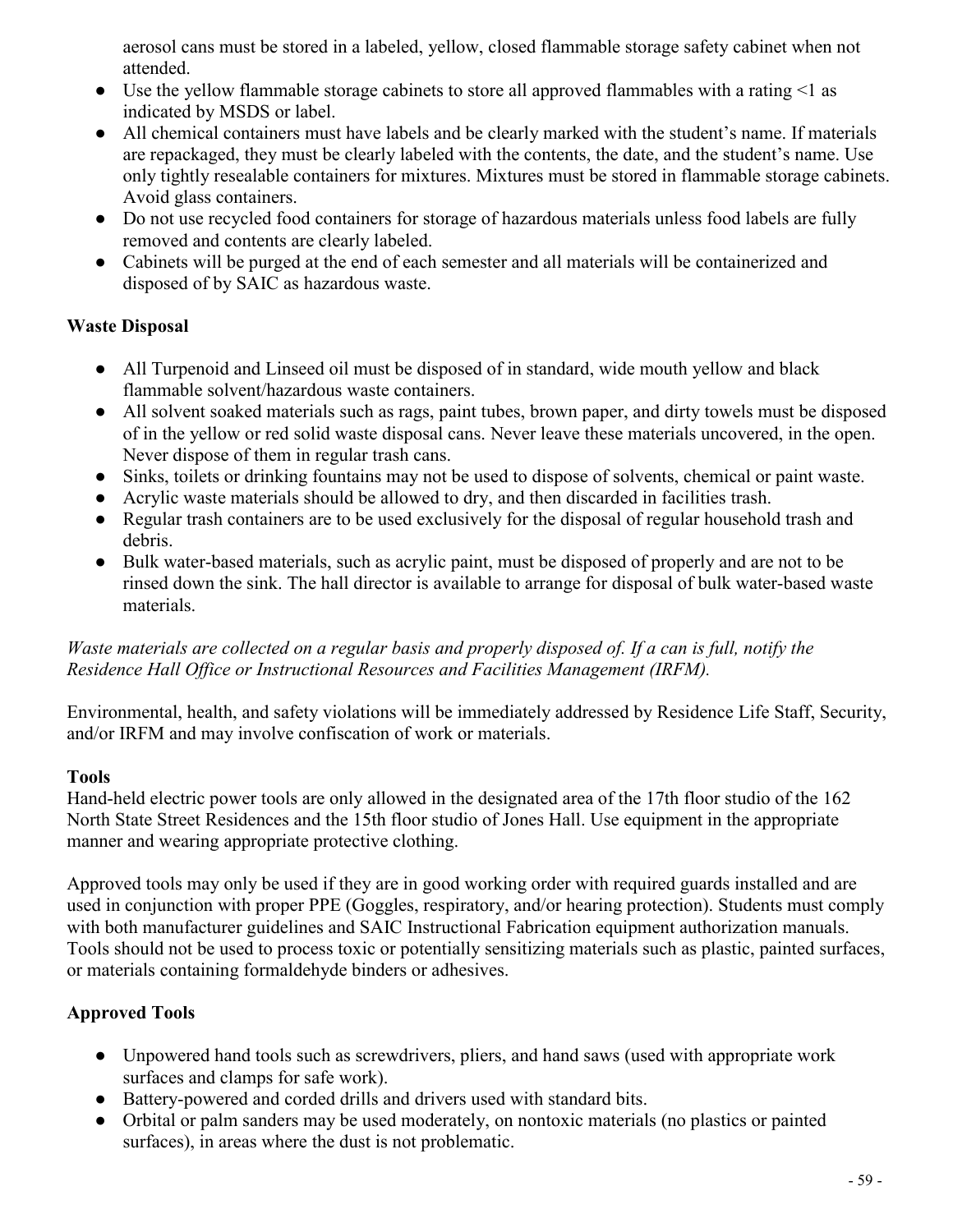• All tools and cords must be in proper working order, and used in compliance with guidelines provided by the manufacturer and SAIC shop manuals.

#### **Prohibited Tools**

- Stationary power tools (including table and miter saws)
- Powered saws, grinders
- Compressors
- Pneumatic and Power Assisted Nail Guns
- Gas power tools
- Welders
- Other power and pneumatic tools
- Corded hand tools, especially those that generate fine particulate, including but are not limited to: routers, circular saws, or sanders.

#### **Models**

To ensure the accessibility and open use of the studios and common areas for all residents, nude models are not allowed in the studio or any other common area without prior permission from Residence Life. Contact your hall director for more information.

# <span id="page-59-0"></span>**Animals On Campus**

Animals are not allowed in any SAIC campus building with the following exceptions:

#### **Service Animals**

A service animal is any dog (or in some cases a miniature horse) that is individually trained to do work or perform tasks for the benefit of a resident with a disability, including a physical, sensory, psychiatric, intellectual, or other mental disability. The work or task that the service animal performs must be directly related to the resident's disability, and can include a wide variety of services, such as assisting those with low vision, alerting residents who are deaf or hard of hearing, recognizing an impending seizure, and retrieving items such as medicine or the telephone.

Residents who use a service animal are not required to register the animal with SAIC. However, residents that intend to bring a service animal to the residence halls are highly encouraged to notify Residence Life who can support the student by clarifying resources, policies, and helping the student navigate any logistical issues raised by the animal's presence.

Service animals are permitted in all SAIC buildings. However, SAIC reserves the right to require the resident to immediately remove a service animal from any SAIC building if (i) the animal poses a direct threat to the health or safety of others, (ii) the owner cannot effectively control the animal, or (iii) the animal is not housebroken.

#### **Emotional Support Animals**

An emotional support animal is an animal that is necessary to afford a resident with a disability an equal opportunity to use and enjoy on-campus housing. There must be an identifiable relationship between the disability and the assistance that the animal provides the resident. An emotional support animal is only permitted in the resident's assigned residence hall room and outdoor spaces adjacent to the building, if necessary. Emotional support animals are not permitted in other parts of the residence hall or in other campus buildings. SAIC will typically notify a resident's roommates that an animal, including the type of animal, has been approved to be in the living space.

As determined by SAIC, any animal that may present a risk of harm to others, that may be disruptive to the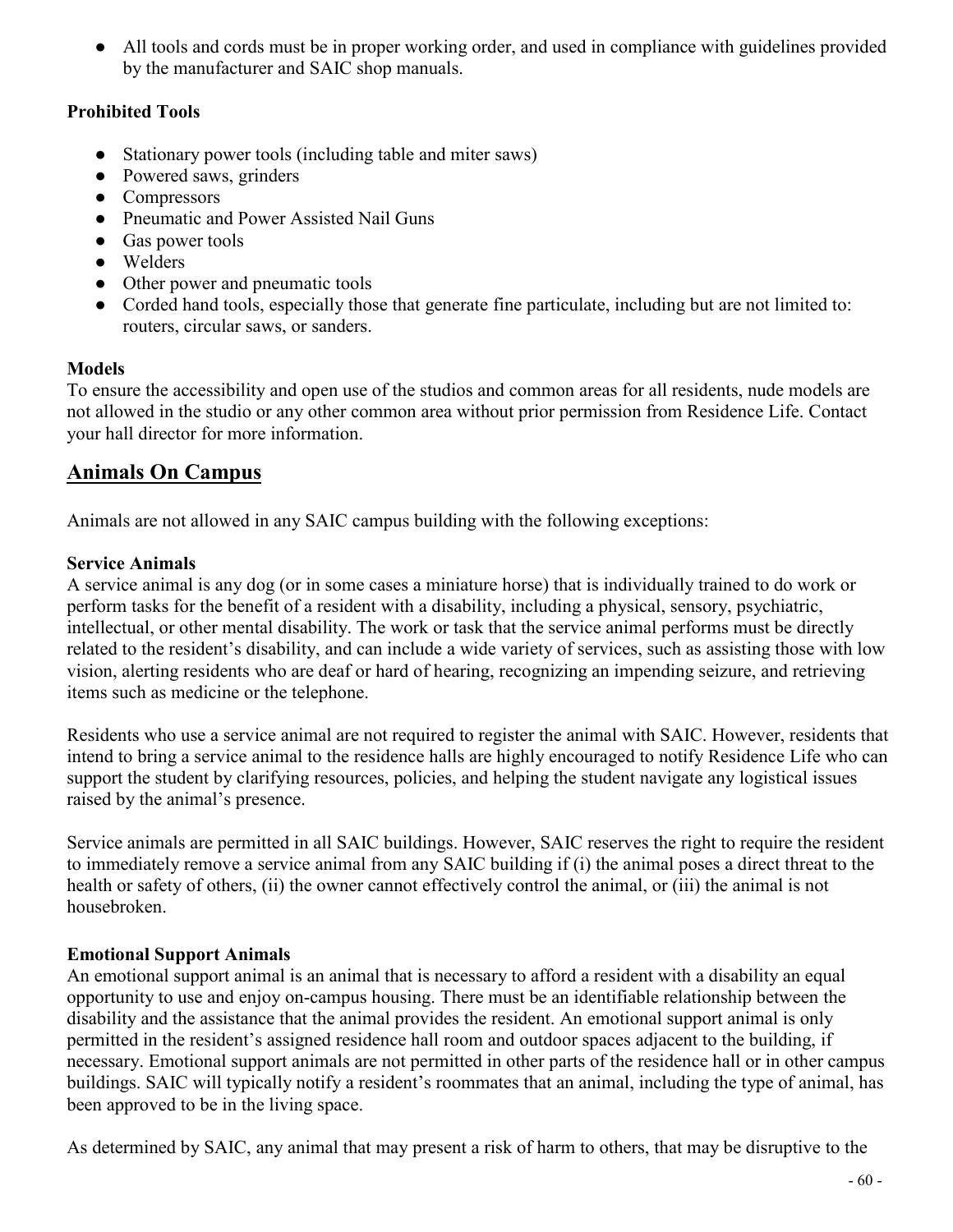community, or that requires live feed, such as snakes and lizards, are not permitted in the residence halls as an emotional support animal. In addition, an emotional support animal must be an appropriate size and weight for the resident's assigned housing space, as determined by SAIC.

A resident who wishes to have an emotional support animal as an accommodation must first satisfy the Procedures for Requesting an Emotional Support Animal Accommodation. These procedures are administered by the DLRC and can be found at

[saic.edu/lifeatsaic/wellnesscenter/disabilityandlearningresourcecenter.](http://saic.edu/lifeatsaic/wellnesscenter/disabilityandlearningresourcecenter) Once an emotional support animal has been approved by the DLRC, the resident must then register the animal with Residence Life. The Residence Life Registration Procedures can be found at [saic.edu/lifeatsaic/housingandresidencelife/on](http://saic.edu/lifeatsaic/housingandresidencelife/on-campushousing/currentresidentresources)[campushousing/currentresidentresources.](http://saic.edu/lifeatsaic/housingandresidencelife/on-campushousing/currentresidentresources) An emotional support animal that has been approved by the DLRC but does not otherwise meet the Residence Life registration requirements will not be permitted in the residence halls. Residents are encouraged to review all of the DLRC and Residence Life procedures prior to identifying an emotional support animal to ensure that the animal meets all of the emotional support animal requirements.

While the emotional support animal is in the residence hall, the resident must at all times follow the procedures outlined in the Owner's Responsibilities and Guidelines for Having Emotional Support Animals in Residence Halls. SAIC reserves the right to require the resident to immediately remove an emotional support animal from the residence hall if the requirements of the guidelines are not met.

#### **Fish**

Residents are permitted to have fish, provided that the fish tank does not exceed 10 gallons, it is properly maintained, and the fish are not of a type that can cause injury, such as a piranha.

# <span id="page-60-0"></span>**Authorized Guests and Visitors**

Any current SAIC on-campus resident may use their ARTICard to scan in at Jones Hall or the 162 Building. As always, only Buckingham residents may access that building. All residents must be masked whenever they are outside of their own room and/or if people other than their roommate(s) are in their room. Residents may have other non-resident SAIC students and/or non-SAIC affiliated guests as visitors. External visitors are allowed to assist residents while moving in/out, following the policy shared with students this summer. Residents may sign in up to three visitors at any one time at the residence hall where they live. All visitors must leave the building during quiet hours. Prior to their arrival on campus, hosts should inform their visitors that they will be required to wear face coverings at all times. Masks will be available at the security desk in all buildings.

Visitors will be allowed between: Sunday–Thursday, 8:00 a.m.–11:00 p.m. Friday–Saturday, 10:00 a.m.–11:59 p.m.

Visitors are only permitted in the building during this time. Visitors must be checked out of the residence halls when they leave. Residents should escort their visitor to the security desk and notify the security officer of their departure.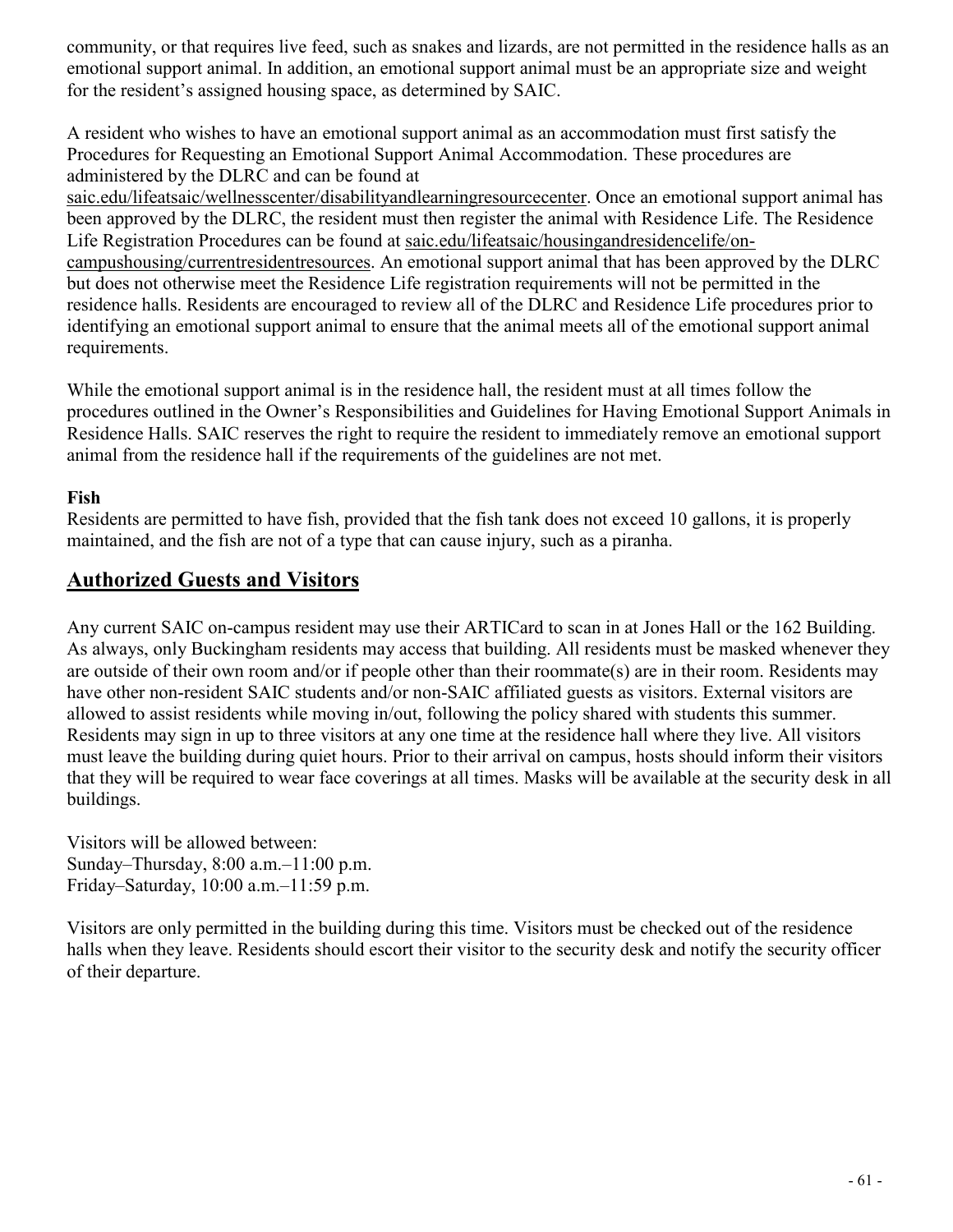### **in the building and honoring room occupancy limits. Residents must wear a mask in**

### <span id="page-61-0"></span>**their room while a visitor is present.Weapons**

Illegal or unauthorized possession of firearms, weapons, fireworks, explosives, ammunition, dangerous chemicals, or abuse of any flammable substance is expressly prohibited on SAIC property or on SAIC sponsored programs. The term weapon is defined as any object or substance designed to inflict a wound, threaten injury, cause injury, or incapacitate. Weapons may include, but are not limited to: all firearms, pellet guns, slingshots, stun guns, swords (including decorative or ceremonial), martial arts devices, switchblade knives, clubs, or anything that could be perceived or misrepresented as a weapon. Items used for other purposes (such as kitchen knives, scissors) may also be defined as a "weapon" if an individual engages in behavior which uses such an object in a threatening manner. Prop weapons, facsimiles, or any object that appears to be a weapon must be approved by SAIC administrators prior to its presence on campus. Examples may include props used in performances, critiques or class presentations, and items created in SAIC studios. Items found in violation of this policy may be confiscated.

#### **Illinois Firearm Concealed Carry Act (430 ILCS 66) and SAIC's Responsibility**

This policy complies with the Illinois Firearm Concealed Carry Act of 2013 (Act) which specifically prohibits licensees under that Act from carrying firearms in museums, libraries, public and private colleges, and public parks as well as other locations. Also, as required by the Act, the Vice President and Dean of Student Affairs (or designee) must report to the Department of State Police any student who is determined to pose a "clear and present danger to himself, herself, or to others" as defined by the Act. Similarly, SAIC counselors in Counseling Services will report to the Department of Human Services any student who is determined to pose a "clear and present danger to himself, herself, or to others."

# <span id="page-61-1"></span>**Windows**

Residents must not tamper with the window safety equipment (including but not limited to window screens and window blocks) in the residence hall, nor allow any guest or visitor to tamper with the window safety equipment. Any issues concerning the proper operation of window safety equipment and/or damage to screens or window safety equipment must be immediately reported to Residence Life. Hanging items on or attaching items to the window or window frame, and/or throwing objects from a window is strictly prohibited. Students may not place signs or items in, around, or on their windows in a manner that obstructs the windows or allows the signs or items to be externally viewable. Failure to comply with these policies may initiate the Student Conduct procedures, which could result in expulsion from the residence hall and/or SAIC. Campus Security may conduct periodic unannounced inspections of windows blocks and screens throughout each term. Contact a Residence Life or Campus Security staff member immediately if the window or screen is not secured.

# **VIOLATING POLICIES**

#### <span id="page-61-3"></span><span id="page-61-2"></span>**Interns**

If a resident violates a Rule of Conduct as described in the Summer Handbook, SAIC may pursue any action listed in the Intern Summer Lease or in the Intern Agreement, including but not limited to imposing a sanction ranging from a warning to removal from the Residence Hall.